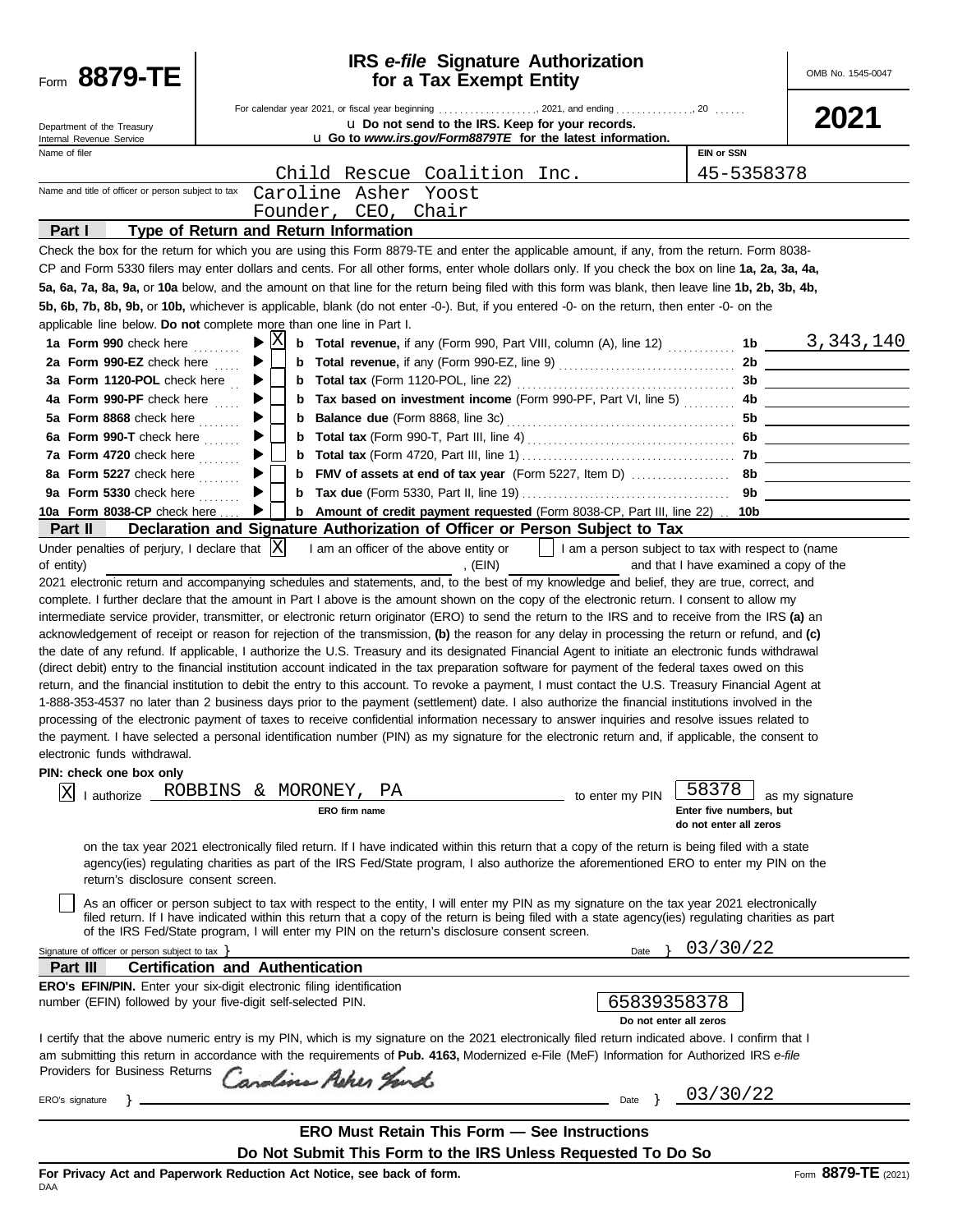| Form |  |
|------|--|
|------|--|

# **C Return of Organization Exempt From Income Tax**

Internal Revenue Service u **Go to** *www.irs.gov/Form990* **for instructions and the latest information. u** Do not enter social security numbers on this form as it may be made public. **Under section 501(c), 527, or 4947(a)(1) of the Internal Revenue Code (except private foundations)** OMB No. 1545-0047

| ---        |  |                       |  |  |  |  |  |
|------------|--|-----------------------|--|--|--|--|--|
|            |  | <b>Open to Public</b> |  |  |  |  |  |
|            |  |                       |  |  |  |  |  |
| Inspection |  |                       |  |  |  |  |  |

|                                | Department of the Treasury<br>Internal Revenue Service |                            |                                                                                                                                                                            |                      | Q Do not enter social security numbers on this form as it may be made public.<br><b>u</b> Go to www.irs.gov/Form990 for instructions and the latest information. |                                               |                     | Open to Public<br><b>Inspection</b>      |  |  |
|--------------------------------|--------------------------------------------------------|----------------------------|----------------------------------------------------------------------------------------------------------------------------------------------------------------------------|----------------------|------------------------------------------------------------------------------------------------------------------------------------------------------------------|-----------------------------------------------|---------------------|------------------------------------------|--|--|
|                                |                                                        |                            | For the 2021 calendar year, or tax year beginning                                                                                                                          |                      | , and ending                                                                                                                                                     |                                               |                     |                                          |  |  |
|                                | <b>B</b> Check if applicable:                          |                            | C Name of organization                                                                                                                                                     |                      |                                                                                                                                                                  |                                               |                     | D Employer identification number         |  |  |
|                                | Address change                                         |                            | Child Rescue Coalition Inc.                                                                                                                                                |                      |                                                                                                                                                                  |                                               |                     |                                          |  |  |
|                                | Name change                                            |                            | Doing business as                                                                                                                                                          |                      |                                                                                                                                                                  |                                               |                     | 45-5358378                               |  |  |
|                                |                                                        |                            | Number and street (or P.O. box if mail is not delivered to street address)                                                                                                 |                      |                                                                                                                                                                  | Room/suite                                    | E Telephone number  |                                          |  |  |
|                                | Initial return                                         |                            | 4530 Conference Way South                                                                                                                                                  |                      |                                                                                                                                                                  |                                               |                     | 561-208-9000                             |  |  |
|                                | Final return/<br>terminated                            |                            | City or town, state or province, country, and ZIP or foreign postal code                                                                                                   |                      |                                                                                                                                                                  |                                               |                     |                                          |  |  |
|                                | Amended return                                         |                            | Boca Raton                                                                                                                                                                 | FL 33431             |                                                                                                                                                                  |                                               | G Gross receipts \$ | 3,354,640                                |  |  |
|                                |                                                        |                            | F Name and address of principal officer:                                                                                                                                   |                      |                                                                                                                                                                  | H(a) Is this a group return for subordinates? |                     | Χ<br>Yes<br>No                           |  |  |
|                                | Application pending                                    |                            | Caroline Asher Yoost                                                                                                                                                       |                      |                                                                                                                                                                  |                                               |                     |                                          |  |  |
|                                |                                                        |                            | 4530 Conference Way South                                                                                                                                                  |                      |                                                                                                                                                                  | H(b) Are all subordinates included?           |                     | Yes<br><b>No</b>                         |  |  |
|                                |                                                        |                            | Boca Raton                                                                                                                                                                 |                      | FL 33431                                                                                                                                                         |                                               |                     | If "No," attach a list. See instructions |  |  |
|                                | Tax-exempt status:                                     | ΙXΙ                        | 501(c)(3)<br>501(c) $($ $)$ $($ $)$ $($ (insert no.)                                                                                                                       |                      | 4947(a)(1) or<br>527                                                                                                                                             |                                               |                     |                                          |  |  |
|                                | Website: U                                             |                            | www.childrescuecoalition.org                                                                                                                                               |                      |                                                                                                                                                                  | H(c) Group exemption number LI                |                     |                                          |  |  |
| ĸ                              | Form of organization:                                  |                            | $\overline{X}$ Corporation<br>Trust<br>Association                                                                                                                         | Other $\mathbf u$    |                                                                                                                                                                  | L Year of formation: 2013                     |                     | $M$ State of legal domicile: $FL$        |  |  |
|                                | Part I                                                 | <b>Summary</b>             |                                                                                                                                                                            |                      |                                                                                                                                                                  |                                               |                     |                                          |  |  |
|                                |                                                        |                            | 1 Briefly describe the organization's mission or most significant activities:                                                                                              |                      |                                                                                                                                                                  |                                               |                     |                                          |  |  |
|                                |                                                        |                            | To protect all children from sexual exploitation through our innovative                                                                                                    |                      |                                                                                                                                                                  |                                               |                     |                                          |  |  |
|                                |                                                        |                            | technology & partnerships with organizations to prevent children's contact                                                                                                 |                      |                                                                                                                                                                  |                                               |                     |                                          |  |  |
|                                |                                                        |                            | with & law enforcement's apprehension of sexual predators.                                                                                                                 |                      |                                                                                                                                                                  |                                               |                     |                                          |  |  |
| Governance                     |                                                        |                            | 2 Check this box $\mathbf{u}$   if the organization discontinued its operations or disposed of more than 25% of its net assets.                                            |                      |                                                                                                                                                                  |                                               |                     |                                          |  |  |
| න්                             |                                                        |                            | 3 Number of voting members of the governing body (Part VI, line 1a)                                                                                                        |                      |                                                                                                                                                                  |                                               | 3                   | 7                                        |  |  |
|                                |                                                        |                            |                                                                                                                                                                            |                      |                                                                                                                                                                  |                                               | 4                   | $\overline{7}$                           |  |  |
| <b>Activities</b>              |                                                        |                            |                                                                                                                                                                            |                      |                                                                                                                                                                  |                                               | 5                   | 10                                       |  |  |
|                                |                                                        |                            | 6 Total number of volunteers (estimate if necessary)                                                                                                                       |                      |                                                                                                                                                                  |                                               | 6                   | 6                                        |  |  |
|                                |                                                        |                            |                                                                                                                                                                            |                      |                                                                                                                                                                  |                                               | 7a                  | $\left( \right)$                         |  |  |
|                                |                                                        |                            |                                                                                                                                                                            |                      |                                                                                                                                                                  |                                               | 7b                  |                                          |  |  |
|                                |                                                        |                            |                                                                                                                                                                            |                      |                                                                                                                                                                  | Prior Year                                    |                     | Current Year                             |  |  |
|                                |                                                        |                            | 8 Contributions and grants (Part VIII, line 1h)                                                                                                                            |                      |                                                                                                                                                                  |                                               | 2,496,310           | 1,713,948                                |  |  |
| Revenue                        |                                                        |                            | 9 Program service revenue (Part VIII, line 2g)                                                                                                                             |                      |                                                                                                                                                                  |                                               | 2,047,760           | 1,614,786                                |  |  |
|                                |                                                        |                            | 10 Investment income (Part VIII, column (A), lines 3, 4, and 7d)                                                                                                           |                      |                                                                                                                                                                  |                                               |                     | 14,406                                   |  |  |
|                                |                                                        |                            | 11 Other revenue (Part VIII, column (A), lines 5, 6d, 8c, 9c, 10c, and 11e)                                                                                                |                      |                                                                                                                                                                  |                                               |                     |                                          |  |  |
|                                |                                                        |                            | 12 Total revenue - add lines 8 through 11 (must equal Part VIII, column (A), line 12)                                                                                      |                      |                                                                                                                                                                  |                                               | 4,544,070           | 3, 343, 140                              |  |  |
|                                |                                                        |                            | 13 Grants and similar amounts paid (Part IX, column (A), lines 1-3)                                                                                                        |                      | <u> 1986 - Johann Stoff, Amerikaansk kanton (</u>                                                                                                                |                                               |                     |                                          |  |  |
|                                |                                                        |                            | 14 Benefits paid to or for members (Part IX, column (A), line 4)                                                                                                           |                      |                                                                                                                                                                  |                                               |                     |                                          |  |  |
| nses                           |                                                        |                            | 15 Salaries, other compensation, employee benefits (Part IX, column (A), lines 5-10)                                                                                       |                      |                                                                                                                                                                  |                                               | 1,318,127           | 1,275,695                                |  |  |
|                                |                                                        |                            | 16a Professional fundraising fees (Part IX, column (A), line 11e)                                                                                                          |                      |                                                                                                                                                                  |                                               |                     | 0                                        |  |  |
| Exper                          |                                                        |                            | <b>b</b> Total fundraising expenses (Part IX, column (D), line 25) $\mathbf{u}$                                                                                            |                      | 153,869                                                                                                                                                          |                                               |                     |                                          |  |  |
|                                |                                                        |                            | 17 Other expenses (Part IX, column (A), lines 11a-11d, 11f-24e)                                                                                                            |                      |                                                                                                                                                                  |                                               | 676,698             | 871,765                                  |  |  |
|                                |                                                        |                            | 18 Total expenses. Add lines 13-17 (must equal Part IX, column (A), line 25)                                                                                               |                      |                                                                                                                                                                  |                                               | 1,994,825           | 2,147,460                                |  |  |
|                                |                                                        |                            | 19 Revenue less expenses. Subtract line 18 from line 12                                                                                                                    |                      |                                                                                                                                                                  | Beginning of Current Year                     | 2,549,245           | 1,195,680<br>End of Year                 |  |  |
| Net Assets or<br>Fund Balances |                                                        |                            |                                                                                                                                                                            |                      |                                                                                                                                                                  |                                               | 3,850,465           | 5,509,485                                |  |  |
|                                |                                                        |                            | 21 Total liabilities (Part X, line 26)                                                                                                                                     |                      |                                                                                                                                                                  |                                               | 444,742             | 904,283                                  |  |  |
|                                |                                                        |                            |                                                                                                                                                                            |                      |                                                                                                                                                                  |                                               | 3,405,723           | 4,605,202                                |  |  |
|                                | Part II                                                | <b>Signature Block</b>     |                                                                                                                                                                            |                      |                                                                                                                                                                  |                                               |                     |                                          |  |  |
|                                |                                                        |                            | Under penalties of periury, I declare that I have examined this return, including accompanying schedules and statements, and to the best of my knowledge and belief, it is |                      |                                                                                                                                                                  |                                               |                     |                                          |  |  |
|                                |                                                        |                            | true, correct, and complete. Declaration of preparer (other than officer) is based on all information of which preparer has any knowledge.                                 |                      |                                                                                                                                                                  |                                               |                     |                                          |  |  |
|                                |                                                        |                            |                                                                                                                                                                            |                      |                                                                                                                                                                  |                                               |                     |                                          |  |  |
| Sign                           |                                                        | Signature of officer       |                                                                                                                                                                            |                      |                                                                                                                                                                  |                                               | Date                |                                          |  |  |
|                                | Here                                                   |                            | Caroline Asher Yoost                                                                                                                                                       |                      |                                                                                                                                                                  | Founder,<br>CEO,                              | Chair               |                                          |  |  |
|                                |                                                        |                            | Type or print name and title                                                                                                                                               |                      |                                                                                                                                                                  |                                               |                     |                                          |  |  |
|                                |                                                        | Print/Type preparer's name |                                                                                                                                                                            | Preparer's signature |                                                                                                                                                                  | Date                                          | Check               | PTIN                                     |  |  |
| Paid                           |                                                        |                            |                                                                                                                                                                            |                      |                                                                                                                                                                  |                                               | self-employed       |                                          |  |  |
|                                | Preparer                                               | Michael J. Robbins         | ROBBINS & MORONEY,                                                                                                                                                         | ΡA                   |                                                                                                                                                                  | 04/05/22                                      |                     | P01210648<br>65-0356804                  |  |  |
|                                | <b>Use Only</b>                                        | Firm's name                | 222 SE 10th St                                                                                                                                                             |                      |                                                                                                                                                                  |                                               | Firm's EIN }        |                                          |  |  |
|                                |                                                        |                            | Fort Lauderdale,                                                                                                                                                           | FL                   | 33316                                                                                                                                                            |                                               |                     | 954-467-3100                             |  |  |
|                                |                                                        | Firm's address             | May the IRS discuss this return with the preparer shown above? See instructions                                                                                            |                      |                                                                                                                                                                  |                                               | Phone no.           | $ X $ Yes<br>No                          |  |  |
|                                |                                                        |                            |                                                                                                                                                                            |                      |                                                                                                                                                                  |                                               |                     |                                          |  |  |

| Sign                                           | Signature of officer                                                                                |                      |              |          | Date          |              |  |  |  |
|------------------------------------------------|-----------------------------------------------------------------------------------------------------|----------------------|--------------|----------|---------------|--------------|--|--|--|
| Here                                           | Caroline Asher Yoost                                                                                | Founder              | Chair<br>CEO |          |               |              |  |  |  |
|                                                | Type or print name and title                                                                        |                      |              |          |               |              |  |  |  |
|                                                | Print/Type preparer's name                                                                          | Preparer's signature |              | Date     | Check         | PTIN         |  |  |  |
| Paid                                           | Michael J. Robbins                                                                                  |                      |              | 04/05/22 | self-employed | P01210648    |  |  |  |
| Preparer                                       | ROBBINS & MORONEY,<br>Firm's name                                                                   | PA                   |              |          | Firm's EIN Y  | 65-0356804   |  |  |  |
| Use Only                                       | SE 10th St<br>2.2.2                                                                                 |                      |              |          |               |              |  |  |  |
| Fort Lauderdale, FL<br>33316<br>Firm's address |                                                                                                     |                      |              |          | Phone no.     | 954-467-3100 |  |  |  |
|                                                | May the IRS discuss this return with the preparer shown above? See instructions<br>No<br><b>Yes</b> |                      |              |          |               |              |  |  |  |
| <b>DAA</b>                                     | Form 990 (2021)<br>For Paperwork Reduction Act Notice, see the separate instructions.               |                      |              |          |               |              |  |  |  |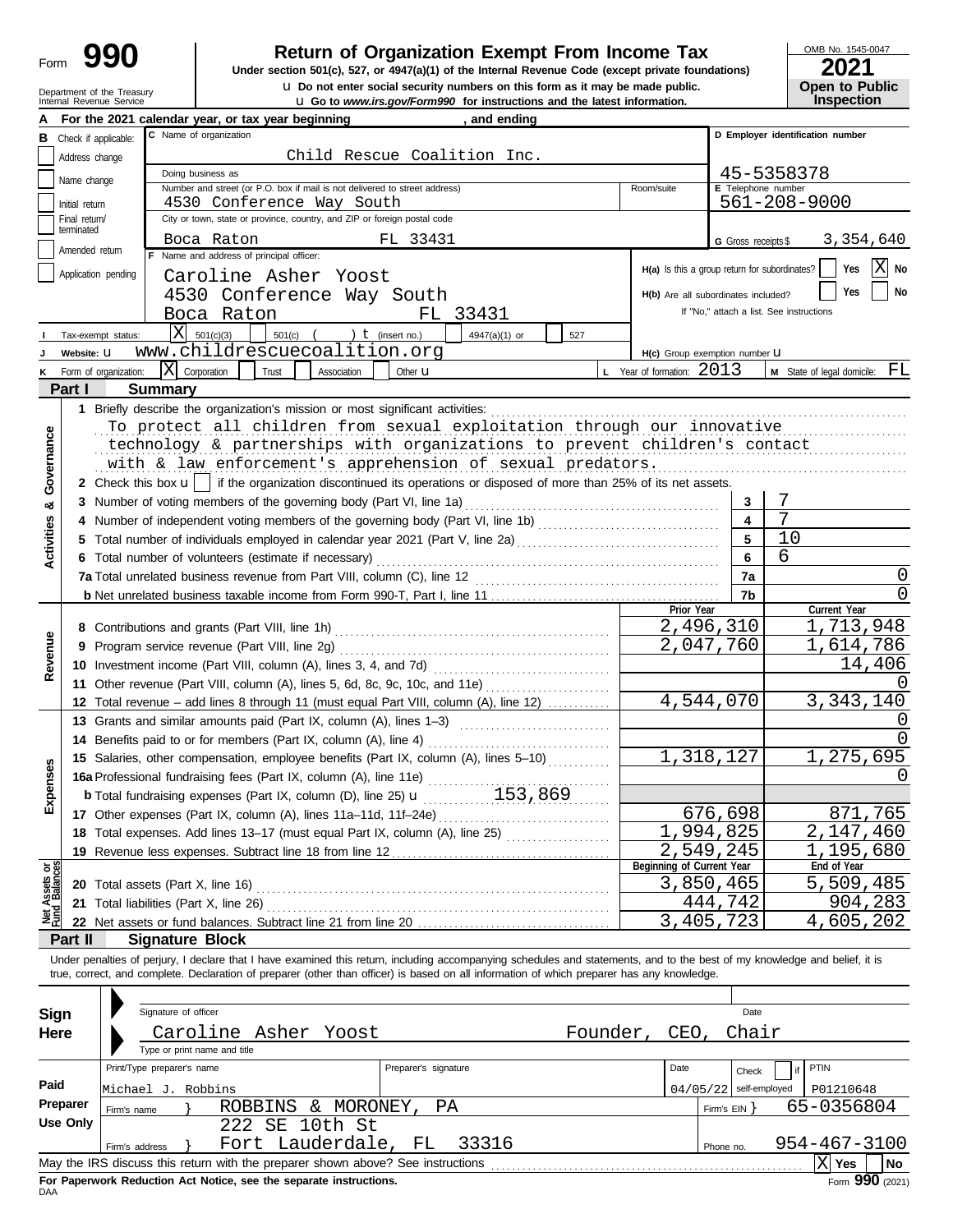|                |                                                | Form 990 (2021) Child Rescue Coalition Inc.                                                                                                                                                                                                                                                                                                                                                                                                                                                                                                                                                              | 45-5358378    | Page 2                                                                                                                                                  |
|----------------|------------------------------------------------|----------------------------------------------------------------------------------------------------------------------------------------------------------------------------------------------------------------------------------------------------------------------------------------------------------------------------------------------------------------------------------------------------------------------------------------------------------------------------------------------------------------------------------------------------------------------------------------------------------|---------------|---------------------------------------------------------------------------------------------------------------------------------------------------------|
| Part III       |                                                | <b>Statement of Program Service Accomplishments</b>                                                                                                                                                                                                                                                                                                                                                                                                                                                                                                                                                      |               |                                                                                                                                                         |
|                | 1 Briefly describe the organization's mission: |                                                                                                                                                                                                                                                                                                                                                                                                                                                                                                                                                                                                          |               |                                                                                                                                                         |
|                |                                                | To protect all children from sexual exploitation through our innovative<br>with & law enforcement's apprehension of sexual predators.                                                                                                                                                                                                                                                                                                                                                                                                                                                                    |               | technology & partnerships with organizations to prevent children's contact                                                                              |
|                | prior Form 990 or 990-EZ?                      | 2 Did the organization undertake any significant program services during the year which were not listed on the<br>If "Yes," describe these new services on Schedule O.                                                                                                                                                                                                                                                                                                                                                                                                                                   |               | Yes $\overline{X}$ No                                                                                                                                   |
| 3<br>services? |                                                | Did the organization cease conducting, or make significant changes in how it conducts, any program<br>If "Yes," describe these changes on Schedule O.                                                                                                                                                                                                                                                                                                                                                                                                                                                    |               | Yes $\overline{X}$ No                                                                                                                                   |
| 4              |                                                | Describe the organization's program service accomplishments for each of its three largest program services, as measured by<br>expenses. Section 501(c)(3) and 501(c)(4) organizations are required to report the amount of grants and allocations to others,<br>the total expenses, and revenue, if any, for each program service reported.                                                                                                                                                                                                                                                              |               |                                                                                                                                                         |
| 4a (Code:      | material globally.                             | The training of law enforcement personnel on the latest strategies for<br>identifying and tracking child predators and other exploiters of children.<br>Providing free access for local, state, federal and international law<br>enforcement agencies to a state-of-art seamlessly orchestrated set of<br>the CRC's technology constantly identifies, collects and geo-locates<br>sources of illicit internet activity throughout the world. CRC offices<br>contain flat screen monitors which constantly display these sources,<br>providing a real-time view of the distribution of child exploitation |               | online and clustered databases along with programs which are able to track<br>and identify illicit activity on the internet. Using advanced algorithms, |
| 4b (Code:      |                                                | Creating an international coalition of law enforcement agencies and child<br>advocacy groups around the globe. In an effort to initiate this coalition,<br>the CRC has contacted and, in some cases, met in person with international<br>organizations who share this mission.                                                                                                                                                                                                                                                                                                                           |               |                                                                                                                                                         |
|                |                                                |                                                                                                                                                                                                                                                                                                                                                                                                                                                                                                                                                                                                          |               |                                                                                                                                                         |
|                |                                                |                                                                                                                                                                                                                                                                                                                                                                                                                                                                                                                                                                                                          |               |                                                                                                                                                         |
| 4c (Code:      | $\sim$ (Expenses \$                            | $1,078,265$ including grants of \$<br>Various projects for the investigation and development of new commercial<br>tools to aid law enforcement in protecting children from sexual abuse and<br>bringing perpetrators to justice, and assisting other organizations with<br>the identification of child abusers.                                                                                                                                                                                                                                                                                          |               | ) (Revenue $\frac{1}{2}$                                                                                                                                |
|                |                                                |                                                                                                                                                                                                                                                                                                                                                                                                                                                                                                                                                                                                          |               |                                                                                                                                                         |
|                |                                                |                                                                                                                                                                                                                                                                                                                                                                                                                                                                                                                                                                                                          |               |                                                                                                                                                         |
| (Expenses \$   |                                                | 4d Other program services (Describe on Schedule O.)<br>including grants of \$                                                                                                                                                                                                                                                                                                                                                                                                                                                                                                                            | ) (Revenue \$ |                                                                                                                                                         |

 $\frac{1,877,458}{$ 

4e Total program service expenses u

Form 990 (2021)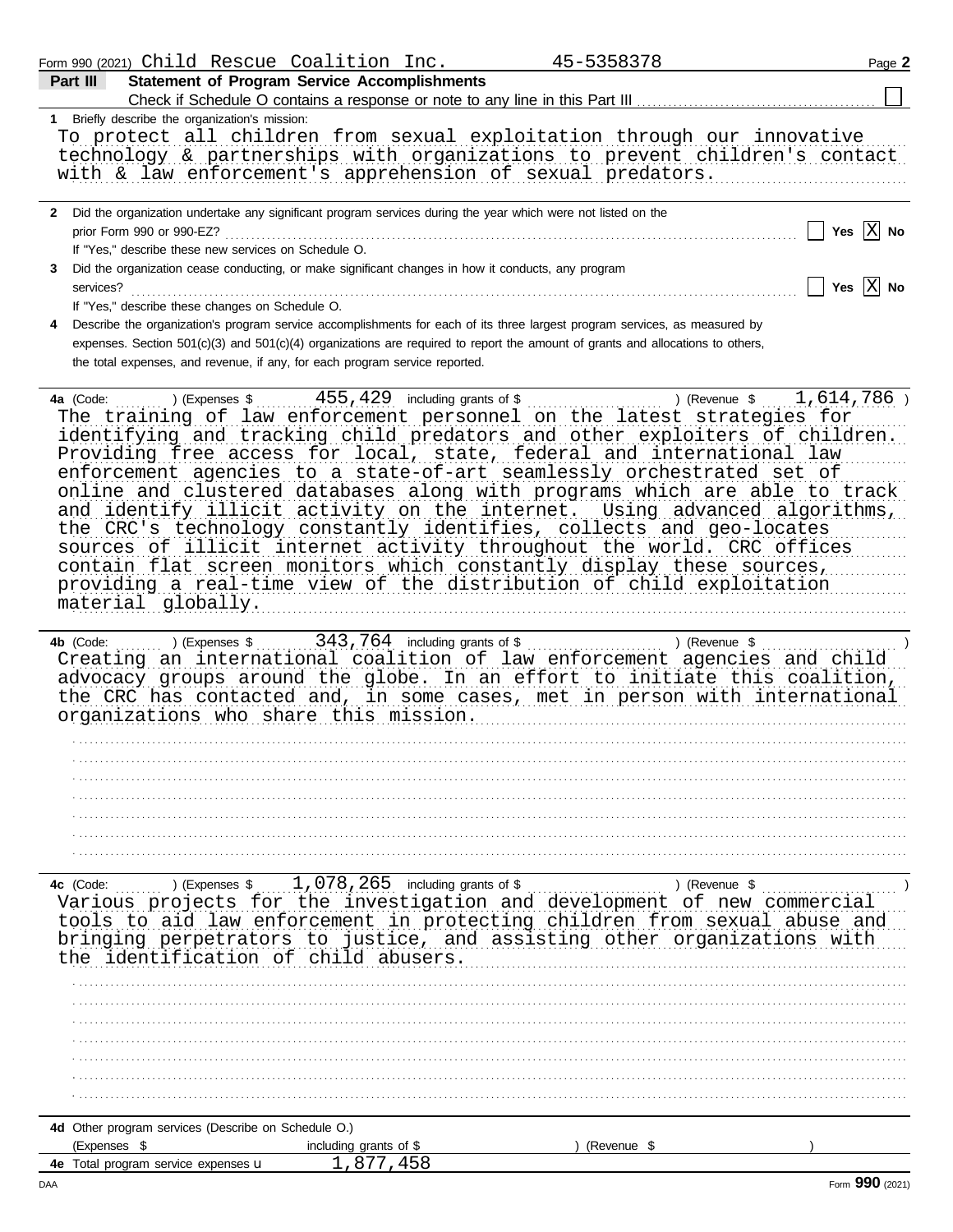Form 990 (2021) Page **3** Child Rescue Coalition Inc. 45-5358378

**Part IV Checklist of Required Schedules**

|     |                                                                                                                                                                                                                                               |                 | Yes | No |
|-----|-----------------------------------------------------------------------------------------------------------------------------------------------------------------------------------------------------------------------------------------------|-----------------|-----|----|
| 1   | Is the organization described in section $501(c)(3)$ or $4947(a)(1)$ (other than a private foundation)? If "Yes,"                                                                                                                             |                 |     |    |
|     | complete Schedule A                                                                                                                                                                                                                           | $\mathbf{1}$    | Χ   |    |
| 2   |                                                                                                                                                                                                                                               | $\mathbf{2}$    | Χ   |    |
| 3   | Did the organization engage in direct or indirect political campaign activities on behalf of or in opposition to                                                                                                                              |                 |     |    |
|     | candidates for public office? If "Yes," complete Schedule C, Part I                                                                                                                                                                           | 3               |     | Χ  |
| 4   | Section 501(c)(3) organizations. Did the organization engage in lobbying activities, or have a section 501(h)                                                                                                                                 |                 |     |    |
|     | election in effect during the tax year? If "Yes," complete Schedule C, Part II                                                                                                                                                                | 4               |     | Χ  |
| 5   | Is the organization a section $501(c)(4)$ , $501(c)(5)$ , or $501(c)(6)$ organization that receives membership dues,                                                                                                                          |                 |     |    |
|     | assessments, or similar amounts as defined in Rev. Proc. 98-19? If "Yes," complete Schedule C, Part III                                                                                                                                       | 5               |     | Χ  |
| 6   | Did the organization maintain any donor advised funds or any similar funds or accounts for which donors                                                                                                                                       |                 |     |    |
|     | have the right to provide advice on the distribution or investment of amounts in such funds or accounts? If                                                                                                                                   |                 |     |    |
|     | "Yes," complete Schedule D, Part I                                                                                                                                                                                                            | 6               |     | Χ  |
| 7   | Did the organization receive or hold a conservation easement, including easements to preserve open space,                                                                                                                                     |                 |     |    |
|     | the environment, historic land areas, or historic structures? If "Yes," complete Schedule D, Part II                                                                                                                                          | 7               |     | Χ  |
| 8   | Did the organization maintain collections of works of art, historical treasures, or other similar assets? If "Yes,"                                                                                                                           |                 |     |    |
|     | complete Schedule D, Part III                                                                                                                                                                                                                 | 8               |     | Χ  |
| 9   | Did the organization report an amount in Part X, line 21, for escrow or custodial account liability, serve as a                                                                                                                               |                 |     |    |
|     | custodian for amounts not listed in Part X; or provide credit counseling, debt management, credit repair, or                                                                                                                                  |                 |     |    |
|     |                                                                                                                                                                                                                                               | 9               |     | Χ  |
| 10  | Did the organization, directly or through a related organization, hold assets in donor-restricted endowments                                                                                                                                  |                 |     |    |
|     | or in quasi endowments? If "Yes," complete Schedule D, Part V                                                                                                                                                                                 | 10              |     | Χ  |
| 11  | If the organization's answer to any of the following questions is "Yes," then complete Schedule D, Parts VI,                                                                                                                                  |                 |     |    |
|     | VII, VIII, IX, or X, as applicable.                                                                                                                                                                                                           |                 |     |    |
| a   | Did the organization report an amount for land, buildings, and equipment in Part X, line 10? If "Yes,"                                                                                                                                        |                 |     |    |
|     | complete Schedule D, Part VI                                                                                                                                                                                                                  | 11a             | Χ   |    |
| b   | Did the organization report an amount for investments—other securities in Part X, line 12, that is 5% or more                                                                                                                                 |                 |     |    |
|     | of its total assets reported in Part X, line 16? If "Yes," complete Schedule D, Part VII                                                                                                                                                      | 11b             |     | Χ  |
| c   | Did the organization report an amount for investments—program related in Part X, line 13, that is 5% or more                                                                                                                                  |                 |     |    |
|     |                                                                                                                                                                                                                                               | 11c             |     | Χ  |
| d   | Did the organization report an amount for other assets in Part X, line 15, that is 5% or more of its total assets                                                                                                                             |                 |     |    |
|     | reported in Part X, line 16? If "Yes," complete Schedule D, Part IX                                                                                                                                                                           | <b>11d</b>      |     | X  |
|     | Did the organization report an amount for other liabilities in Part X, line 25? If "Yes," complete Schedule D, Part X                                                                                                                         | 11e             |     | Χ  |
| f   | Did the organization's separate or consolidated financial statements for the tax year include a footnote that addresses                                                                                                                       |                 |     |    |
| 12a | the organization's liability for uncertain tax positions under FIN 48 (ASC 740)? If "Yes," complete Schedule D, Part X<br>Did the organization obtain separate, independent audited financial statements for the tax year? If "Yes," complete | 11f             |     | Χ  |
|     |                                                                                                                                                                                                                                               | 12a             | X   |    |
| b   | Was the organization included in consolidated, independent audited financial statements for the tax year? If                                                                                                                                  |                 |     |    |
|     | "Yes," and if the organization answered "No" to line 12a, then completing Schedule D, Parts XI and XII is optional                                                                                                                            | 12 <sub>b</sub> |     | Χ  |
| 13  |                                                                                                                                                                                                                                               | 13              |     | Χ  |
| 14a |                                                                                                                                                                                                                                               | 14a             |     | Χ  |
| b   | Did the organization have aggregate revenues or expenses of more than \$10,000 from grantmaking,                                                                                                                                              |                 |     |    |
|     | fundraising, business, investment, and program service activities outside the United States, or aggregate                                                                                                                                     |                 |     |    |
|     |                                                                                                                                                                                                                                               | 14b             |     | Χ  |
| 15  | Did the organization report on Part IX, column (A), line 3, more than \$5,000 of grants or other assistance to or                                                                                                                             |                 |     |    |
|     | for any foreign organization? If "Yes," complete Schedule F, Parts II and IV                                                                                                                                                                  | 15              |     | Χ  |
| 16  | Did the organization report on Part IX, column (A), line 3, more than \$5,000 of aggregate grants or other                                                                                                                                    |                 |     |    |
|     | assistance to or for foreign individuals? If "Yes," complete Schedule F, Parts III and IV                                                                                                                                                     | 16              |     | Χ  |
| 17  | Did the organization report a total of more than \$15,000 of expenses for professional fundraising services on                                                                                                                                |                 |     |    |
|     |                                                                                                                                                                                                                                               | 17              |     | Χ  |
| 18  | Did the organization report more than \$15,000 total of fundraising event gross income and contributions on                                                                                                                                   |                 |     |    |
|     | Part VIII, lines 1c and 8a? If "Yes," complete Schedule G, Part II                                                                                                                                                                            | 18              | Χ   |    |
| 19  | Did the organization report more than \$15,000 of gross income from gaming activities on Part VIII, line 9a?                                                                                                                                  |                 |     |    |
|     |                                                                                                                                                                                                                                               | 19              |     | X  |
| 20a |                                                                                                                                                                                                                                               | 20a             |     | Χ  |
| b   |                                                                                                                                                                                                                                               | 20 <sub>b</sub> |     |    |
| 21  | Did the organization report more than \$5,000 of grants or other assistance to any domestic organization or                                                                                                                                   |                 |     |    |
|     |                                                                                                                                                                                                                                               | 21              |     | Х  |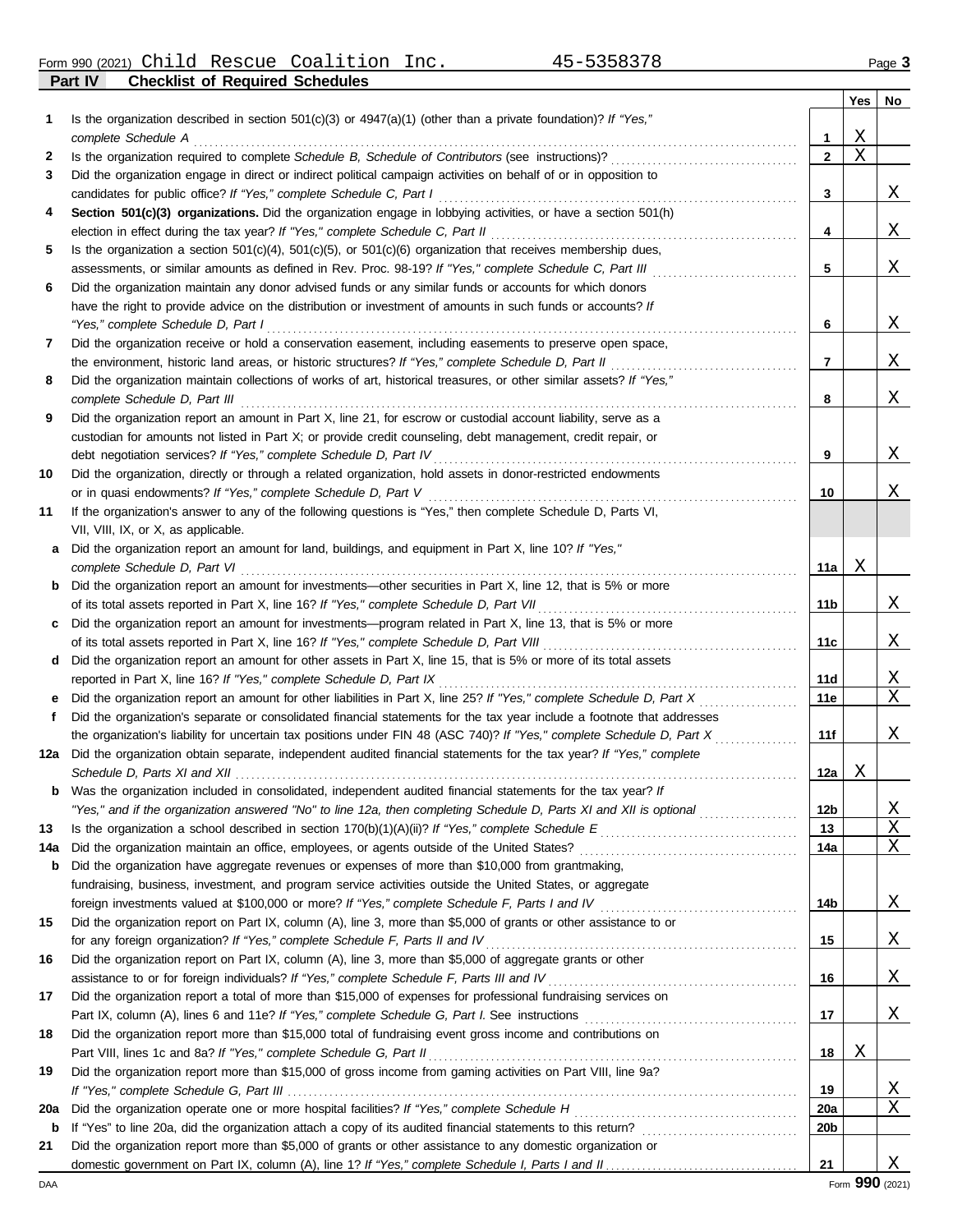Form 990 (2021) Page **4** Child Rescue Coalition Inc. 45-5358378

|     | <b>Checklist of Required Schedules (continued)</b><br>Part IV                                                      |     |     |    |
|-----|--------------------------------------------------------------------------------------------------------------------|-----|-----|----|
|     |                                                                                                                    |     | Yes | No |
| 22  | Did the organization report more than \$5,000 of grants or other assistance to or for domestic individuals on      |     |     |    |
|     | Part IX, column (A), line 2? If "Yes," complete Schedule I, Parts I and III                                        | 22  |     | Χ  |
| 23  | Did the organization answer "Yes" to Part VII, Section A, line 3, 4, or 5 about compensation of the                |     |     |    |
|     | organization's current and former officers, directors, trustees, key employees, and highest compensated            |     |     |    |
|     | employees? If "Yes," complete Schedule J                                                                           | 23  | Χ   |    |
| 24a | Did the organization have a tax-exempt bond issue with an outstanding principal amount of more than                |     |     |    |
|     | \$100,000 as of the last day of the year, that was issued after December 31, 2002? If "Yes," answer lines 24b      |     |     |    |
|     | through 24d and complete Schedule K. If "No," go to line 25a                                                       | 24a |     | Χ  |
| b   |                                                                                                                    | 24b |     |    |
| c   | Did the organization maintain an escrow account other than a refunding escrow at any time during the year          |     |     |    |
|     | to defease any tax-exempt bonds?                                                                                   | 24c |     |    |
| d   |                                                                                                                    | 24d |     |    |
| 25a | Section 501(c)(3), 501(c)(4), and 501(c)(29) organizations. Did the organization engage in an excess benefit       |     |     |    |
|     | transaction with a disqualified person during the year? If "Yes," complete Schedule L, Part I                      | 25a |     | Χ  |
| b   | Is the organization aware that it engaged in an excess benefit transaction with a disqualified person in a prior   |     |     |    |
|     | year, and that the transaction has not been reported on any of the organization's prior Forms 990 or 990-EZ?       |     |     |    |
|     | If "Yes," complete Schedule L, Part I                                                                              | 25b |     | Χ  |
|     | Did the organization report any amount on Part X, line 5 or 22, for receivables from or payables to any current    |     |     |    |
| 26  |                                                                                                                    |     |     |    |
|     | or former officer, director, trustee, key employee, creator or founder, substantial contributor, or 35%            |     |     |    |
|     | controlled entity or family member of any of these persons? If "Yes," complete Schedule L, Part II                 | 26  |     | Χ  |
| 27  | Did the organization provide a grant or other assistance to any current or former officer, director, trustee, key  |     |     |    |
|     | employee, creator or founder, substantial contributor or employee thereof, a grant selection committee             |     |     |    |
|     | member, or to a 35% controlled entity (including an employee thereof) or family member of any of these             |     |     |    |
|     | persons? If "Yes," complete Schedule L, Part III                                                                   | 27  |     | Χ  |
| 28  | Was the organization a party to a business transaction with one of the following parties (see the Schedule L,      |     |     |    |
|     | Part IV, instructions for applicable filing thresholds, conditions, and exceptions):                               |     |     |    |
| а   | A current or former officer, director, trustee, key employee, creator or founder, or substantial contributor? If   |     |     |    |
|     | "Yes," complete Schedule L, Part IV                                                                                | 28a |     | Χ  |
| b   | A family member of any individual described in line 28a? If "Yes," complete Schedule L, Part IV                    | 28b |     | X  |
| c   | A 35% controlled entity of one or more individuals and/or organizations described in line 28a or 28b? If           |     |     |    |
|     | "Yes," complete Schedule L, Part IV                                                                                | 28c |     | Χ  |
| 29  |                                                                                                                    | 29  |     | Χ  |
| 30  | Did the organization receive contributions of art, historical treasures, or other similar assets, or qualified     |     |     |    |
|     | conservation contributions? If "Yes," complete Schedule M                                                          | 30  |     | Χ  |
| 31  | Did the organization liquidate, terminate, or dissolve and cease operations? If "Yes," complete Schedule N, Part I | 31  |     | X  |
| 32  | Did the organization sell, exchange, dispose of, or transfer more than 25% of its net assets? If "Yes,"            |     |     |    |
|     | complete Schedule N, Part II                                                                                       | 32  |     | Χ  |
| 33  | Did the organization own 100% of an entity disregarded as separate from the organization under Regulations         |     |     |    |
|     | sections 301.7701-2 and 301.7701-3? If "Yes," complete Schedule R, Part I                                          | 33  |     | Χ  |
| 34  | Was the organization related to any tax-exempt or taxable entity? If "Yes," complete Schedule R, Part II, III,     |     |     |    |
|     | or IV, and Part V, line 1                                                                                          | 34  |     | Χ  |
| 35a | Did the organization have a controlled entity within the meaning of section 512(b)(13)?                            | 35a |     | Χ  |
| b   | If "Yes" to line 35a, did the organization receive any payment from or engage in any transaction with a            |     |     |    |
|     | controlled entity within the meaning of section 512(b)(13)? If "Yes," complete Schedule R, Part V, line 2          | 35b |     |    |
| 36  | Section 501(c)(3) organizations. Did the organization make any transfers to an exempt non-charitable               |     |     |    |
|     | related organization? If "Yes," complete Schedule R, Part V, line 2                                                | 36  |     | Χ  |
| 37  | Did the organization conduct more than 5% of its activities through an entity that is not a related organization   |     |     |    |
|     | and that is treated as a partnership for federal income tax purposes? If "Yes," complete Schedule R, Part VI       | 37  |     | Χ  |
| 38  | Did the organization complete Schedule O and provide explanations on Schedule O for Part VI, lines 11b and         |     |     |    |
|     | 19? Note: All Form 990 filers are required to complete Schedule O.                                                 | 38  | Χ   |    |
|     | Statements Regarding Other IRS Filings and Tax Compliance<br>Part V                                                |     |     |    |
|     |                                                                                                                    |     |     |    |
|     |                                                                                                                    |     | Yes | No |
| 1а  | 11<br>Enter the number reported in box 3 of Form 1096. Enter -0- if not applicable<br>1a                           |     |     |    |
| b   | 0<br>1 <sub>b</sub><br>Enter the number of Forms W-2G included on line 1a. Enter -0- if not applicable             |     |     |    |
| с   | Did the organization comply with backup withholding rules for reportable payments to vendors and                   |     |     |    |
|     |                                                                                                                    | 1c  |     |    |
|     |                                                                                                                    |     |     |    |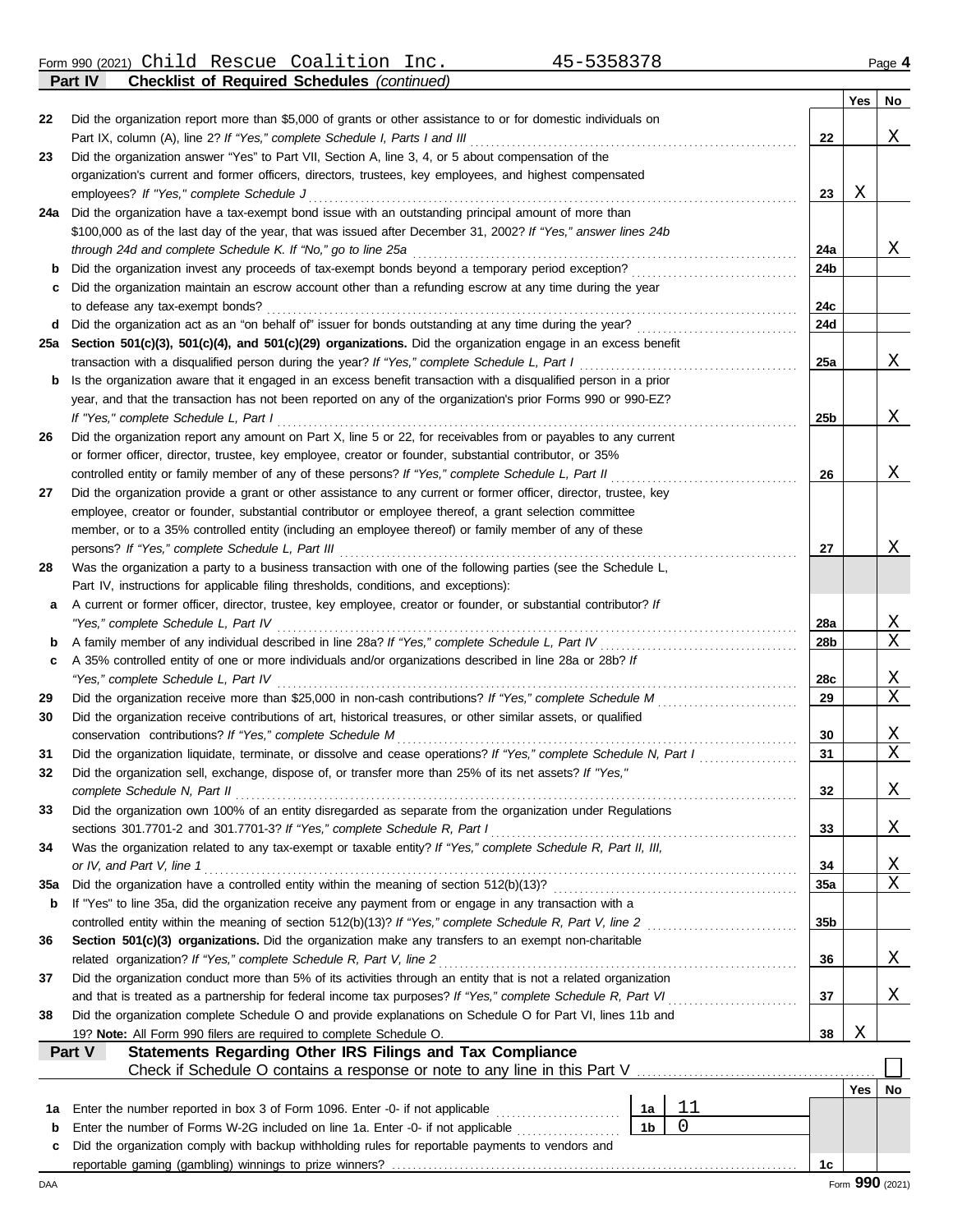|              | Form 990 (2021) Child Rescue Coalition Inc.<br>45-5358378                                                                          |     |   | Page 5 |
|--------------|------------------------------------------------------------------------------------------------------------------------------------|-----|---|--------|
|              | Statements Regarding Other IRS Filings and Tax Compliance (continued)<br><b>Part V</b>                                             |     |   | Yes No |
|              | 2a Enter the number of employees reported on Form W-3, Transmittal of Wage and Tax                                                 |     |   |        |
|              | 10<br>Statements, filed for the calendar year ending with or within the year covered by this return<br>2a                          |     |   |        |
| b            | If at least one is reported on line 2a, did the organization file all required federal employment tax returns?                     | 2b  | Χ |        |
|              | Note: If the sum of lines 1a and 2a is greater than 250, you may be required to e-file. See instructions.                          |     |   |        |
| за           | Did the organization have unrelated business gross income of \$1,000 or more during the year?                                      | 3a  |   | Χ      |
| b            | If "Yes," has it filed a Form 990-T for this year? If "No" to line 3b, provide an explanation on Schedule O                        | 3b  |   |        |
| 4a           | At any time during the calendar year, did the organization have an interest in, or a signature or other authority over,            |     |   |        |
|              | a financial account in a foreign country (such as a bank account, securities account, or other financial account)?                 | 4a  |   | Χ      |
| b            | If "Yes," enter the name of the foreign country <b>u</b>                                                                           |     |   |        |
|              | See instructions for filing requirements for FinCEN Form 114, Report of Foreign Bank and Financial Accounts (FBAR).                |     |   |        |
| 5а           | Was the organization a party to a prohibited tax shelter transaction at any time during the tax year?                              | 5а  |   | Χ      |
| b            |                                                                                                                                    | 5b  |   | X      |
| с            | If "Yes" to line 5a or 5b, did the organization file Form 8886-T?                                                                  | 5c  |   |        |
| 6а           | Does the organization have annual gross receipts that are normally greater than \$100,000, and did the                             |     |   |        |
|              | organization solicit any contributions that were not tax deductible as charitable contributions?                                   | 6а  | Χ |        |
| b            | If "Yes," did the organization include with every solicitation an express statement that such contributions or                     |     |   |        |
|              | gifts were not tax deductible?                                                                                                     | 6b  | Χ |        |
| 7            | Organizations that may receive deductible contributions under section 170(c).                                                      |     |   |        |
| а            | Did the organization receive a payment in excess of \$75 made partly as a contribution and partly for goods                        |     |   |        |
|              | and services provided to the payor?                                                                                                | 7a  | Χ |        |
| b            |                                                                                                                                    | 7b  | X |        |
| с            | Did the organization sell, exchange, or otherwise dispose of tangible personal property for which it was                           |     |   |        |
|              | required to file Form 8282?                                                                                                        | 7c  |   | Χ      |
| d            | 7d                                                                                                                                 |     |   |        |
| е            |                                                                                                                                    | 7e  |   | Χ      |
| Ť            | Did the organization, during the year, pay premiums, directly or indirectly, on a personal benefit contract?                       | 7f  |   | X      |
| g            | If the organization received a contribution of qualified intellectual property, did the organization file Form 8899 as required?   | 7g  |   |        |
| h            | If the organization received a contribution of cars, boats, airplanes, or other vehicles, did the organization file a Form 1098-C? | 7h  |   |        |
| 8            | Sponsoring organizations maintaining donor advised funds. Did a donor advised fund maintained by the                               |     |   |        |
|              | sponsoring organization have excess business holdings at any time during the year?                                                 | 8   |   |        |
| 9            | Sponsoring organizations maintaining donor advised funds.                                                                          |     |   |        |
| a            | Did the sponsoring organization make any taxable distributions under section 4966?                                                 | 9a  |   |        |
| b            |                                                                                                                                    | 9b  |   |        |
| 10           | Section 501(c)(7) organizations. Enter:                                                                                            |     |   |        |
| a            | 10a<br>Initiation fees and capital contributions included on Part VIII, line 12 [11] [11] [12] [11] [12] [11] [12] [1              |     |   |        |
|              | $\sqrt{10b}$<br>Gross receipts, included on Form 990, Part VIII, line 12, for public use of club facilities                        |     |   |        |
| 11           | Section 501(c)(12) organizations. Enter:                                                                                           |     |   |        |
| а            | 11a<br>Gross income from members or shareholders                                                                                   |     |   |        |
| b            | Gross income from other sources. (Do not net amounts due or paid to other sources                                                  |     |   |        |
|              | 11 <sub>b</sub><br>against amounts due or received from them.)                                                                     |     |   |        |
| 12a          | Section 4947(a)(1) non-exempt charitable trusts. Is the organization filing Form 990 in lieu of Form 1041?                         | 12a |   |        |
|              | <b>b</b> If "Yes," enter the amount of tax-exempt interest received or accrued during the year<br>  12b                            |     |   |        |
| 13           | Section 501(c)(29) qualified nonprofit health insurance issuers.                                                                   |     |   |        |
| a            | Is the organization licensed to issue qualified health plans in more than one state?                                               | 13а |   |        |
|              | Note: See the instructions for additional information the organization must report on Schedule O.                                  |     |   |        |
| b            | Enter the amount of reserves the organization is required to maintain by the states in which                                       |     |   |        |
|              | 13 <sub>b</sub>                                                                                                                    |     |   |        |
| $\mathbf{c}$ | 13с<br>Enter the amount of reserves on hand                                                                                        |     |   |        |
| 14a          | Did the organization receive any payments for indoor tanning services during the tax year?                                         | 14a |   | Χ      |
| b            |                                                                                                                                    | 14b |   |        |
| 15           | Is the organization subject to the section 4960 tax on payment(s) of more than \$1,000,000 in remuneration or                      |     |   |        |
|              | excess parachute payment(s) during the year?                                                                                       | 15  |   | Χ      |
|              | If "Yes," see instructions and file Form 4720, Schedule N.                                                                         |     |   |        |
| 16           | Is the organization an educational institution subject to the section 4968 excise tax on net investment income?                    | 16  |   | Χ      |
|              | If "Yes," complete Form 4720, Schedule O.                                                                                          |     |   |        |
| 17           | Section 501(c)(21) organizations. Did the trust, any disqualified person, or mine operator engage in                               |     |   |        |
|              |                                                                                                                                    | 17  |   |        |
|              | If "Yes," complete Form 6069.                                                                                                      |     |   |        |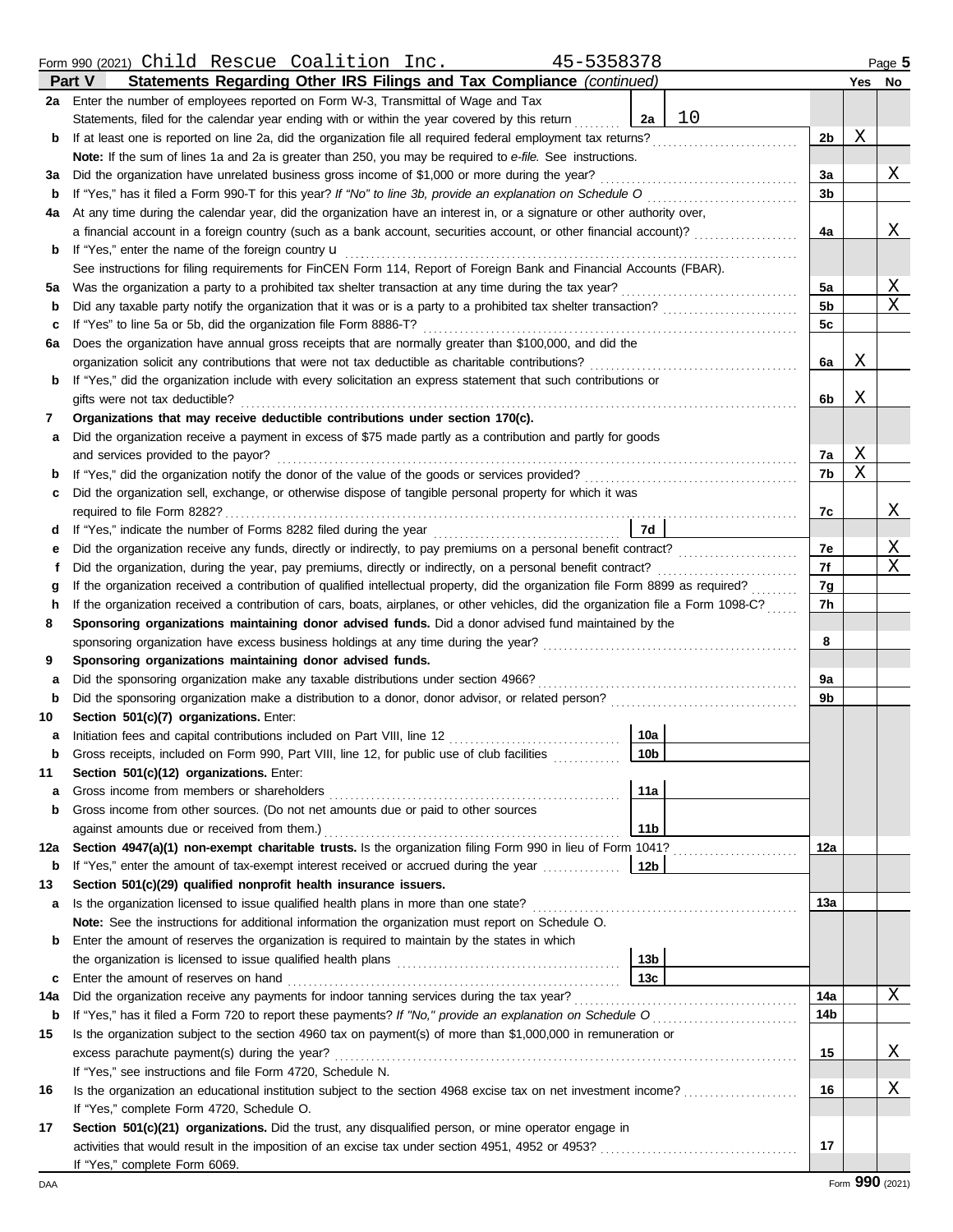|    | 45-5358378<br>Form 990 (2021) Child Rescue Coalition Inc.                                                                         |   |              |     | Page 6    |
|----|-----------------------------------------------------------------------------------------------------------------------------------|---|--------------|-----|-----------|
|    | <b>Part VI</b><br>Governance, Management, and Disclosure For each "Yes" response to lines 2 through 7b below, and for a "No"      |   |              |     |           |
|    | response to line 8a, 8b, or 10b below, describe the circumstances, processes, or changes on Schedule O. See instructions.         |   |              |     |           |
|    |                                                                                                                                   |   |              |     | IXI       |
|    | Section A. Governing Body and Management                                                                                          |   |              |     |           |
|    |                                                                                                                                   |   |              | Yes | <b>No</b> |
| 1a | Enter the number of voting members of the governing body at the end of the tax year<br>1a                                         | 7 |              |     |           |
|    | If there are material differences in voting rights among members of the governing body, or                                        |   |              |     |           |
|    | if the governing body delegated broad authority to an executive committee or similar                                              |   |              |     |           |
|    | committee, explain on Schedule O.                                                                                                 |   |              |     |           |
| b  | Enter the number of voting members included on line 1a, above, who are independent<br>1 <sub>b</sub>                              |   |              |     |           |
| 2  | Did any officer, director, trustee, or key employee have a family relationship or a business relationship with                    |   |              |     |           |
|    | any other officer, director, trustee, or key employee?                                                                            |   | $\mathbf{2}$ | Χ   |           |
| 3  | Did the organization delegate control over management duties customarily performed by or under the direct                         |   |              |     |           |
|    | supervision of officers, directors, trustees, or key employees to a management company or other person?                           |   | 3            |     | X         |
| 4  |                                                                                                                                   |   | 4            |     | X         |
| 5  | Did the organization become aware during the year of a significant diversion of the organization's assets?                        |   | 5            |     | X         |
| 6  | Did the organization have members or stockholders?                                                                                |   | 6            |     | Χ         |
| 7a | Did the organization have members, stockholders, or other persons who had the power to elect or appoint                           |   |              |     |           |
|    | one or more members of the governing body?                                                                                        |   | 7a           |     | Χ         |
| b  | Are any governance decisions of the organization reserved to (or subject to approval by) members,                                 |   |              |     |           |
|    | stockholders, or persons other than the governing body?                                                                           |   | 7b           |     | X         |
| 8  | Did the organization contemporaneously document the meetings held or written actions undertaken during the year by the following: |   |              |     |           |
| а  | The governing body?                                                                                                               |   | 8а           | Χ   |           |

| <b>b</b> Each committee with authority to act on behalf of the governing body?                                     |
|--------------------------------------------------------------------------------------------------------------------|
| 9 Is there any officer, director, trustee, or key employee listed in Part VII, Section A, who cannot be reached at |
|                                                                                                                    |

### **Section B. Policies** *(This Section B requests information about policies not required by the Internal Revenue Code.)*

|     |                                                                                                                                     |                 | <b>Yes</b> | No |
|-----|-------------------------------------------------------------------------------------------------------------------------------------|-----------------|------------|----|
| 10a | Did the organization have local chapters, branches, or affiliates?                                                                  | 10a             |            | Χ  |
| b   | If "Yes," did the organization have written policies and procedures governing the activities of such chapters,                      |                 |            |    |
|     | affiliates, and branches to ensure their operations are consistent with the organization's exempt purposes?                         | 10 <sub>b</sub> |            |    |
| 11a | Has the organization provided a complete copy of this Form 990 to all members of its governing body before filing the form?         | 11a             | X          |    |
| b   | Describe on Schedule O the process, if any, used by the organization to review this Form 990.                                       |                 |            |    |
| 12a | Did the organization have a written conflict of interest policy? If "No," go to line 13                                             | 12a             | X          |    |
| b   | Were officers, directors, or trustees, and key employees required to disclose annually interests that could give rise to conflicts? | 12 <sub>b</sub> | X          |    |
| c   | Did the organization regularly and consistently monitor and enforce compliance with the policy? If "Yes,"                           |                 |            |    |
|     | describe on Schedule O how this was done                                                                                            | 12 <sub>c</sub> | X          |    |
| 13  | Did the organization have a written whistleblower policy?                                                                           | 13              | X          |    |
| 14  | Did the organization have a written document retention and destruction policy?                                                      | 14              | X          |    |
| 15  | Did the process for determining compensation of the following persons include a review and approval by                              |                 |            |    |
|     | independent persons, comparability data, and contemporaneous substantiation of the deliberation and decision?                       |                 |            |    |
| a   |                                                                                                                                     | 15a             | Χ          |    |
| b   | Other officers or key employees of the organization                                                                                 | 15 <sub>b</sub> | X          |    |
|     | If "Yes" to line 15a or 15b, describe the process on Schedule O. See instructions.                                                  |                 |            |    |
| 16a | Did the organization invest in, contribute assets to, or participate in a joint venture or similar arrangement                      |                 |            |    |
|     | with a taxable entity during the year?                                                                                              | 16a             |            | Χ  |
| b   | If "Yes," did the organization follow a written policy or procedure requiring the organization to evaluate its                      |                 |            |    |
|     | participation in joint venture arrangements under applicable federal tax law, and take steps to safeguard the                       |                 |            |    |
|     |                                                                                                                                     | 16b             |            |    |
|     | <b>Section C. Disclosure</b>                                                                                                        |                 |            |    |
| 17  | List the states with which a copy of this Form 990 is required to be filed $\mathbf{u}$ $\mathrm{FL}$                               |                 |            |    |

| 18 | Section 6104 requires an organization to make its Forms 1023 (1024 or 1024-A, if applicable), 990, and 990-T (section 501(c)         |
|----|--------------------------------------------------------------------------------------------------------------------------------------|
|    | (3) sonly) available for public inspection. Indicate how you made these available. Check all that apply.                             |
|    | $\overline{X}$ Own website $\overline{X}$ Another's website $\overline{X}$ Upon request $\overline{X}$ Other (explain on Schedule O) |
| 19 | Describe on Schedule O whether (and if so, how) the organization made its governing documents, conflict of interest policy, and      |
|    | financial statements available to the public during the tax year.                                                                    |

- Jeanne Aparicio 4530 Conference Way South
	-

Boca Raton FL 33431 561-208-9000 FL 33431 561-208-9000 FL 33431 561-208-9000 FORM 990 (2021)

**8b**

X

X

**9**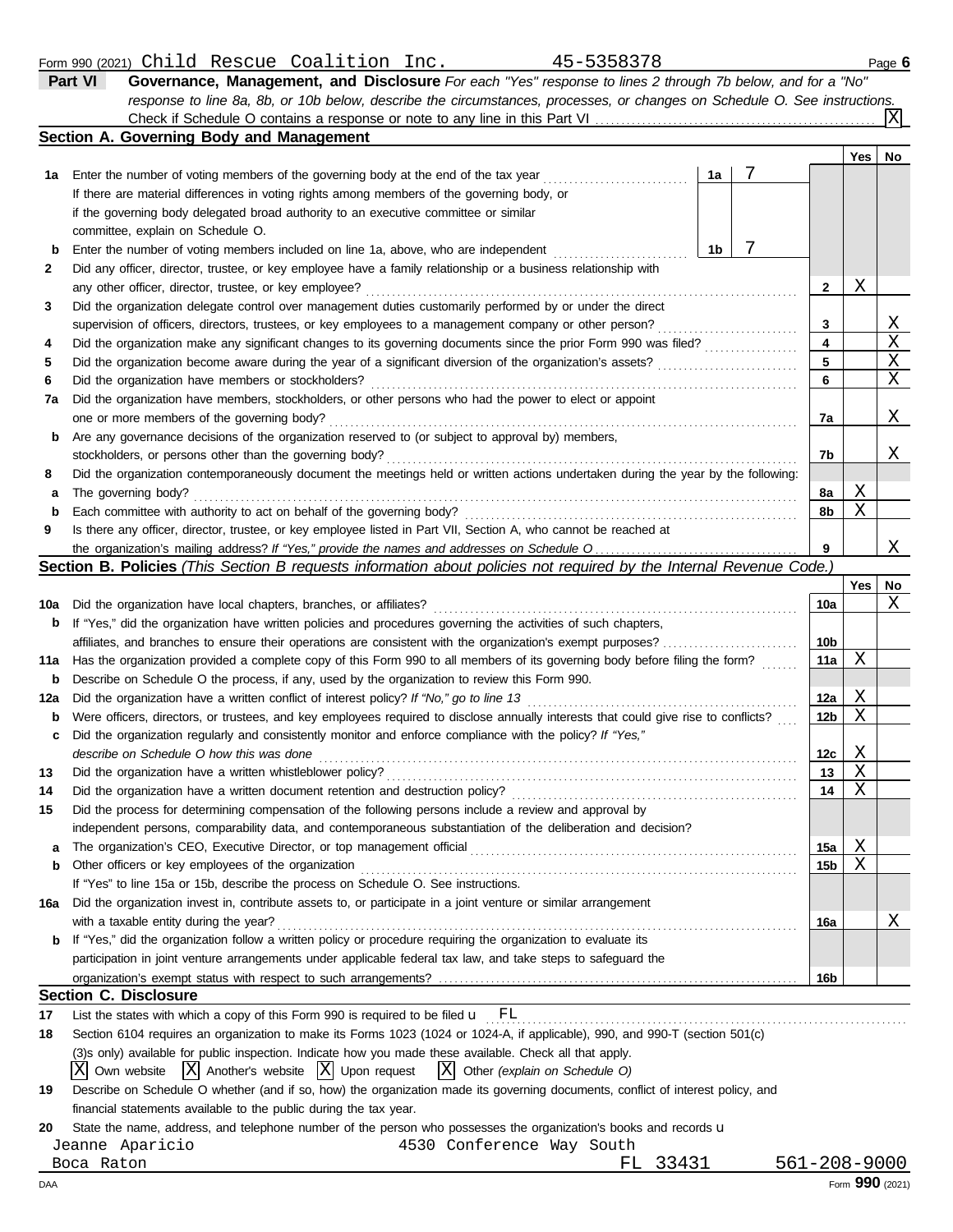$X \begin{bmatrix} | & | & | & 145,304 | & 0 & 16,458 \end{bmatrix}$ 

0.00 X 92,371 0 24,847

| Part VII                                                                                                                                                                                                                                                                                                                        |                          |            |              |          |              |                                 |        | Compensation of Officers, Directors, Trustees, Key Employees, Highest Compensated Employees, and |                                     |                              |
|---------------------------------------------------------------------------------------------------------------------------------------------------------------------------------------------------------------------------------------------------------------------------------------------------------------------------------|--------------------------|------------|--------------|----------|--------------|---------------------------------|--------|--------------------------------------------------------------------------------------------------|-------------------------------------|------------------------------|
| <b>Independent Contractors</b>                                                                                                                                                                                                                                                                                                  |                          |            |              |          |              |                                 |        |                                                                                                  |                                     |                              |
|                                                                                                                                                                                                                                                                                                                                 |                          |            |              |          |              |                                 |        | Check if Schedule O contains a response or note to any line in this Part VII                     |                                     |                              |
| Section A.                                                                                                                                                                                                                                                                                                                      |                          |            |              |          |              |                                 |        | Officers, Directors, Trustees, Key Employees, and Highest Compensated Employees                  |                                     |                              |
| 1a Complete this table for all persons required to be listed. Report compensation for the calendar year ending with or within the<br>organization's tax year.                                                                                                                                                                   |                          |            |              |          |              |                                 |        |                                                                                                  |                                     |                              |
| • List all of the organization's <b>current</b> officers, directors, trustees (whether individuals or organizations), regardless of amount of<br>compensation. Enter -0- in columns (D), (E), and (F) if no compensation was paid.                                                                                              |                          |            |              |          |              |                                 |        |                                                                                                  |                                     |                              |
| • List all of the organization's current key employees, if any. See instructions for definition of "key employee."                                                                                                                                                                                                              |                          |            |              |          |              |                                 |        |                                                                                                  |                                     |                              |
| • List the organization's five current highest compensated employees (other than an officer, director, trustee, or key employee)<br>who received reportable compensation (box 5 of Form W-2, Form 1099-MISC, and/or box 1 of Form 1099-NEC) of more than<br>\$100,000 from the organization and any related organizations.      |                          |            |              |          |              |                                 |        |                                                                                                  |                                     |                              |
| • List all of the organization's former officers, key employees, and highest compensated employees who received more than<br>\$100,000 of reportable compensation from the organization and any related organizations.                                                                                                          |                          |            |              |          |              |                                 |        |                                                                                                  |                                     |                              |
| List all of the organization's former directors or trustees that received, in the capacity as a former director or trustee of the<br>organization, more than \$10,000 of reportable compensation from the organization and any related organizations.<br>See the instructions for the order in which to list the persons above. |                          |            |              |          |              |                                 |        |                                                                                                  |                                     |                              |
| Check this box if neither the organization nor any related organization compensated any current officer, director, or trustee.                                                                                                                                                                                                  |                          |            |              |          |              |                                 |        |                                                                                                  |                                     |                              |
|                                                                                                                                                                                                                                                                                                                                 |                          |            |              |          | (C)          |                                 |        |                                                                                                  |                                     |                              |
| (A)                                                                                                                                                                                                                                                                                                                             | (B)                      |            |              | Position |              | (do not check more than one     |        | (D)                                                                                              | (E)                                 | (F)                          |
| Name and title                                                                                                                                                                                                                                                                                                                  | Average<br>hours         |            |              |          |              | box, unless person is both an   |        | Reportable<br>compensation                                                                       | Reportable<br>compensation          | Estimated amount<br>of other |
|                                                                                                                                                                                                                                                                                                                                 | per week                 |            |              |          |              | officer and a director/trustee) |        | from the                                                                                         | from related<br>organizations (W-2/ | compensation                 |
|                                                                                                                                                                                                                                                                                                                                 | (list any<br>hours for   | Individual | nstitutional | Officer  | Key employee | Highest compensated<br>employee | Former | organization (W-2/<br>1099-MISC/                                                                 | 1099-MISC/                          | from the<br>organization and |
|                                                                                                                                                                                                                                                                                                                                 | related<br>organizations |            |              |          |              |                                 |        | 1099-NEC)                                                                                        | 1099-NEC)                           | related organizations        |
|                                                                                                                                                                                                                                                                                                                                 | below                    | trustee    | trustee      |          |              |                                 |        |                                                                                                  |                                     |                              |
|                                                                                                                                                                                                                                                                                                                                 | dotted line)             |            |              |          |              |                                 |        |                                                                                                  |                                     |                              |
| (1) Caroline Asher                                                                                                                                                                                                                                                                                                              | Yoost                    |            |              |          |              |                                 |        |                                                                                                  |                                     |                              |
|                                                                                                                                                                                                                                                                                                                                 | 30.00                    |            |              |          |              |                                 |        |                                                                                                  |                                     |                              |
| Founder, CEO, Chair                                                                                                                                                                                                                                                                                                             | 0.00                     | Χ          |              | X        |              |                                 |        | 0                                                                                                | 0                                   | 19,400                       |
| $(2)$ Eliza Desiree A\$her                                                                                                                                                                                                                                                                                                      |                          |            |              |          |              |                                 |        |                                                                                                  |                                     |                              |
|                                                                                                                                                                                                                                                                                                                                 | 2.00                     |            |              |          |              |                                 |        |                                                                                                  |                                     |                              |
| Founder, Vice Chair                                                                                                                                                                                                                                                                                                             | 0.00                     | Χ          |              | X        |              |                                 |        | 0                                                                                                | 0                                   | $\overline{0}$               |
| $(3)$ Ann Burke Spalding,                                                                                                                                                                                                                                                                                                       | Esq<br>2.00              |            |              |          |              |                                 |        |                                                                                                  |                                     |                              |
| Secretary                                                                                                                                                                                                                                                                                                                       | 0.00                     | Χ          |              | X        |              |                                 |        | 0                                                                                                | 0                                   | $\overline{0}$               |
| $(4)$ Timothy J. Martin                                                                                                                                                                                                                                                                                                         |                          |            |              |          |              |                                 |        |                                                                                                  |                                     |                              |
|                                                                                                                                                                                                                                                                                                                                 | 2.00                     |            |              |          |              |                                 |        |                                                                                                  |                                     |                              |
| Treasurer                                                                                                                                                                                                                                                                                                                       | 0.00                     | Χ          |              | Χ        |              |                                 |        | 0                                                                                                | 0                                   | $\overline{0}$               |
| (5) Judith Redden A\$her                                                                                                                                                                                                                                                                                                        |                          |            |              |          |              |                                 |        |                                                                                                  |                                     |                              |
|                                                                                                                                                                                                                                                                                                                                 | 2.00                     |            |              |          |              |                                 |        |                                                                                                  |                                     |                              |
| Director                                                                                                                                                                                                                                                                                                                        | 0.00                     | Χ          |              |          |              |                                 |        | 0                                                                                                | 0                                   | $\overline{0}$               |
| (6) Christopher                                                                                                                                                                                                                                                                                                                 | Run\$tedler              |            |              |          |              |                                 |        |                                                                                                  |                                     |                              |
|                                                                                                                                                                                                                                                                                                                                 | 2.00                     |            |              |          |              |                                 |        |                                                                                                  |                                     |                              |
| Director                                                                                                                                                                                                                                                                                                                        | 0.00                     | Χ          |              |          |              |                                 |        | 0                                                                                                | 0                                   | $\overline{0}$               |
| (7) Curtis J. Miller                                                                                                                                                                                                                                                                                                            |                          |            |              |          |              |                                 |        |                                                                                                  |                                     |                              |
| Director                                                                                                                                                                                                                                                                                                                        | 2.00<br>0.00             | Χ          |              |          |              |                                 |        | 0                                                                                                | 0                                   | $\mathbf 0$                  |
| (8) William Wiltse                                                                                                                                                                                                                                                                                                              |                          |            |              |          |              |                                 |        |                                                                                                  |                                     |                              |
|                                                                                                                                                                                                                                                                                                                                 | 40.00                    |            |              |          |              |                                 |        |                                                                                                  |                                     |                              |
| President                                                                                                                                                                                                                                                                                                                       | 0.00                     |            |              | X        |              |                                 |        | 181,976                                                                                          | 0                                   | 25,817                       |
| (9) Jose Garcia-Fermandez                                                                                                                                                                                                                                                                                                       |                          |            |              |          |              |                                 |        |                                                                                                  |                                     |                              |
|                                                                                                                                                                                                                                                                                                                                 | 40.00                    |            |              |          |              |                                 |        |                                                                                                  |                                     |                              |
| VP of Technology                                                                                                                                                                                                                                                                                                                | 0.00                     |            |              | X        |              |                                 |        | 162,887                                                                                          | 0                                   | 24,586                       |

COO

**(10)** Jeanne Aparicio

. . . . . . . . . . . . . . . . . . . . . . . . . . . . . . . . . . . . . . . . . . . . . . . . . . . . . . .

. . . . . . . . . . . . . . . . . . . . . . . . . . . . . . . . . . . . . . . . . . . . . . . . . . . . . . .

40.00

40.00

**(11)** Glen Pounder

Dir. of Accounting

Form **990** (2021)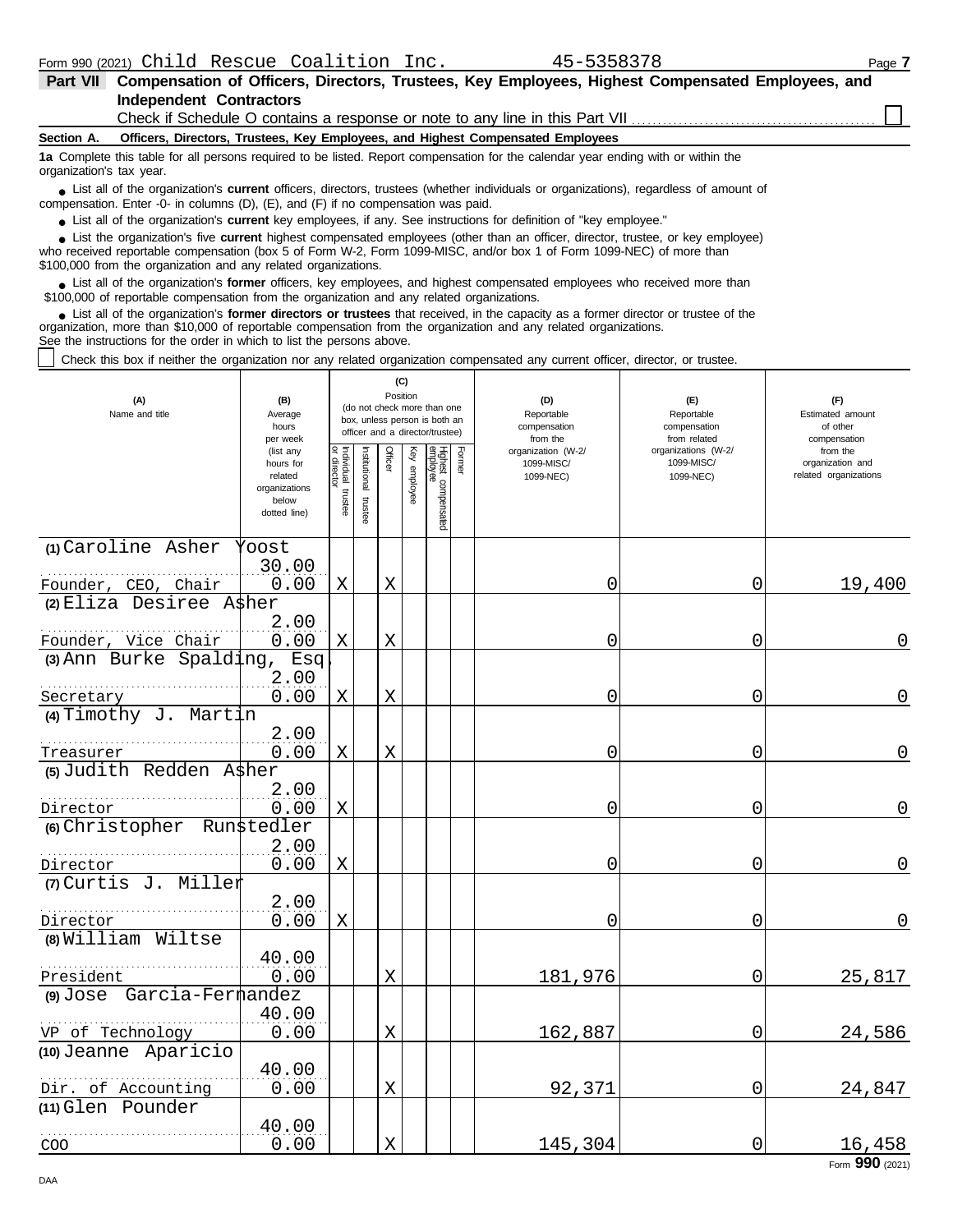|              | Form 990 (2021) Child Rescue Coalition Inc.                                                   |                                                                             |                                                                                                                    |                      |         |              |                                 |                                               | 45-5358378                                                                                                                                                                                                           |                                                     | Page 8                                                |
|--------------|-----------------------------------------------------------------------------------------------|-----------------------------------------------------------------------------|--------------------------------------------------------------------------------------------------------------------|----------------------|---------|--------------|---------------------------------|-----------------------------------------------|----------------------------------------------------------------------------------------------------------------------------------------------------------------------------------------------------------------------|-----------------------------------------------------|-------------------------------------------------------|
|              | Part VII                                                                                      |                                                                             |                                                                                                                    |                      |         |              |                                 |                                               | Section A. Officers, Directors, Trustees, Key Employees, and Highest Compensated Employees (continued)                                                                                                               |                                                     |                                                       |
|              | (A)<br>Name and title                                                                         | (B)<br>Average<br>hours<br>per week                                         | (C)<br>Position<br>(do not check more than one<br>box, unless person is both an<br>officer and a director/trustee) |                      |         |              |                                 | (D)<br>Reportable<br>compensation<br>from the | (F)<br>Reportable<br>compensation<br>from related                                                                                                                                                                    | (F)<br>Estimated amount<br>of other<br>compensation |                                                       |
|              |                                                                                               | (list any<br>hours for<br>related<br>organizations<br>below<br>dotted line) | Individual trustee<br>or director                                                                                  | nstitutional trustee | Officer | Key employee | Highest compensated<br>employee | Former                                        | organization (W-2/<br>1099-MISC/<br>1099-NEC)                                                                                                                                                                        | organizations (W-2/<br>1099-MISC/<br>1099-NEC)      | from the<br>organization and<br>related organizations |
| (12)         | Roberto                                                                                       | Machorro                                                                    |                                                                                                                    |                      |         |              |                                 |                                               |                                                                                                                                                                                                                      |                                                     |                                                       |
|              |                                                                                               | 40.00                                                                       |                                                                                                                    |                      |         |              |                                 |                                               |                                                                                                                                                                                                                      |                                                     |                                                       |
|              | Sr. System Analyst                                                                            | 0.00                                                                        |                                                                                                                    |                      |         |              | Χ                               |                                               | 105,454                                                                                                                                                                                                              | 0                                                   | 15,897                                                |
|              |                                                                                               |                                                                             |                                                                                                                    |                      |         |              |                                 |                                               |                                                                                                                                                                                                                      |                                                     |                                                       |
|              |                                                                                               |                                                                             |                                                                                                                    |                      |         |              |                                 |                                               |                                                                                                                                                                                                                      |                                                     |                                                       |
|              |                                                                                               |                                                                             |                                                                                                                    |                      |         |              |                                 |                                               |                                                                                                                                                                                                                      |                                                     |                                                       |
|              |                                                                                               |                                                                             |                                                                                                                    |                      |         |              |                                 |                                               |                                                                                                                                                                                                                      |                                                     |                                                       |
|              |                                                                                               |                                                                             |                                                                                                                    |                      |         |              |                                 |                                               |                                                                                                                                                                                                                      |                                                     |                                                       |
|              |                                                                                               |                                                                             |                                                                                                                    |                      |         |              |                                 |                                               |                                                                                                                                                                                                                      |                                                     |                                                       |
|              |                                                                                               |                                                                             |                                                                                                                    |                      |         |              |                                 |                                               |                                                                                                                                                                                                                      |                                                     |                                                       |
|              |                                                                                               |                                                                             |                                                                                                                    |                      |         |              |                                 |                                               |                                                                                                                                                                                                                      |                                                     |                                                       |
|              |                                                                                               |                                                                             |                                                                                                                    |                      |         |              |                                 |                                               |                                                                                                                                                                                                                      |                                                     |                                                       |
|              |                                                                                               |                                                                             |                                                                                                                    |                      |         |              |                                 |                                               |                                                                                                                                                                                                                      |                                                     |                                                       |
|              |                                                                                               |                                                                             |                                                                                                                    |                      |         |              |                                 |                                               |                                                                                                                                                                                                                      |                                                     |                                                       |
|              |                                                                                               |                                                                             |                                                                                                                    |                      |         |              |                                 |                                               |                                                                                                                                                                                                                      |                                                     |                                                       |
|              |                                                                                               |                                                                             |                                                                                                                    |                      |         |              |                                 |                                               |                                                                                                                                                                                                                      |                                                     |                                                       |
|              |                                                                                               |                                                                             |                                                                                                                    |                      |         |              |                                 |                                               |                                                                                                                                                                                                                      |                                                     |                                                       |
|              |                                                                                               |                                                                             |                                                                                                                    |                      |         |              |                                 |                                               |                                                                                                                                                                                                                      |                                                     |                                                       |
|              |                                                                                               |                                                                             |                                                                                                                    |                      |         |              |                                 |                                               |                                                                                                                                                                                                                      |                                                     |                                                       |
|              |                                                                                               |                                                                             |                                                                                                                    |                      |         |              |                                 | $\mathbf{u}$                                  | 687,992                                                                                                                                                                                                              |                                                     | 127,005                                               |
| c            | <b>Total from continuation sheets to Part VII, Section A</b> <i>minimal</i>                   |                                                                             |                                                                                                                    |                      |         |              |                                 | u                                             |                                                                                                                                                                                                                      |                                                     |                                                       |
| $\mathbf{2}$ |                                                                                               |                                                                             |                                                                                                                    |                      |         |              |                                 |                                               | 687,992<br>Total number of individuals (including but not limited to those listed above) who received more than \$100,000 of                                                                                         |                                                     | 127,005                                               |
|              | reportable compensation from the organization $\mathbf{u}$ 4                                  |                                                                             |                                                                                                                    |                      |         |              |                                 |                                               |                                                                                                                                                                                                                      |                                                     |                                                       |
|              |                                                                                               |                                                                             |                                                                                                                    |                      |         |              |                                 |                                               |                                                                                                                                                                                                                      |                                                     | Yes<br>No                                             |
| 3            |                                                                                               |                                                                             |                                                                                                                    |                      |         |              |                                 |                                               | Did the organization list any former officer, director, trustee, key employee, or highest compensated                                                                                                                |                                                     | Χ<br>3                                                |
| 4            |                                                                                               |                                                                             |                                                                                                                    |                      |         |              |                                 |                                               | For any individual listed on line 1a, is the sum of reportable compensation and other compensation from the<br>organization and related organizations greater than \$150,000? If "Yes," complete Schedule J for such |                                                     |                                                       |
|              |                                                                                               |                                                                             |                                                                                                                    |                      |         |              |                                 |                                               |                                                                                                                                                                                                                      |                                                     | Χ<br>4                                                |
| 5            |                                                                                               |                                                                             |                                                                                                                    |                      |         |              |                                 |                                               | Did any person listed on line 1a receive or accrue compensation from any unrelated organization or individual                                                                                                        |                                                     | X<br>5                                                |
|              | Section B. Independent Contractors                                                            |                                                                             |                                                                                                                    |                      |         |              |                                 |                                               |                                                                                                                                                                                                                      |                                                     |                                                       |
| 1            |                                                                                               |                                                                             |                                                                                                                    |                      |         |              |                                 |                                               | Complete this table for your five highest compensated independent contractors that received more than \$100,000 of                                                                                                   |                                                     |                                                       |
|              |                                                                                               | (A)<br>Name and business address                                            |                                                                                                                    |                      |         |              |                                 |                                               | compensation from the organization. Report compensation for the calendar year ending with or within the organization's tax year.                                                                                     | $(B)$<br>Description of services                    | (C)<br>Compensation                                   |
|              |                                                                                               |                                                                             |                                                                                                                    |                      |         |              |                                 |                                               |                                                                                                                                                                                                                      |                                                     |                                                       |
|              |                                                                                               |                                                                             |                                                                                                                    |                      |         |              |                                 |                                               |                                                                                                                                                                                                                      |                                                     |                                                       |
|              |                                                                                               |                                                                             |                                                                                                                    |                      |         |              |                                 |                                               |                                                                                                                                                                                                                      |                                                     |                                                       |
|              |                                                                                               |                                                                             |                                                                                                                    |                      |         |              |                                 |                                               |                                                                                                                                                                                                                      |                                                     |                                                       |
|              |                                                                                               |                                                                             |                                                                                                                    |                      |         |              |                                 |                                               |                                                                                                                                                                                                                      |                                                     |                                                       |
|              |                                                                                               |                                                                             |                                                                                                                    |                      |         |              |                                 |                                               |                                                                                                                                                                                                                      |                                                     |                                                       |
|              |                                                                                               |                                                                             |                                                                                                                    |                      |         |              |                                 |                                               |                                                                                                                                                                                                                      |                                                     |                                                       |
|              |                                                                                               |                                                                             |                                                                                                                    |                      |         |              |                                 |                                               |                                                                                                                                                                                                                      |                                                     |                                                       |
| $\mathbf{2}$ | Total number of independent contractors (including but not limited to those listed above) who |                                                                             |                                                                                                                    |                      |         |              |                                 |                                               |                                                                                                                                                                                                                      |                                                     |                                                       |
|              | received more than \$100,000 of compensation from the organization $\mathbf u$                |                                                                             |                                                                                                                    |                      |         |              |                                 |                                               |                                                                                                                                                                                                                      | 0                                                   |                                                       |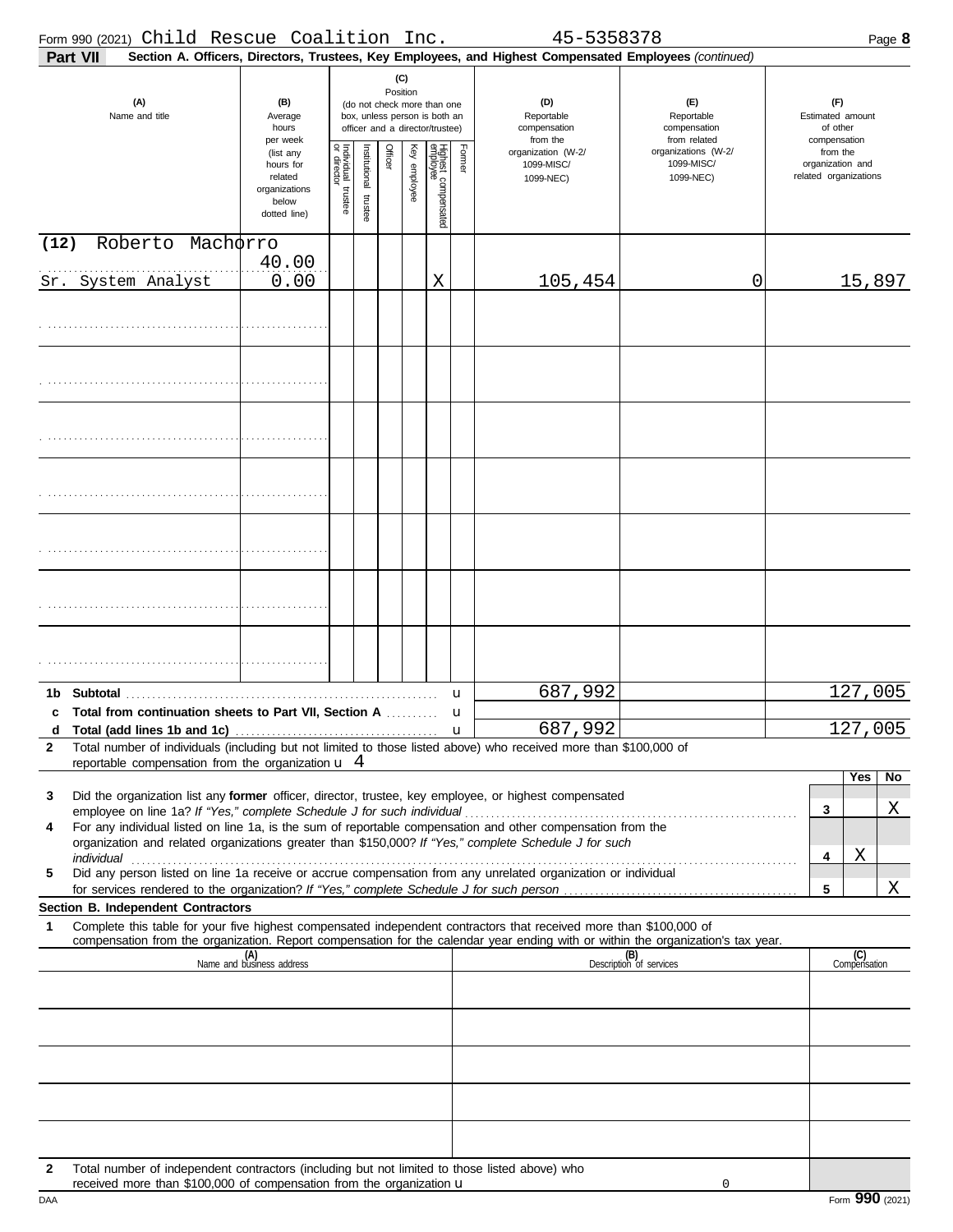**Part VIII Statement of Revenue**

### Check if Schedule O contains a response or note to any line in this Part VIII ............. **(A) (B) (C) (D)** Total revenue Related or exempt Unrelated Revenue excluded function revenue business revenue from tax under sections 512-514 Gifts, Grants<br>ilar Amounts **Contributions, Gifts, Grants and Other Similar Amounts 1a 1a** Federated campaigns **. . . . . . . . . . . . 1b b** Membership dues **. . . . . . . . . . . . . .** . . **1c** 78,516 **c** Fundraising events **. . . . . . . . . . . . . .** . . **1d d** Related organizations . . . . . . . . . . . . . **1e** Contributions,<br>and Other Sim **e** Government grants (contributions) . . . . . . . . . . . . **f** All other contributions, gifts, grants, **1f** 1,635,432 and similar amounts not included above ........ **g** Noncash contributions included in  $\frac{12,653}{5}$ lines 1a-1f . . . . . . . . . . . . . . . . . . . . . . . . . . . . . . **1g** 1,713,948 **h Total.** Add lines 1a–1f . . . . . . . . . . . . . . . . . . . . . . . . . . . . . . . . . . . . . . . . u Business Code . . . . . . . . . . . . . . . . . . . . . . . . . . . . . . . . . . . . . . . . . . . . . . . . . . . . . . . **2a** Program Income 561000 1,293,595 1,293,595 Program Service<br>Revenue **Program Service** . . . . . . . . . . . . . . . . . . . . . . . . . . . . . . . . . . . . . . . . . . . . . . . . . . . . . . . Project Income 561000 321,191 321,191 **b c d** . . . . . . . . . . . . . . . . . . . . . . . . . . . . . . . . . . . . . . . . . . . . . . . . . . . . . . . **e** . . . . . . . . . . . . . . . . . . . . . . . . . . . . . . . . . . . . . . . . . . . . . . . . . . . . . . . **f** All other program service revenue . . . . . . . . . . . . . . . . . . . 1,614,786 **g Total.** Add lines 2a–2f . . . . . . . . . . . . . . . . . . . . . . . . . . . . . . . . . . . . . . . . u **3** Investment income (including dividends, interest, and 14,406 14,406 other similar amounts) . . . . . . . . . . . . . . . . . . . . . . . . . . . . . . . . . . . . . . . u u **4** Income from investment of tax-exempt bond proceeds ...... **5** Royalties . . . . . . . . . . . . . . . . . . . . . . . . . . . . . . . . . . . . . . . . . . . . . . . . . . . . . u (i) Real (ii) Personal **6a 6a** Gross rents **6b b** Less: rental expenses **6c c** Rental inc. or (loss) **d** Net rental income or (loss) . . . . . . . . . . . . . . . . . . . . . . . . . . . . . . . . . . . u **7a** Gross amount from (i) Securities (ii) Other sales of assets **7a** other than inventory Revenue **b** Less: cost or other **Other Revenue 7b** basis and sales exps. **7c c** Gain or (loss) Other I **d** u Net gain or (loss) . . . . . . . . . . . . . . . . . . . . . . . . . . . . . . . . . . . . . . . . . . . . . **8a** Gross income from fundraising events (not including \$ . . . . . . . . . . . . . . . . . . . . . . 78,516 of contributions reported on line 1c). See Part IV, line 18 **8a** 11,500 **8b** 11,500 **b** Less: direct expenses . . . . . . . . . . . . . u **c** Net income or (loss) from fundraising events ................ **9a** Gross income from gaming activities. See Part IV, line 19 ....... **9a 9b b** Less: direct expenses ............... u Net income or (loss) from gaming activities . . . . . . . . . . . . . . . . . . **c** 10a Gross sales of inventory, less returns and allowances . . . . . . . . **10a 10b b** Less: cost of goods sold ....... **c** Net income or (loss) from sales of inventory ................ u Business Code **scellaneous**<br>Revenue **Miscellaneous 11a b** . . . . . . . . . . . . . . . . . . . . . . . . . . . . . . . . . . . . . . . . . . . . . . . . . . . . . . . **c d** All other revenue . . . . . . . . . . . . . . . . . . . . . . . . . . . . . . . . . . . . . **e Total.** Add lines 11a–11d . . . . . . . . . . . . . . . . . . . . . . . . . . . . . . . . . . . . u **Total revenue.** See instructions 3,343,140 1,614,786 0 14,406**12** u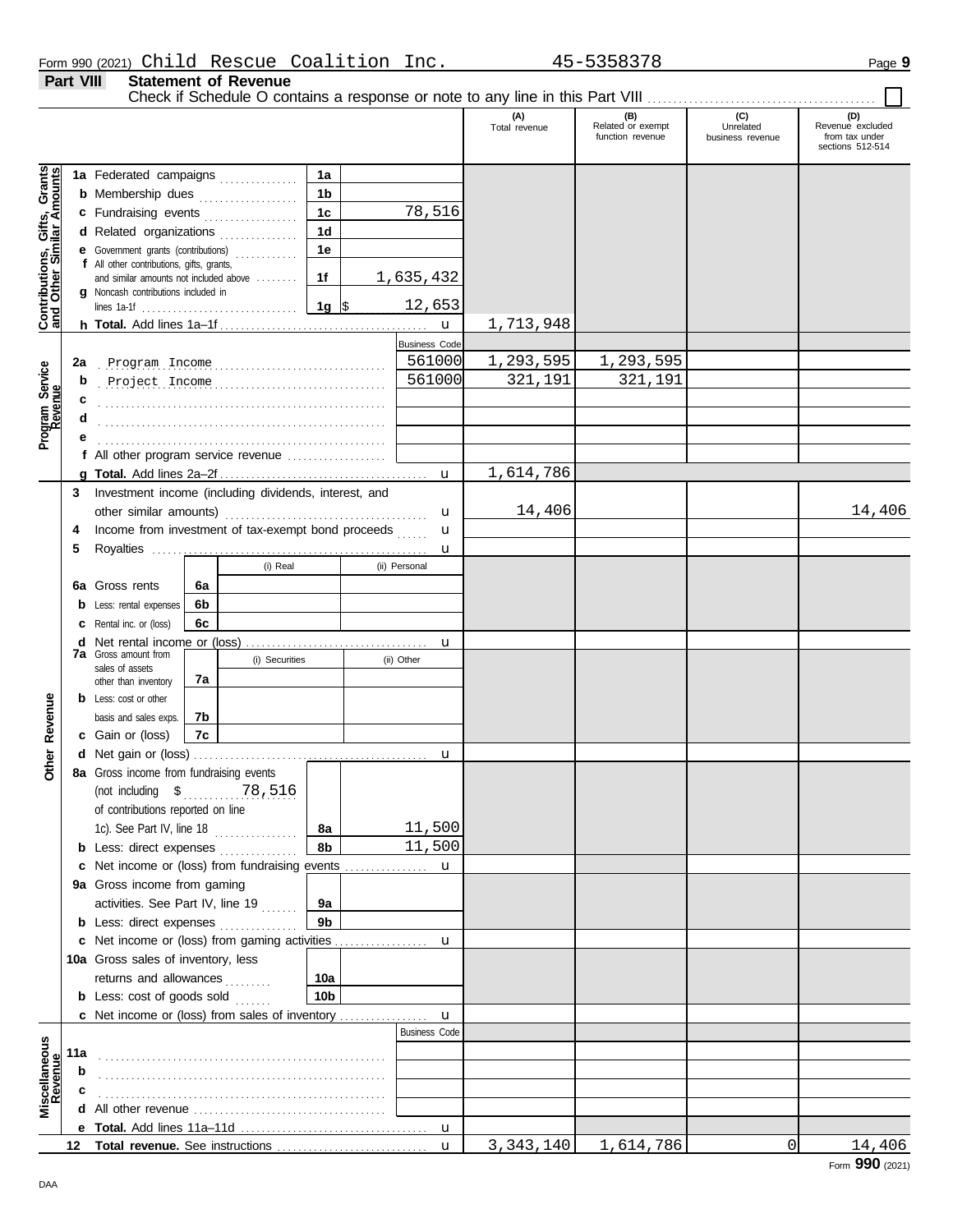**Part IX Statement of Functional Expenses**

|              | Section 501(c)(3) and 501(c)(4) organizations must complete all columns. All other organizations must complete column (A).<br>Check if Schedule O contains a response or note to any line in this Part IX                                                                                                                                                                                                                                                                                            |                         |                        |                                    | ΙXΙ                     |
|--------------|------------------------------------------------------------------------------------------------------------------------------------------------------------------------------------------------------------------------------------------------------------------------------------------------------------------------------------------------------------------------------------------------------------------------------------------------------------------------------------------------------|-------------------------|------------------------|------------------------------------|-------------------------|
|              | Do not include amounts reported on lines 6b, 7b,                                                                                                                                                                                                                                                                                                                                                                                                                                                     | (A)<br>Total expenses   | (B)<br>Program service | (C)                                | (D)                     |
|              | 8b, 9b, and 10b of Part VIII.                                                                                                                                                                                                                                                                                                                                                                                                                                                                        |                         | expenses               | Management and<br>general expenses | Fundraising<br>expenses |
| $\mathbf 1$  | Grants and other assistance to domestic organizations                                                                                                                                                                                                                                                                                                                                                                                                                                                |                         |                        |                                    |                         |
|              | and domestic governments. See Part IV, line 21                                                                                                                                                                                                                                                                                                                                                                                                                                                       |                         |                        |                                    |                         |
| $\mathbf{2}$ | Grants and other assistance to domestic                                                                                                                                                                                                                                                                                                                                                                                                                                                              |                         |                        |                                    |                         |
|              | individuals. See Part IV, line 22                                                                                                                                                                                                                                                                                                                                                                                                                                                                    |                         |                        |                                    |                         |
| 3            | Grants and other assistance to foreign                                                                                                                                                                                                                                                                                                                                                                                                                                                               |                         |                        |                                    |                         |
|              | organizations, foreign governments, and                                                                                                                                                                                                                                                                                                                                                                                                                                                              |                         |                        |                                    |                         |
|              | foreign individuals. See Part IV, lines 15 and 16                                                                                                                                                                                                                                                                                                                                                                                                                                                    |                         |                        |                                    |                         |
| 4            | Benefits paid to or for members                                                                                                                                                                                                                                                                                                                                                                                                                                                                      |                         |                        |                                    |                         |
| 5            | Compensation of current officers, directors,                                                                                                                                                                                                                                                                                                                                                                                                                                                         |                         |                        |                                    |                         |
|              | trustees, and key employees                                                                                                                                                                                                                                                                                                                                                                                                                                                                          | 437,234                 | 400,286                | 36,948                             |                         |
| 6            | Compensation not included above to disqualified                                                                                                                                                                                                                                                                                                                                                                                                                                                      |                         |                        |                                    |                         |
|              | persons (as defined under section 4958(f)(1)) and                                                                                                                                                                                                                                                                                                                                                                                                                                                    |                         |                        |                                    |                         |
|              | persons described in section 4958(c)(3)(B)                                                                                                                                                                                                                                                                                                                                                                                                                                                           |                         |                        |                                    |                         |
| 7            | Other salaries and wages                                                                                                                                                                                                                                                                                                                                                                                                                                                                             | $\overline{547}$ , 449  | 439,490                | 33,118                             | 74,841                  |
| 8            | Pension plan accruals and contributions (include                                                                                                                                                                                                                                                                                                                                                                                                                                                     |                         |                        |                                    |                         |
|              | section 401(k) and 403(b) employer contributions)                                                                                                                                                                                                                                                                                                                                                                                                                                                    | $\frac{1,418}{220,007}$ | <u>1,266</u>           | 115                                | 37                      |
| 9            | Other employee benefits                                                                                                                                                                                                                                                                                                                                                                                                                                                                              |                         | 187,736                | 17,029                             | 15,242                  |
| 10           | Payroll taxes                                                                                                                                                                                                                                                                                                                                                                                                                                                                                        | 69,587                  | 58,700                 | $\overline{5}$ , 194               | $\frac{1}{5,693}$       |
| 11           | Fees for services (nonemployees):                                                                                                                                                                                                                                                                                                                                                                                                                                                                    |                         |                        |                                    |                         |
| a            |                                                                                                                                                                                                                                                                                                                                                                                                                                                                                                      |                         |                        |                                    |                         |
| b            | Legal                                                                                                                                                                                                                                                                                                                                                                                                                                                                                                | 6,097                   | 6,097                  |                                    |                         |
|              |                                                                                                                                                                                                                                                                                                                                                                                                                                                                                                      | 13,000                  |                        | 13,000                             |                         |
| d            |                                                                                                                                                                                                                                                                                                                                                                                                                                                                                                      |                         |                        |                                    |                         |
| е            | Professional fundraising services. See Part IV, line 17                                                                                                                                                                                                                                                                                                                                                                                                                                              |                         |                        |                                    |                         |
| f            | Investment management fees                                                                                                                                                                                                                                                                                                                                                                                                                                                                           |                         |                        |                                    |                         |
| g            | Other. (If line 11g amount exceeds 10% of line 25, column                                                                                                                                                                                                                                                                                                                                                                                                                                            |                         |                        |                                    |                         |
|              | (A) amount, list line 11g expenses on Schedule O.)                                                                                                                                                                                                                                                                                                                                                                                                                                                   | <u>639,163</u>          | 636,705                | 2,045                              | $\frac{413}{6,670}$     |
| 12           | Advertising and promotion                                                                                                                                                                                                                                                                                                                                                                                                                                                                            | 14, 345                 | 7,675                  |                                    |                         |
| 13           |                                                                                                                                                                                                                                                                                                                                                                                                                                                                                                      |                         |                        |                                    |                         |
| 14           | Information technology                                                                                                                                                                                                                                                                                                                                                                                                                                                                               | 61,751                  | 57,571                 | 1,630                              | 2,550                   |
| 15           |                                                                                                                                                                                                                                                                                                                                                                                                                                                                                                      |                         |                        |                                    |                         |
| 16           |                                                                                                                                                                                                                                                                                                                                                                                                                                                                                                      |                         |                        |                                    |                         |
| 17           | Travel                                                                                                                                                                                                                                                                                                                                                                                                                                                                                               | 9,992                   | 9,955                  |                                    | 37                      |
|              | Payments of travel or entertainment expenses                                                                                                                                                                                                                                                                                                                                                                                                                                                         |                         |                        |                                    |                         |
|              | for any federal, state, or local public officials                                                                                                                                                                                                                                                                                                                                                                                                                                                    |                         |                        |                                    |                         |
| 19           | Conferences, conventions, and meetings                                                                                                                                                                                                                                                                                                                                                                                                                                                               |                         |                        |                                    |                         |
| 20           | Interest                                                                                                                                                                                                                                                                                                                                                                                                                                                                                             |                         |                        |                                    |                         |
| 21           | Payments to affiliates                                                                                                                                                                                                                                                                                                                                                                                                                                                                               |                         |                        |                                    |                         |
| 22           | Depreciation, depletion, and amortization                                                                                                                                                                                                                                                                                                                                                                                                                                                            | 26,745                  | 22,065<br>20,213       | <u>1,551</u><br>1,123              | $\frac{3,129}{1,123}$   |
| 23           | $In surface \begin{tabular}{@{}l@{}} \hline \multicolumn{3}{c}{\textbf{}} & \multicolumn{3}{c}{\textbf{}} \\ \multicolumn{3}{c}{\textbf{}} & \multicolumn{3}{c}{\textbf{}} \\ \multicolumn{3}{c}{\textbf{}} & \multicolumn{3}{c}{\textbf{}} \\ \multicolumn{3}{c}{\textbf{}} & \multicolumn{3}{c}{\textbf{}} \\ \multicolumn{3}{c}{\textbf{}} & \multicolumn{3}{c}{\textbf{}} \\ \multicolumn{3}{c}{\textbf{}} & \multicolumn{3}{c}{\textbf{}} \\ \multicolumn{3}{c}{\textbf{}} & \multicolumn{3}{c$ | 22,459                  |                        |                                    |                         |
| 24           | Other expenses. Itemize expenses not covered                                                                                                                                                                                                                                                                                                                                                                                                                                                         |                         |                        |                                    |                         |
|              | above (List miscellaneous expenses on line 24e. If                                                                                                                                                                                                                                                                                                                                                                                                                                                   |                         |                        |                                    |                         |
|              | line 24e amount exceeds 10% of line 25, column                                                                                                                                                                                                                                                                                                                                                                                                                                                       |                         |                        |                                    |                         |
|              | (A) amount, list line 24e expenses on Schedule O.)<br>General & Administrative                                                                                                                                                                                                                                                                                                                                                                                                                       | 45,107                  |                        | 4,380                              |                         |
| a            | Special Events                                                                                                                                                                                                                                                                                                                                                                                                                                                                                       | 32,997                  | 8,440<br>21,150        |                                    | <u>32,287</u><br>11,847 |
| b            | Communication                                                                                                                                                                                                                                                                                                                                                                                                                                                                                        | 109                     | 109                    |                                    |                         |
| c            |                                                                                                                                                                                                                                                                                                                                                                                                                                                                                                      |                         |                        |                                    |                         |
| d            |                                                                                                                                                                                                                                                                                                                                                                                                                                                                                                      |                         |                        |                                    |                         |
| е            | All other expenses<br><u> 1986 - Johann Stoff, martin film ar yn y breninnas y breninnas y breninnas y breninnas y breninnas y breninnas </u><br>Total functional expenses. Add lines 1 through 24e                                                                                                                                                                                                                                                                                                  | 2,147,460               | 1,877,458              | 116,133                            | 153,869                 |
| 25<br>26     | Joint costs. Complete this line only if the                                                                                                                                                                                                                                                                                                                                                                                                                                                          |                         |                        |                                    |                         |
|              | organization reported in column (B) joint costs                                                                                                                                                                                                                                                                                                                                                                                                                                                      |                         |                        |                                    |                         |
|              | from a combined educational campaign and<br>fundraising solicitation. Check here $\mathbf{u}$                                                                                                                                                                                                                                                                                                                                                                                                        |                         |                        |                                    |                         |
|              | $\parallel$ if<br>following SOP 98-2 (ASC 958-720)                                                                                                                                                                                                                                                                                                                                                                                                                                                   |                         |                        |                                    |                         |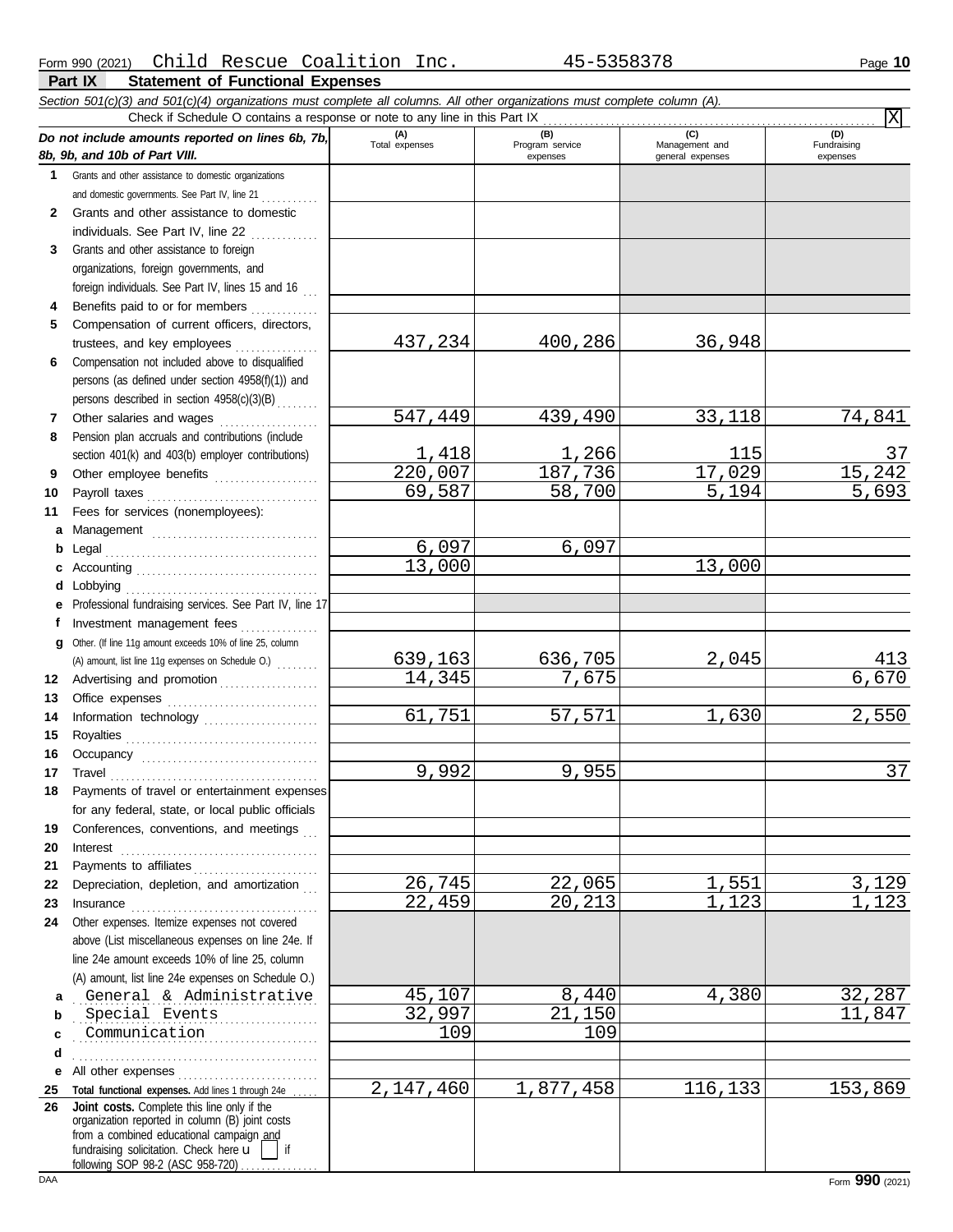|        |                      | Form 990 (2021) Child Rescue Coalition 1 | Inc. | 45-5358378 | Page 11 |
|--------|----------------------|------------------------------------------|------|------------|---------|
| Part X | <b>Balance Sheet</b> |                                          |      |            |         |

|                 |    |                                                                                                                                                                                                                                      |           |         | (A)                       |              | (B)                    |
|-----------------|----|--------------------------------------------------------------------------------------------------------------------------------------------------------------------------------------------------------------------------------------|-----------|---------|---------------------------|--------------|------------------------|
|                 |    |                                                                                                                                                                                                                                      |           |         | Beginning of year         |              | End of year            |
|                 | 1. | Cash-non-interest-bearing                                                                                                                                                                                                            |           |         | $\overline{1}$ , 579, 138 | $\mathbf 1$  | 1,342,484              |
|                 | 2  |                                                                                                                                                                                                                                      |           |         | 1,832,708                 | $\mathbf{2}$ | <u>1,411,945</u>       |
|                 | З  |                                                                                                                                                                                                                                      |           |         | 4,800                     | 3            |                        |
|                 | 4  |                                                                                                                                                                                                                                      |           |         | 202,289                   | 4            | 474,125                |
|                 | 5  | Loans and other receivables from any current or former officer, director,                                                                                                                                                            |           |         |                           |              |                        |
|                 |    | trustee, key employee, creator or founder, substantial contributor, or 35%                                                                                                                                                           |           |         |                           |              |                        |
|                 |    |                                                                                                                                                                                                                                      |           |         |                           | 5            |                        |
|                 | 6  | Loans and other receivables from other disqualified persons (as defined                                                                                                                                                              |           |         |                           |              |                        |
|                 |    | under section 4958(f)(1)), and persons described in section 4958(c)(3)(B)                                                                                                                                                            |           |         |                           | 6            |                        |
| Assets          | 7  |                                                                                                                                                                                                                                      |           |         |                           | 7            |                        |
|                 | 8  | Inventories for sale or use <i>communication</i> and the state of the contract of the state or the state or the state or the state or the state or the state or the state or the state of the state or the state or the state or th  |           |         |                           | 8            |                        |
|                 | 9  |                                                                                                                                                                                                                                      |           |         | 75,943                    | 9            | 109,091                |
|                 |    | 10a Land, buildings, and equipment: cost or other                                                                                                                                                                                    |           |         |                           |              |                        |
|                 |    |                                                                                                                                                                                                                                      |           | 232,517 |                           |              |                        |
|                 | b  |                                                                                                                                                                                                                                      |           | 169,934 | 57,890                    | 10c          | 62,583                 |
|                 | 11 |                                                                                                                                                                                                                                      |           |         | 5,750                     | 11           | $\overline{2,044,517}$ |
|                 | 12 |                                                                                                                                                                                                                                      |           |         | 12                        |              |                        |
|                 | 13 |                                                                                                                                                                                                                                      |           |         |                           | 13           |                        |
|                 | 14 |                                                                                                                                                                                                                                      |           |         | 1,031                     | 14           | 1,031                  |
|                 | 15 |                                                                                                                                                                                                                                      |           |         | 90,916                    | 15           | 63,709                 |
|                 | 16 | Total assets. Add lines 1 through 15 (must equal line 33)                                                                                                                                                                            |           |         | 3,850,465                 | 16           | 5,509,485              |
|                 | 17 |                                                                                                                                                                                                                                      |           |         | 160,532                   | 17           | 220,448                |
|                 | 18 |                                                                                                                                                                                                                                      |           | 18      |                           |              |                        |
|                 | 19 | Deferred revenue <b>contract and the contract of the contract of the contract of the contract of the contract of the contract of the contract of the contract of the contract of the contract of the contract of the contract of</b> | 284,210   | 19      | 683,835                   |              |                        |
|                 | 20 |                                                                                                                                                                                                                                      |           | 20      |                           |              |                        |
|                 | 21 | Escrow or custodial account liability. Complete Part IV of Schedule D                                                                                                                                                                |           |         | 21                        |              |                        |
|                 | 22 | Loans and other payables to any current or former officer, director,                                                                                                                                                                 |           |         |                           |              |                        |
| Liabilities     |    | trustee, key employee, creator or founder, substantial contributor, or 35%                                                                                                                                                           |           |         |                           |              |                        |
|                 |    |                                                                                                                                                                                                                                      |           |         |                           | 22           |                        |
|                 | 23 | Secured mortgages and notes payable to unrelated third parties                                                                                                                                                                       |           |         |                           | 23           |                        |
|                 | 24 | Unsecured notes and loans payable to unrelated third parties                                                                                                                                                                         |           |         |                           | 24           |                        |
|                 | 25 | Other liabilities (including federal income tax, payables to related third                                                                                                                                                           |           |         |                           |              |                        |
|                 |    | parties, and other liabilities not included on lines 17-24). Complete Part X                                                                                                                                                         |           |         |                           |              |                        |
|                 |    |                                                                                                                                                                                                                                      |           |         |                           | 25           |                        |
|                 | 26 |                                                                                                                                                                                                                                      |           |         | 444,742                   | 26           | <u>904,283</u>         |
|                 |    | Organizations that follow FASB ASC 958, check here $\mathbf{u}[\overline{X}]$                                                                                                                                                        |           |         |                           |              |                        |
|                 |    | and complete lines 27, 28, 32, and 33.                                                                                                                                                                                               |           |         |                           |              |                        |
|                 | 27 | Net assets without donor restrictions                                                                                                                                                                                                | 3,359,723 | 27      | <u>4,567,102</u>          |              |                        |
| <b>Balances</b> | 28 | Net assets with donor restrictions                                                                                                                                                                                                   | 46,000    | 28      | 38,100                    |              |                        |
|                 |    | Organizations that do not follow FASB ASC 958, check here u                                                                                                                                                                          |           |         |                           |              |                        |
| Fund            |    | and complete lines 29 through 33.                                                                                                                                                                                                    |           |         |                           |              |                        |
| ৯               | 29 | Capital stock or trust principal, or current funds                                                                                                                                                                                   |           |         |                           | 29           |                        |
|                 | 30 |                                                                                                                                                                                                                                      |           |         |                           | 30           |                        |
| Assets          | 31 | Retained earnings, endowment, accumulated income, or other funds                                                                                                                                                                     |           |         |                           | 31           |                        |
| ğ               | 32 | Total net assets or fund balances                                                                                                                                                                                                    |           |         | 3,405,723                 | 32           | 4,605,202              |
|                 | 33 |                                                                                                                                                                                                                                      |           |         | 3,850,465                 | 33           | 5,509,485              |

Form **990** (2021)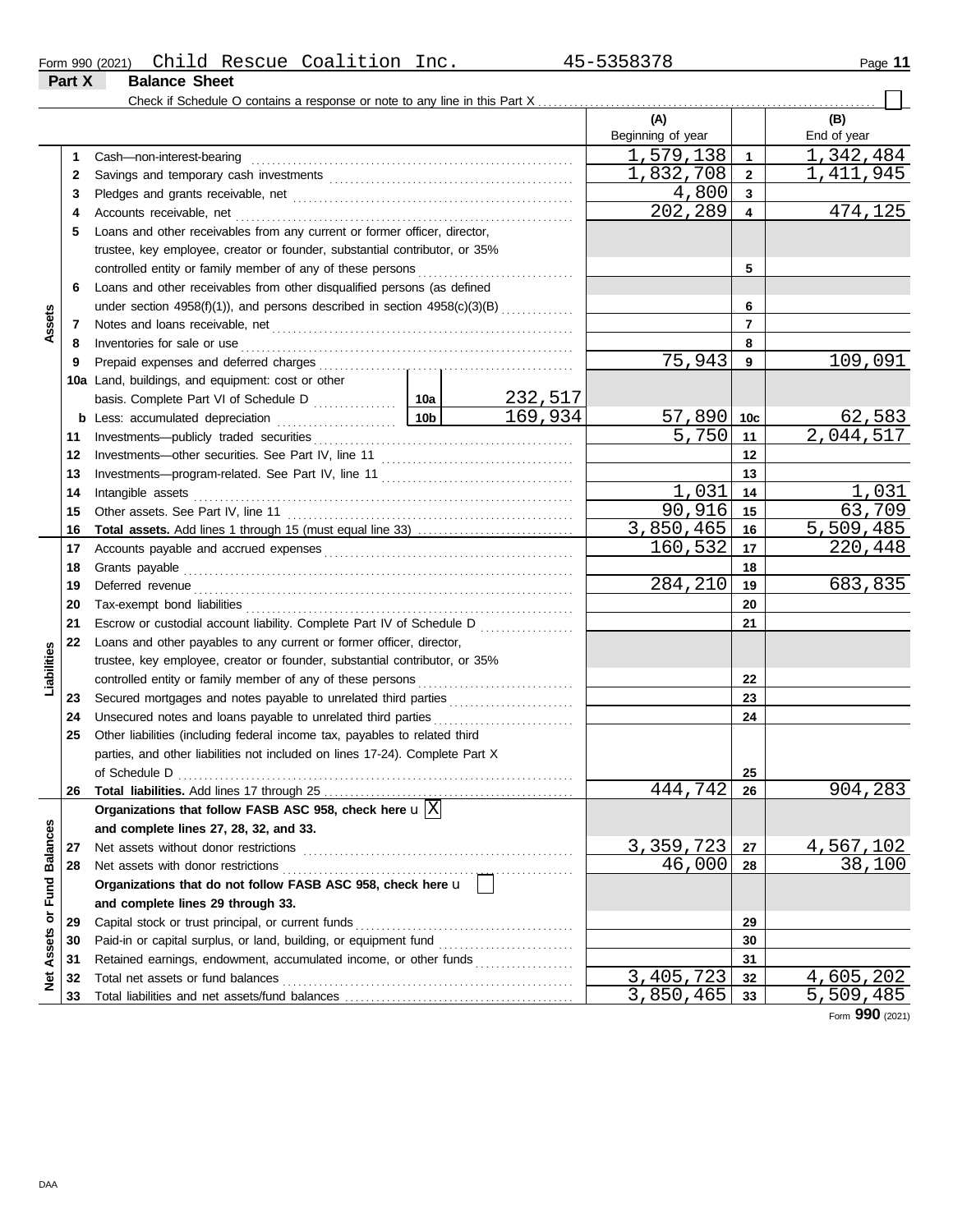|  | Form 990 (2021) | Child | Rescue | Coalition | Inc. | EDEODTO | Page<br>1 Z |
|--|-----------------|-------|--------|-----------|------|---------|-------------|
|--|-----------------|-------|--------|-----------|------|---------|-------------|

|    | <b>Reconciliation of Net Assets</b><br>Part XI                                                                        |                         |                     |                 |
|----|-----------------------------------------------------------------------------------------------------------------------|-------------------------|---------------------|-----------------|
|    |                                                                                                                       |                         |                     |                 |
|    |                                                                                                                       |                         |                     | 3,343,140       |
| 2  |                                                                                                                       | $\overline{2}$          |                     | 2,147,460       |
| 3  |                                                                                                                       | $\overline{\mathbf{3}}$ |                     | 1,195,680       |
| 4  |                                                                                                                       |                         |                     | 3,405,723       |
| 5  |                                                                                                                       | 5                       |                     | 3,799           |
| 6  |                                                                                                                       | 6                       |                     |                 |
| 7  | Investment expenses <b>contract and the expenses</b>                                                                  | $\overline{7}$          |                     |                 |
| 8  | Prior period adjustments                                                                                              | 8                       |                     |                 |
| 9  | Other changes in net assets or fund balances (explain on Schedule O)                                                  | 9                       |                     |                 |
| 10 | Net assets or fund balances at end of year. Combine lines 3 through 9 (must equal Part X, line                        |                         |                     |                 |
|    |                                                                                                                       | 10                      |                     | 4,605,202       |
|    | <b>Financial Statements and Reporting</b><br>Part XII                                                                 |                         |                     |                 |
|    |                                                                                                                       |                         |                     |                 |
|    |                                                                                                                       |                         | <b>Yes</b>          | No.             |
| 1. | ΙXΙ<br>Accounting method used to prepare the Form 990:<br>Cash<br>Accrual<br>Other                                    |                         |                     |                 |
|    | If the organization changed its method of accounting from a prior year or checked "Other," explain on                 |                         |                     |                 |
|    | Schedule O.                                                                                                           |                         |                     |                 |
|    | 2a Were the organization's financial statements compiled or reviewed by an independent accountant?                    |                         | 2a                  | Χ               |
|    | If "Yes," check a box below to indicate whether the financial statements for the year were compiled or                |                         |                     |                 |
|    | reviewed on a separate basis, consolidated basis, or both:                                                            |                         |                     |                 |
|    | Separate basis<br>  Consolidated basis<br>Both consolidated and separate basis                                        |                         |                     |                 |
|    | <b>b</b> Were the organization's financial statements audited by an independent accountant?                           |                         | Χ<br>2 <sub>b</sub> |                 |
|    | If "Yes," check a box below to indicate whether the financial statements for the year were audited on a               |                         |                     |                 |
|    | separate basis, consolidated basis, or both:                                                                          |                         |                     |                 |
|    | ΙXΙ<br>Separate basis<br>Consolidated basis<br>  Both consolidated and separate basis                                 |                         |                     |                 |
|    | c If "Yes" to line 2a or 2b, does the organization have a committee that assumes responsibility for oversight of      |                         |                     |                 |
|    | the audit, review, or compilation of its financial statements and selection of an independent accountant?             |                         | X<br>2c             |                 |
|    | If the organization changed either its oversight process or selection process during the tax year, explain on         |                         |                     |                 |
|    | Schedule O.                                                                                                           |                         |                     |                 |
|    | 3a As a result of a federal award, was the organization required to undergo an audit or audits as set forth in the    |                         |                     |                 |
|    | Single Audit Act and OMB Circular A-133?                                                                              |                         | 3a                  | Χ               |
|    | <b>b</b> If "Yes," did the organization undergo the required audit or audits? If the organization did not undergo the |                         |                     |                 |
|    | required audit or audits, explain why on Schedule O and describe any steps taken to undergo such audits               |                         | 3b                  |                 |
|    |                                                                                                                       |                         |                     | Form 990 (2021) |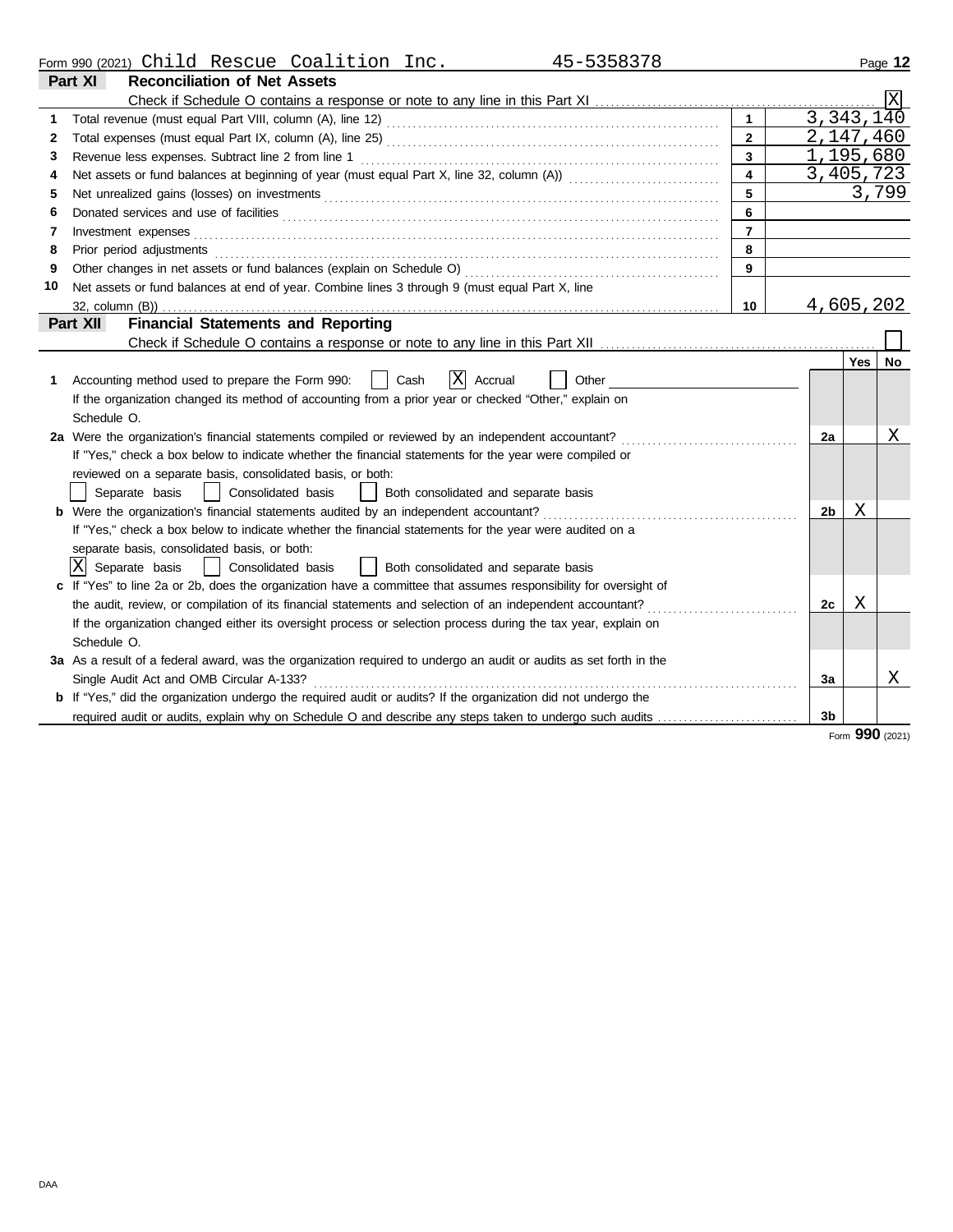| <b>SCHEDULE A</b> |            |                                       |                                                            | <b>Public Charity Status and Public Support</b>                                                                                                                                                                                                                                                                                                                                                    | OMB No. 1545-0047 |                                                                   |                                        |                                      |
|-------------------|------------|---------------------------------------|------------------------------------------------------------|----------------------------------------------------------------------------------------------------------------------------------------------------------------------------------------------------------------------------------------------------------------------------------------------------------------------------------------------------------------------------------------------------|-------------------|-------------------------------------------------------------------|----------------------------------------|--------------------------------------|
|                   | (Form 990) |                                       |                                                            | Complete if the organization is a section 501(c)(3) organization or a section 4947(a)(1) nonexempt charitable trust.                                                                                                                                                                                                                                                                               |                   |                                                                   |                                        |                                      |
|                   |            | Department of the Treasury            |                                                            | La Attach to Form 990 or Form 990-EZ.                                                                                                                                                                                                                                                                                                                                                              |                   |                                                                   |                                        | Open to Public                       |
|                   |            | Internal Revenue Service              |                                                            | <b>u</b> Go to www.irs.gov/Form990 for instructions and the latest information.                                                                                                                                                                                                                                                                                                                    |                   |                                                                   |                                        | Inspection                           |
|                   |            | Name of the organization              |                                                            |                                                                                                                                                                                                                                                                                                                                                                                                    |                   |                                                                   | Employer identification number         |                                      |
|                   |            |                                       |                                                            | Child Rescue Coalition Inc.                                                                                                                                                                                                                                                                                                                                                                        |                   |                                                                   | 45-5358378                             |                                      |
|                   | Part I     |                                       |                                                            | Reason for Public Charity Status. (All organizations must complete this part.) See instructions.                                                                                                                                                                                                                                                                                                   |                   |                                                                   |                                        |                                      |
|                   |            |                                       |                                                            | The organization is not a private foundation because it is: (For lines 1 through 12, check only one box.)                                                                                                                                                                                                                                                                                          |                   |                                                                   |                                        |                                      |
| 1                 |            |                                       |                                                            | A church, convention of churches, or association of churches described in section 170(b)(1)(A)(i).                                                                                                                                                                                                                                                                                                 |                   |                                                                   |                                        |                                      |
| 2                 |            |                                       |                                                            | A school described in section 170(b)(1)(A)(ii). (Attach Schedule E (Form 990).)                                                                                                                                                                                                                                                                                                                    |                   |                                                                   |                                        |                                      |
| 3                 |            |                                       |                                                            | A hospital or a cooperative hospital service organization described in section 170(b)(1)(A)(iii).                                                                                                                                                                                                                                                                                                  |                   |                                                                   |                                        |                                      |
| 4                 |            | city, and state:                      |                                                            | A medical research organization operated in conjunction with a hospital described in section 170(b)(1)(A)(iii). Enter the hospital's name,                                                                                                                                                                                                                                                         |                   |                                                                   |                                        |                                      |
| 5                 |            |                                       |                                                            | An organization operated for the benefit of a college or university owned or operated by a governmental unit described in                                                                                                                                                                                                                                                                          |                   |                                                                   |                                        |                                      |
|                   |            |                                       | section 170(b)(1)(A)(iv). (Complete Part II.)              |                                                                                                                                                                                                                                                                                                                                                                                                    |                   |                                                                   |                                        |                                      |
| 6                 |            |                                       |                                                            | A federal, state, or local government or governmental unit described in section 170(b)(1)(A)(v).                                                                                                                                                                                                                                                                                                   |                   |                                                                   |                                        |                                      |
| 7                 | X          |                                       | described in section 170(b)(1)(A)(vi). (Complete Part II.) | An organization that normally receives a substantial part of its support from a governmental unit or from the general public                                                                                                                                                                                                                                                                       |                   |                                                                   |                                        |                                      |
| 8                 |            |                                       |                                                            | A community trust described in section 170(b)(1)(A)(vi). (Complete Part II.)                                                                                                                                                                                                                                                                                                                       |                   |                                                                   |                                        |                                      |
| 9                 |            | university:                           |                                                            | An agricultural research organization described in section 170(b)(1)(A)(ix) operated in conjunction with a land-grant college<br>or university or a non-land-grant college of agriculture (see instructions). Enter the name, city, and state of the college or                                                                                                                                    |                   |                                                                   |                                        |                                      |
| 10                |            |                                       |                                                            | An organization that normally receives (1) more than 33 1/3% of its support from contributions, membership fees, and gross<br>receipts from activities related to its exempt functions, subject to certain exceptions; and (2) no more than 331/3% of its<br>support from gross investment income and unrelated business taxable income (less section 511 tax) from businesses                     |                   |                                                                   |                                        |                                      |
|                   |            |                                       |                                                            | acquired by the organization after June 30, 1975. See section 509(a)(2). (Complete Part III.)                                                                                                                                                                                                                                                                                                      |                   |                                                                   |                                        |                                      |
| 11                |            |                                       |                                                            | An organization organized and operated exclusively to test for public safety. See section 509(a)(4).                                                                                                                                                                                                                                                                                               |                   |                                                                   |                                        |                                      |
| 12                |            |                                       |                                                            | An organization organized and operated exclusively for the benefit of, to perform the functions of, or to carry out the purposes of<br>one or more publicly supported organizations described in section 509(a)(1) or section 509(a)(2). See section 509(a)(3). Check<br>the box on lines 12a through 12d that describes the type of supporting organization and complete lines 12e, 12f, and 12g. |                   |                                                                   |                                        |                                      |
|                   | a          |                                       |                                                            | Type I. A supporting organization operated, supervised, or controlled by its supported organization(s), typically by giving                                                                                                                                                                                                                                                                        |                   |                                                                   |                                        |                                      |
|                   |            |                                       |                                                            | the supported organization(s) the power to regularly appoint or elect a majority of the directors or trustees of the<br>supporting organization. You must complete Part IV, Sections A and B.                                                                                                                                                                                                      |                   |                                                                   |                                        |                                      |
|                   | b          |                                       |                                                            | Type II. A supporting organization supervised or controlled in connection with its supported organization(s), by having<br>control or management of the supporting organization vested in the same persons that control or manage the supported<br>organization(s). You must complete Part IV, Sections A and C.                                                                                   |                   |                                                                   |                                        |                                      |
|                   | c          |                                       |                                                            | Type III functionally integrated. A supporting organization operated in connection with, and functionally integrated with,<br>its supported organization(s) (see instructions). You must complete Part IV, Sections A, D, and E.                                                                                                                                                                   |                   |                                                                   |                                        |                                      |
|                   | d          |                                       |                                                            | Type III non-functionally integrated. A supporting organization operated in connection with its supported organization(s)<br>that is not functionally integrated. The organization generally must satisfy a distribution requirement and an attentiveness                                                                                                                                          |                   |                                                                   |                                        |                                      |
|                   |            |                                       |                                                            | requirement (see instructions). You must complete Part IV, Sections A and D, and Part V.                                                                                                                                                                                                                                                                                                           |                   |                                                                   |                                        |                                      |
|                   | е          |                                       |                                                            | Check this box if the organization received a written determination from the IRS that it is a Type I, Type II, Type III<br>functionally integrated, or Type III non-functionally integrated supporting organization.                                                                                                                                                                               |                   |                                                                   |                                        |                                      |
|                   | f          |                                       | Enter the number of supported organizations                |                                                                                                                                                                                                                                                                                                                                                                                                    |                   |                                                                   |                                        |                                      |
|                   | g          |                                       |                                                            | Provide the following information about the supported organization(s).                                                                                                                                                                                                                                                                                                                             |                   |                                                                   |                                        |                                      |
|                   |            | (i) Name of supported<br>organization | (ii) EIN                                                   | (iii) Type of organization<br>(described on lines 1-10                                                                                                                                                                                                                                                                                                                                             |                   | (iv) Is the organization<br>listed in your governing<br>document? | (v) Amount of monetary<br>support (see | (vi) Amount of<br>other support (see |
|                   |            |                                       |                                                            | above (see instructions))                                                                                                                                                                                                                                                                                                                                                                          | Yes               | No                                                                | instructions)                          | instructions)                        |
| (A)               |            |                                       |                                                            |                                                                                                                                                                                                                                                                                                                                                                                                    |                   |                                                                   |                                        |                                      |
|                   |            |                                       |                                                            |                                                                                                                                                                                                                                                                                                                                                                                                    |                   |                                                                   |                                        |                                      |
| (B)               |            |                                       |                                                            |                                                                                                                                                                                                                                                                                                                                                                                                    |                   |                                                                   |                                        |                                      |
| (C)               |            |                                       |                                                            |                                                                                                                                                                                                                                                                                                                                                                                                    |                   |                                                                   |                                        |                                      |
| (D)               |            |                                       |                                                            |                                                                                                                                                                                                                                                                                                                                                                                                    |                   |                                                                   |                                        |                                      |
| (E)               |            |                                       |                                                            |                                                                                                                                                                                                                                                                                                                                                                                                    |                   |                                                                   |                                        |                                      |
| Total             |            |                                       |                                                            |                                                                                                                                                                                                                                                                                                                                                                                                    |                   |                                                                   |                                        |                                      |

**For Paperwork Reduction Act Notice, see the Instructions for Form 990 or 990-EZ.**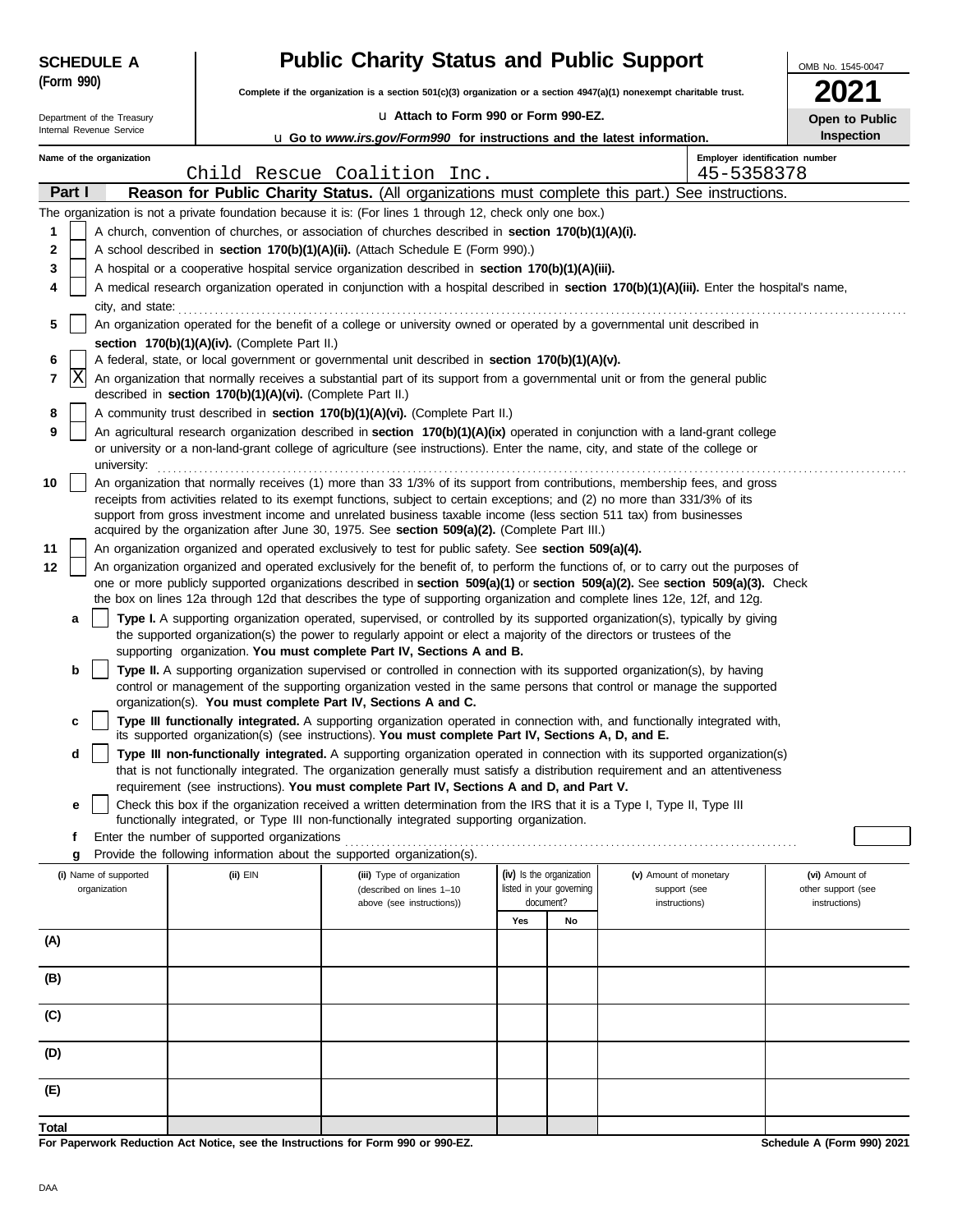(Complete only if you checked the box on line 5, 7, or 8 of Part I or if the organization failed to qualify under **Part II** Support Schedule for Organizations Described in Sections 170(b)(1)(A)(iv) and 170(b)(1)(A)(vi) Part III. If the organization fails to qualify under the tests listed below, please complete Part III.)

| 1            | Calendar year (or fiscal year beginning in)<br>$\mathbf{u}$<br>Gifts, grants, contributions, and                                                                                                                                                                                                                                                                                                                | (a) 2017 | (b) 2018  | $(c)$ 2019 | (d) $2020$ | (e) 2021  |                                    |
|--------------|-----------------------------------------------------------------------------------------------------------------------------------------------------------------------------------------------------------------------------------------------------------------------------------------------------------------------------------------------------------------------------------------------------------------|----------|-----------|------------|------------|-----------|------------------------------------|
|              |                                                                                                                                                                                                                                                                                                                                                                                                                 |          |           |            |            |           | (f) Total                          |
|              | membership fees received. (Do not<br>include any "unusual grants.")                                                                                                                                                                                                                                                                                                                                             | 883,106  | 1,203,954 | 896,835    | 2,496,310  | 1,713,948 | 7,194,153                          |
| $\mathbf{2}$ | Tax revenues levied for the<br>organization's benefit and either paid<br>to or expended on its behalf                                                                                                                                                                                                                                                                                                           |          |           |            |            |           |                                    |
| 3            | The value of services or facilities<br>furnished by a governmental unit to the<br>organization without charge www.com                                                                                                                                                                                                                                                                                           |          |           |            |            |           |                                    |
| 4<br>5       | Total. Add lines 1 through 3<br>The portion of total contributions by<br>each person (other than a<br>governmental unit or publicly<br>supported organization) included on<br>line 1 that exceeds 2% of the amount                                                                                                                                                                                              | 883,106  | 1,203,954 | 896,835    | 2,496,310  | 1,713,948 | 7,194,153                          |
|              | shown on line 11, column (f)                                                                                                                                                                                                                                                                                                                                                                                    |          |           |            |            |           | 1, 142, 403                        |
| 6            | Public support. Subtract line 5 from line 4.                                                                                                                                                                                                                                                                                                                                                                    |          |           |            |            |           | 6,051,750                          |
|              | <b>Section B. Total Support</b>                                                                                                                                                                                                                                                                                                                                                                                 |          |           |            |            |           |                                    |
|              | Calendar year (or fiscal year beginning in)<br>$\mathbf{u}$                                                                                                                                                                                                                                                                                                                                                     | (a) 2017 | (b) 2018  | (c) 2019   | $(d)$ 2020 | (e) 2021  | (f) Total                          |
| 7            | Amounts from line 4                                                                                                                                                                                                                                                                                                                                                                                             | 883,106  | 1,203,954 | 896,835    | 2,496,310  | 1,713,948 | 7,194,153                          |
| 8            | Gross income from interest. dividends.<br>payments received on securities loans,<br>rents, royalties, and income from<br>similar sources $\ldots$ , $\ldots$ , $\ldots$ , $\ldots$ , $\ldots$                                                                                                                                                                                                                   |          |           |            |            | 14,406    | 14,406                             |
| 9            | Net income from unrelated business<br>activities, whether or not the business<br>is regularly carried on                                                                                                                                                                                                                                                                                                        |          |           |            |            |           |                                    |
| 10           | Other income. Do not include gain or<br>loss from the sale of capital assets                                                                                                                                                                                                                                                                                                                                    |          |           |            |            |           |                                    |
| 11           | Total support. Add lines 7 through 10                                                                                                                                                                                                                                                                                                                                                                           |          |           |            |            |           | 7,208,559                          |
| 12           | Gross receipts from related activities, etc. (see instructions)                                                                                                                                                                                                                                                                                                                                                 |          |           |            |            | 12        | 5,452,321                          |
| 13           | First 5 years. If the Form 990 is for the organization's first, second, third, fourth, or fifth tax year as a section 501(c)(3)                                                                                                                                                                                                                                                                                 |          |           |            |            |           |                                    |
|              | organization, check this box and stop here                                                                                                                                                                                                                                                                                                                                                                      |          |           |            |            |           |                                    |
|              | Section C. Computation of Public Support Percentage                                                                                                                                                                                                                                                                                                                                                             |          |           |            |            |           |                                    |
| 14           | Public support percentage for 2021 (line 6, column (f) divided by line 11, column (f)) [[[[[[[[[[[[[[[[[[[[[[                                                                                                                                                                                                                                                                                                   |          |           |            |            | 14        | 83.95%                             |
| 15           |                                                                                                                                                                                                                                                                                                                                                                                                                 |          |           |            |            | 15        | 78.34%                             |
| 16a          | 33 1/3% support test-2021. If the organization did not check the box on line 13, and line 14 is 33 1/3% or more, check this                                                                                                                                                                                                                                                                                     |          |           |            |            |           |                                    |
|              | box and stop here. The organization qualifies as a publicly supported organization                                                                                                                                                                                                                                                                                                                              |          |           |            |            |           | $\blacktriangleright \overline{X}$ |
| b            | 33 1/3% support test-2020. If the organization did not check a box on line 13 or 16a, and line 15 is 33 1/3% or more, check                                                                                                                                                                                                                                                                                     |          |           |            |            |           |                                    |
|              | this box and stop here. The organization qualifies as a publicly supported organization                                                                                                                                                                                                                                                                                                                         |          |           |            |            |           |                                    |
| 17а          | 10%-facts-and-circumstances test-2021. If the organization did not check a box on line 13, 16a, or 16b, and line 14 is                                                                                                                                                                                                                                                                                          |          |           |            |            |           |                                    |
|              | 10% or more, and if the organization meets the facts-and-circumstances test, check this box and stop here. Explain in<br>Part VI how the organization meets the facts-and-circumstances test. The organization qualifies as a publicly supported                                                                                                                                                                |          |           |            |            |           |                                    |
| b            | organization<br>10%-facts-and-circumstances test-2020. If the organization did not check a box on line 13, 16a, 16b, or 17a, and line<br>15 is 10% or more, and if the organization meets the facts-and-circumstances test, check this box and stop here. Explain<br>in Part VI how the organization meets the facts-and-circumstances test. The organization qualifies as a publicly supported<br>organization |          |           |            |            |           |                                    |
| 18           | Private foundation. If the organization did not check a box on line 13, 16a, 16b, 17a, or 17b, check this box and see<br>instructions                                                                                                                                                                                                                                                                           |          |           |            |            |           | Cahadule A (Farm 000) 202          |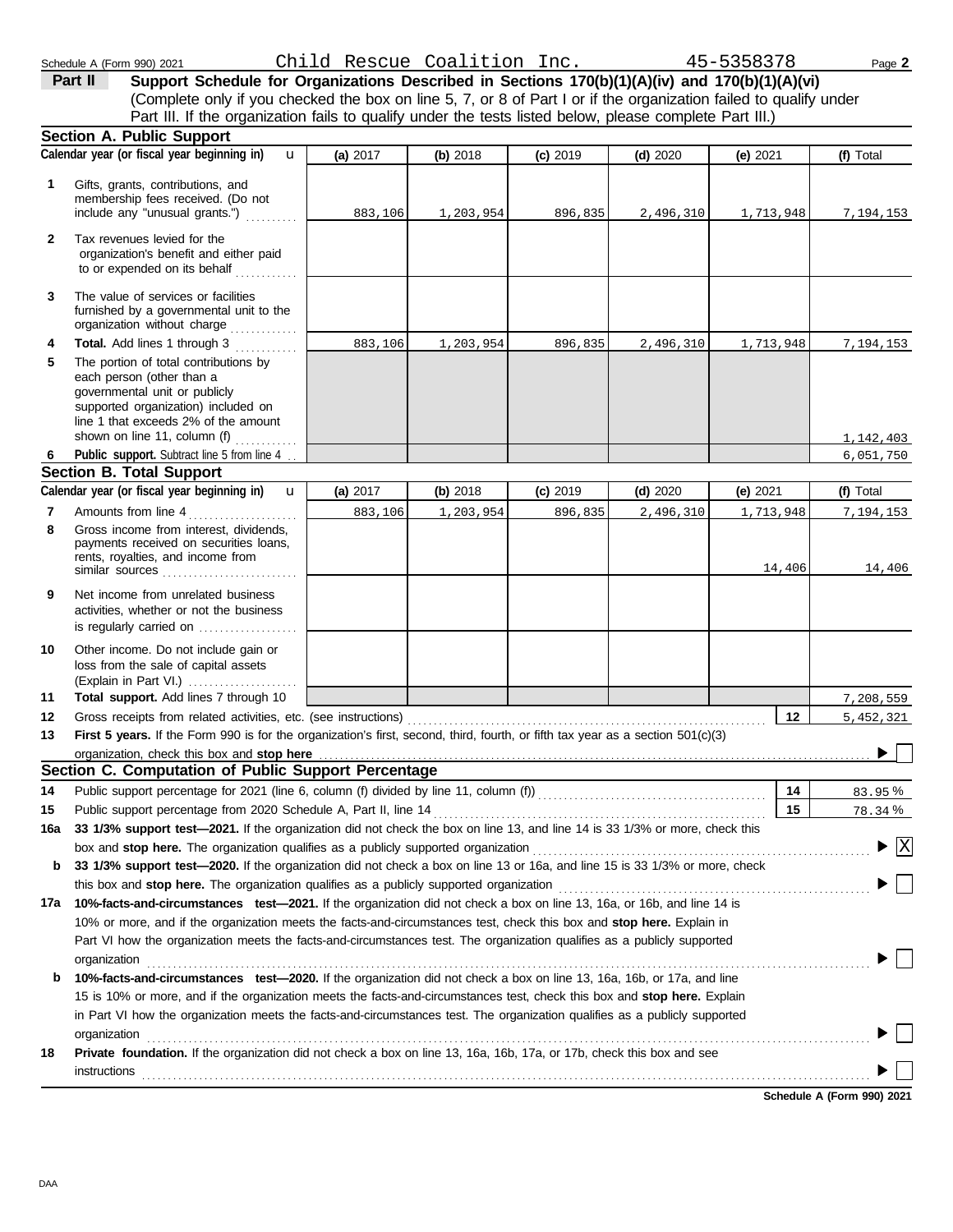**8**

**9**

**Section B. Total Support**

line 6.)

**10a** Gross income from interest, dividends,

**Calendar year (or fiscal year beginning in)** 

**11** Net income from unrelated business

**Public support.** (Subtract line 7c from

. . . . . . . . . . . . . . . . . . . . . . . . . . . . . . . . . . .

u

Amounts from line 6......................

royalties, and income from similar sources . . . payments received on securities loans, rents,

**b** Unrelated business taxable income (less section 511 taxes) from businesses acquired after June 30, 1975 **c** Add lines 10a and 10b . . . . . . . . . . . . . . . . . .

activities not included on line 10b, whether or not the business is regularly carried on . . . .

(Explain in Part VI.) . . . . . . . . . . . . . . . . . . . . . loss from the sale of capital assets **12** Other income. Do not include gain or

and 12.) . . . . . . . . . . . . . . . . . . . . . . . . . . . . . . . . .

organization, check this box and stop here

**Section C. Computation of Public Support Percentage**

**Section D. Computation of Investment Income Percentage**

**14 First 5 years.** If the Form 990 is for the organization's first, second, third, fourth, or fifth tax year as a section 501(c)(3)

Public support percentage from 2020 Schedule A, Part III, line 15 . . . . . . . . . . . . . . . . . . . . . . . . . . . . . . . . . . . . . . . . . . . . . . . . . . . . . . . . . . . . . . . **15** Public support percentage for 2021 (line 8, column (f), divided by line 13, column (f))  $\ldots$ 

Investment income percentage for **2021** (line 10c, column (f), divided by line 13, column (f)) . . . . . . . . . . . . . . . . . . . . . . . . . . . . . . . . . . .

Investment income percentage from **2020** Schedule A, Part III, line 17 . . . . . . . . . . . . . . . . . . . . . . . . . . . . . . . . . . . . . . . . . . . . . . . . . . . . . . . . . . .

**b 33 1/3% support tests—2020.** If the organization did not check a box on line 14 or line 19a, and line 16 is more than 33 1/3%, and

**19a 33 1/3% support tests—2021.** If the organization did not check the box on line 14, and line 15 is more than 33 1/3%, and line

17 is not more than 33 1/3%, check this box and **stop here.** The organization qualifies as a publicly supported organization . . . . . . . . . . . . . . . . . . . . .

line 18 is not more than 33 1/3%, check this box and **stop here.** The organization qualifies as a publicly supported organization . . . . . . . . . . . . . . . . . **20 Private foundation.** If the organization did not check a box on line 14, 19a, or 19b, check this box and see instructions . . . . . . . . . . . . . . . . . . . . . . . . .

**13 Total support.** (Add lines 9, 10c, 11,

**c** Add lines 7a and 7b . . . . . . . . . . . . . . . . . . . . .

|              | Schedule A (Form 990) 2021                                                                                                                                                                                                                                                                          |              |          | Child Rescue Coalition Inc. |            |            | 45-5358378 | Page 3    |
|--------------|-----------------------------------------------------------------------------------------------------------------------------------------------------------------------------------------------------------------------------------------------------------------------------------------------------|--------------|----------|-----------------------------|------------|------------|------------|-----------|
|              | Part III<br>Support Schedule for Organizations Described in Section 509(a)(2)<br>(Complete only if you checked the box on line 10 of Part I or if the organization failed to qualify under Part II.<br>If the organization fails to qualify under the tests listed below, please complete Part II.) |              |          |                             |            |            |            |           |
|              | <b>Section A. Public Support</b>                                                                                                                                                                                                                                                                    |              |          |                             |            |            |            |           |
|              | Calendar year (or fiscal year beginning in)                                                                                                                                                                                                                                                         | $\mathbf{u}$ | (a) 2017 | (b) 2018                    | $(c)$ 2019 | $(d)$ 2020 | (e) 2021   | (f) Total |
| 1            | Gifts, grants, contributions, and membership fees<br>received. (Do not include any "unusual grants.")                                                                                                                                                                                               |              |          |                             |            |            |            |           |
| $\mathbf{2}$ | Gross receipts from admissions, merchandise<br>sold or services performed, or facilities<br>furnished in any activity that is related to the<br>organization's tax-exempt purpose                                                                                                                   |              |          |                             |            |            |            |           |
| 3            | Gross receipts from activities that are not an<br>unrelated trade or business under section 513                                                                                                                                                                                                     |              |          |                             |            |            |            |           |
| 4            | Tax revenues levied for the<br>organization's benefit and either paid<br>to or expended on its behalf                                                                                                                                                                                               |              |          |                             |            |            |            |           |
| 5            | The value of services or facilities<br>furnished by a governmental unit to the<br>organization without charge                                                                                                                                                                                       |              |          |                             |            |            |            |           |
| 6            | Total. Add lines 1 through 5                                                                                                                                                                                                                                                                        |              |          |                             |            |            |            |           |
|              | <b>7a</b> Amounts included on lines 1, 2, and 3<br>received from disqualified persons                                                                                                                                                                                                               |              |          |                             |            |            |            |           |
|              | Amounts included on lines 2 and 3<br>received from other than disqualified<br>persons that exceed the greater of \$5,000<br>or 1% of the amount on line 13 for the year                                                                                                                             |              |          |                             |            |            |            |           |

**(a)** 2017 **(b)** 2018 **(c)** 2019 **(d)** 2020 **(e)** 2021

| Schedule A (Form 990) 2021 |  |  |
|----------------------------|--|--|
|                            |  |  |

**16 15**

**17 18** % %

**(f)** Total

% %

**16**

**18**

**17**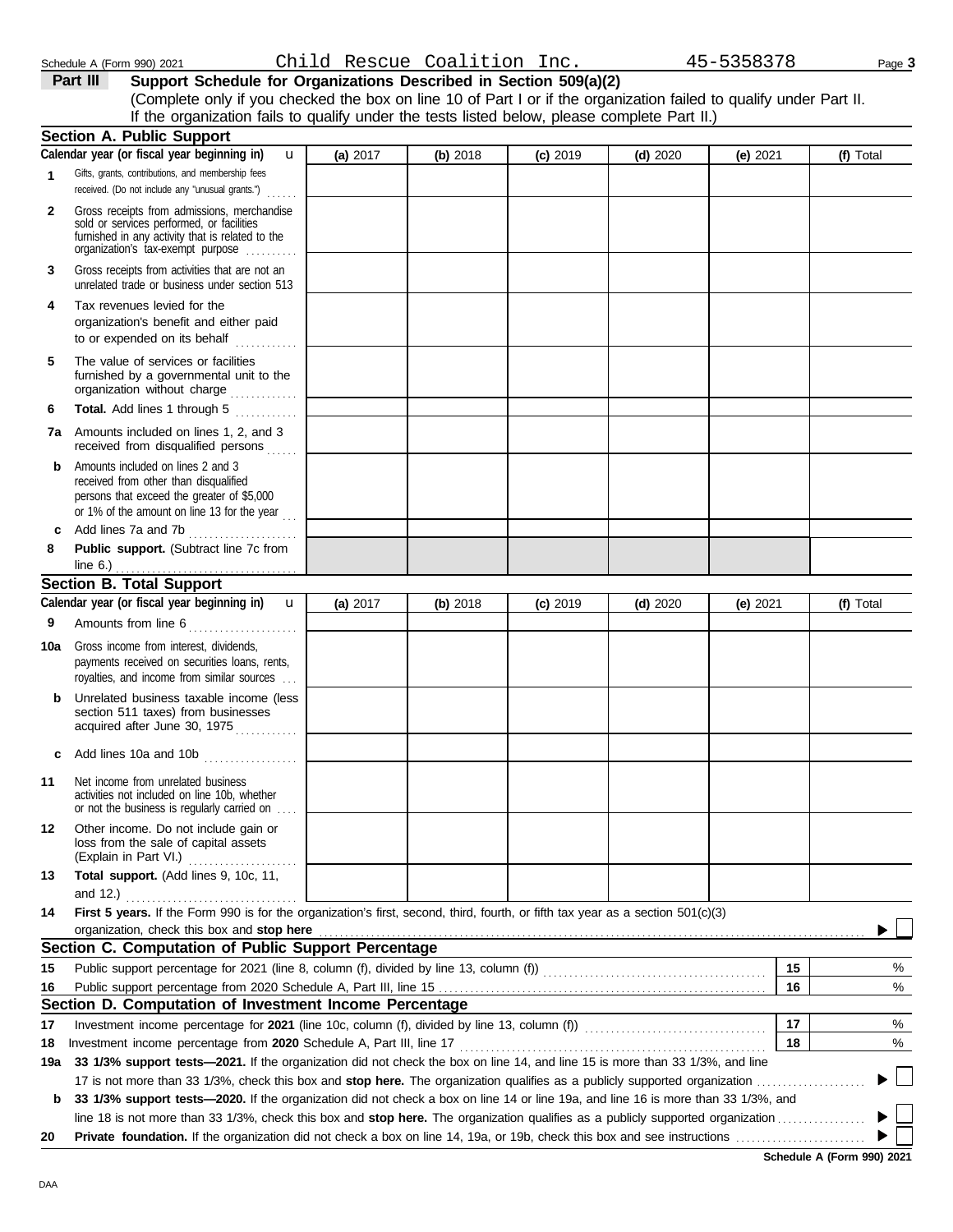| Schedule A (Form 990) 2021                     | Child Rescue Coalition Inc.                                                                                         | 45-5358378     |            | Page 4 |
|------------------------------------------------|---------------------------------------------------------------------------------------------------------------------|----------------|------------|--------|
| Part IV                                        | <b>Supporting Organizations</b>                                                                                     |                |            |        |
|                                                | (Complete only if you checked a box in line 12 on Part I. If you checked box 12a, Part I, complete Sections A       |                |            |        |
|                                                | and B. If you checked box 12b, Part I, complete Sections A and C. If you checked box 12c, Part I, complete          |                |            |        |
|                                                | Sections A, D, and E. If you checked box 12d, Part I, complete Sections A and D, and complete Part V.)              |                |            |        |
| <b>Section A. All Supporting Organizations</b> |                                                                                                                     |                |            |        |
|                                                |                                                                                                                     |                | <b>Yes</b> | No     |
| 1                                              | Are all of the organization's supported organizations listed by name in the organization's governing                |                |            |        |
|                                                | documents? If "No," describe in Part VI how the supported organizations are designated. If designated by            |                |            |        |
|                                                | class or purpose, describe the designation. If historic and continuing relationship, explain.                       | 1              |            |        |
| $\mathbf{2}$                                   | Did the organization have any supported organization that does not have an IRS determination of status              |                |            |        |
|                                                | under section 509(a)(1) or (2)? If "Yes," explain in Part VI how the organization determined that the supported     |                |            |        |
|                                                | organization was described in section 509(a)(1) or (2).                                                             | $\mathbf{2}$   |            |        |
| За                                             | Did the organization have a supported organization described in section $501(c)(4)$ , (5), or (6)? If "Yes," answer |                |            |        |
| lines 3b and 3c below.                         |                                                                                                                     | 3a             |            |        |
| b                                              | Did the organization confirm that each supported organization qualified under section $501(c)(4)$ , (5), or (6) and |                |            |        |
|                                                | satisfied the public support tests under section $509(a)(2)$ ? If "Yes," describe in Part VI when and how the       |                |            |        |
| organization made the determination.           |                                                                                                                     | 3 <sub>b</sub> |            |        |
| c                                              | Did the organization ensure that all support to such organizations was used exclusively for section $170(c)(2)(B)$  |                |            |        |
|                                                | purposes? If "Yes," explain in Part VI what controls the organization put in place to ensure such use.              | 3c             |            |        |
| 4a                                             | Was any supported organization not organized in the United States ("foreign supported organization")? If            |                |            |        |
|                                                | "Yes," and if you checked box 12a or 12b in Part I, answer lines 4b and 4c below.                                   | 4a             |            |        |

**4b**

**4c**

**5a**

**5b 5c**

**6**

**7**

**8**

**9a**

**9b**

**9c**

**10a**

**10b**

**b** *"Yes," and if you checked box 12a or 12b in Part I, answer lines 4b and 4c below.* Did the organization have ultimate control and discretion in deciding whether to make grants to the foreign supported organization? *If "Yes," describe in Part VI how the organization had such control and discretion despite being controlled or supervised by or in connection with its supported organizations.*

- **c** Did the organization support any foreign supported organization that does not have an IRS determination under sections 501(c)(3) and 509(a)(1) or (2)? *If "Yes," explain in Part VI what controls the organization used to ensure that all support to the foreign supported organization was used exclusively for section 170(c)(2)(B) purposes.*
- **5a** Did the organization add, substitute, or remove any supported organizations during the tax year? *If "Yes," answer lines 5b and 5c below (if applicable). Also, provide detail in Part VI, including (i) the names and EIN numbers of the supported organizations added, substituted, or removed; (ii) the reasons for each such action; (iii) the authority under the organization's organizing document authorizing such action; and (iv) how the action was accomplished (such as by amendment to the organizing document).*
- **b Type I or Type II only.** Was any added or substituted supported organization part of a class already designated in the organization's organizing document?
- **c Substitutions only.** Was the substitution the result of an event beyond the organization's control?
- **6** Did the organization provide support (whether in the form of grants or the provision of services or facilities) to anyone other than (i) its supported organizations, (ii) individuals that are part of the charitable class benefited by one or more of its supported organizations, or (iii) other supporting organizations that also support or benefit one or more of the filing organization's supported organizations? *If "Yes," provide detail in Part VI.*
- **7** Did the organization provide a grant, loan, compensation, or other similar payment to a substantial contributor (as defined in section 4958(c)(3)(C)), a family member of a substantial contributor, or a 35% controlled entity with regard to a substantial contributor? *If "Yes," complete Part I of Schedule L (Form 990).*
- **8** Did the organization make a loan to a disqualified person (as defined in section 4958) not described on line *7? If "Yes," complete Part I of Schedule L (Form 990).*
- **9a** Was the organization controlled directly or indirectly at any time during the tax year by one or more disqualified persons, as defined in section 4946 (other than foundation managers and organizations described in section 509(a)(1) or (2))? *If "Yes," provide detail in Part VI.*
- **b** Did one or more disqualified persons (as defined on line 9a) hold a controlling interest in any entity in which the supporting organization had an interest? *If "Yes," provide detail in Part VI.*
- **c** Did a disqualified person (as defined on line 9a) have an ownership interest in, or derive any personal benefit from, assets in which the supporting organization also had an interest? *If "Yes," provide detail in Part VI.*
- **10a** Was the organization subject to the excess business holdings rules of section 4943 because of section 4943(f) (regarding certain Type II supporting organizations, and all Type III non-functionally integrated supporting organizations)? *If "Yes," answer line 10b below.*
- **b** Did the organization have any excess business holdings in the tax year? *(Use Schedule C, Form 4720, to determine whether the organization had excess business holdings.)*

**Schedule A (Form 990) 2021**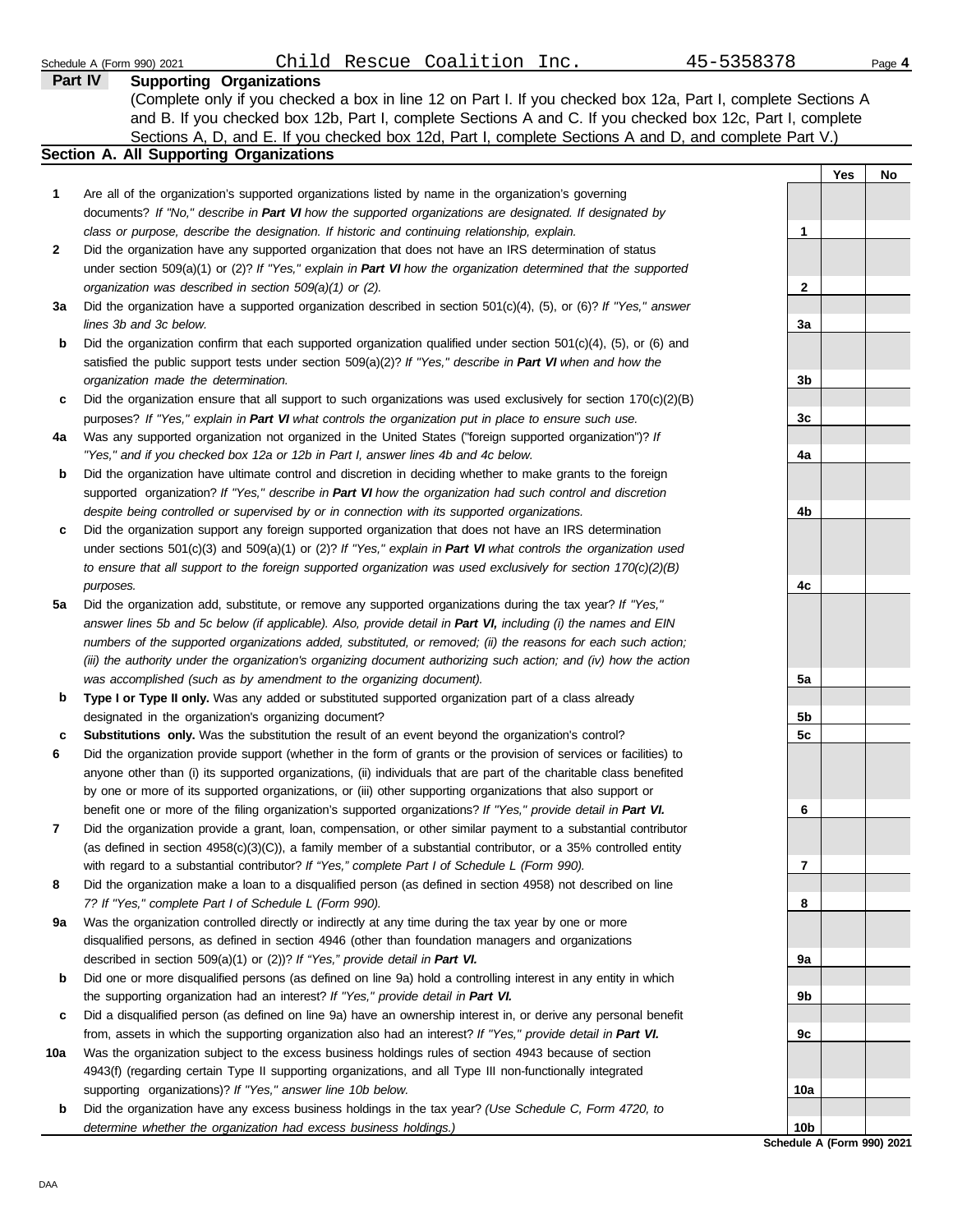|                                               | Schedule A (Form 990) 2021                                                                                       |  |  | Child Rescue Coalition Inc. |  | 45-5358378      |     | Page 5 |
|-----------------------------------------------|------------------------------------------------------------------------------------------------------------------|--|--|-----------------------------|--|-----------------|-----|--------|
|                                               | Part IV<br><b>Supporting Organizations (continued)</b>                                                           |  |  |                             |  |                 |     |        |
|                                               |                                                                                                                  |  |  |                             |  |                 | Yes | No     |
| 11                                            | Has the organization accepted a gift or contribution from any of the following persons?                          |  |  |                             |  |                 |     |        |
|                                               | a A person who directly or indirectly controls, either alone or together with persons described on lines 11b and |  |  |                             |  |                 |     |        |
|                                               | 11c below, the governing body of a supported organization?<br>11a                                                |  |  |                             |  |                 |     |        |
|                                               | <b>b</b> A family member of a person described on line 11a above?                                                |  |  |                             |  | 11 <sub>b</sub> |     |        |
|                                               | c A 35% controlled entity of a person described on line 11a or 11b above? If "Yes" to line 11a, 11b, or 11c,     |  |  |                             |  |                 |     |        |
| 11 <sub>c</sub><br>provide detail in Part VI. |                                                                                                                  |  |  |                             |  |                 |     |        |
|                                               | Section B. Type I Supporting Organizations                                                                       |  |  |                             |  |                 |     |        |
|                                               |                                                                                                                  |  |  |                             |  |                 | Yes | No     |

**2 1** *supported organizations and what conditions or restrictions, if any, applied to such powers during the tax year. organization, describe how the powers to appoint and/or remove officers, directors, or trustees were allocated among the effectively operated, supervised, or controlled the organization's activities. If the organization had more than one supported* directors, or trustees at all times during the tax year? *If "No," describe in Part VI how the supported organization(s)* more supported organizations have the power to regularly appoint or elect at least a majority of the organization's officers, Did the governing body, members of the governing body, officers acting in their official capacity, or membership of one or Did the organization operate for the benefit of any supported organization other than the supported organization(s) that operated, supervised, or controlled the supporting organization? *If "Yes," explain in Part*  **1**

*VI how providing such benefit carried out the purposes of the supported organization(s) that operated, supervised, or controlled the supporting organization.*

# **Section C. Type II Supporting Organizations**

|                                                                                                                  |  | No |
|------------------------------------------------------------------------------------------------------------------|--|----|
| Were a majority of the organization's directors or trustees during the tax year also a majority of the directors |  |    |
| or trustees of each of the organization's supported organization(s)? If "No," describe in Part VI how control    |  |    |
| or management of the supporting organization was vested in the same persons that controlled or managed           |  |    |
| the supported organization(s).                                                                                   |  |    |

## **Section D. All Type III Supporting Organizations**

|              |                                                                                                                        |   | Yes | No |
|--------------|------------------------------------------------------------------------------------------------------------------------|---|-----|----|
|              | Did the organization provide to each of its supported organizations, by the last day of the fifth month of the         |   |     |    |
|              | organization's tax year, (i) a written notice describing the type and amount of support provided during the prior tax  |   |     |    |
|              | year, (ii) a copy of the Form 990 that was most recently filed as of the date of notification, and (iii) copies of the |   |     |    |
|              | organization's governing documents in effect on the date of notification, to the extent not previously provided?       |   |     |    |
| $\mathbf{2}$ | Were any of the organization's officers, directors, or trustees either (i) appointed or elected by the supported       |   |     |    |
|              | organization(s) or (ii) serving on the governing body of a supported organization? If "No," explain in Part VI how     |   |     |    |
|              | the organization maintained a close and continuous working relationship with the supported organization(s).            | າ |     |    |
| 3            | By reason of the relationship described on line 2, above, did the organization's supported organizations have          |   |     |    |
|              | a significant voice in the organization's investment policies and in directing the use of the organization's           |   |     |    |
|              | income or assets at all times during the tax year? If "Yes," describe in Part VI the role the organization's           |   |     |    |
|              | supported organizations played in this regard.                                                                         | 3 |     |    |

### **Section E. Type III Functionally Integrated Supporting Organizations**

- **1** *Check the box next to the method that the organization used to satisfy the Integral Part Test during the year (see instructions).*
	- The organization satisfied the Activities Test. *Complete line 2 below.* **a**
	- The organization is the parent of each of its supported organizations. *Complete line 3 below.* **b**
	- The organization supported a governmental entity. *Describe in Part VI how you supported a governmental entity (see instructions).* **c**
- **2** Activities Test. *Answer lines 2a and 2b below.*
- **a** Did substantially all of the organization's activities during the tax year directly further the exempt purposes of the supported organization(s) to which the organization was responsive? *If "Yes," then in Part VI identify those supported organizations and explain how these activities directly furthered their exempt purposes,*  how the organization was responsive to those supported organizations, and how the organization determined *that these activities constituted substantially all of its activities.*
- **b** Did the activities described on line 2a, above, constitute activities that, but for the organization's involvement, one or more of the organization's supported organization(s) would have been engaged in? *If "Yes," explain in Part VI the reasons for the organization's position that its supported organization(s) would have engaged in these activities but for the organization's involvement.*
- **3** Parent of Supported Organizations. *Answer lines 3a and 3b below.*
- **a** Did the organization have the power to regularly appoint or elect a majority of the officers, directors, or trustees of each of the supported organizations? *If "Yes" or "No," provide details in Part VI.*
- DAA **Schedule A (Form 990) 2021 b** Did the organization exercise a substantial degree of direction over the policies, programs, and activities of each of its supported organizations? *If "Yes," describe in Part VI the role played by the organization in this regard.*

**2a**

**2b**

**3a**

**3b**

**Yes No**

**2**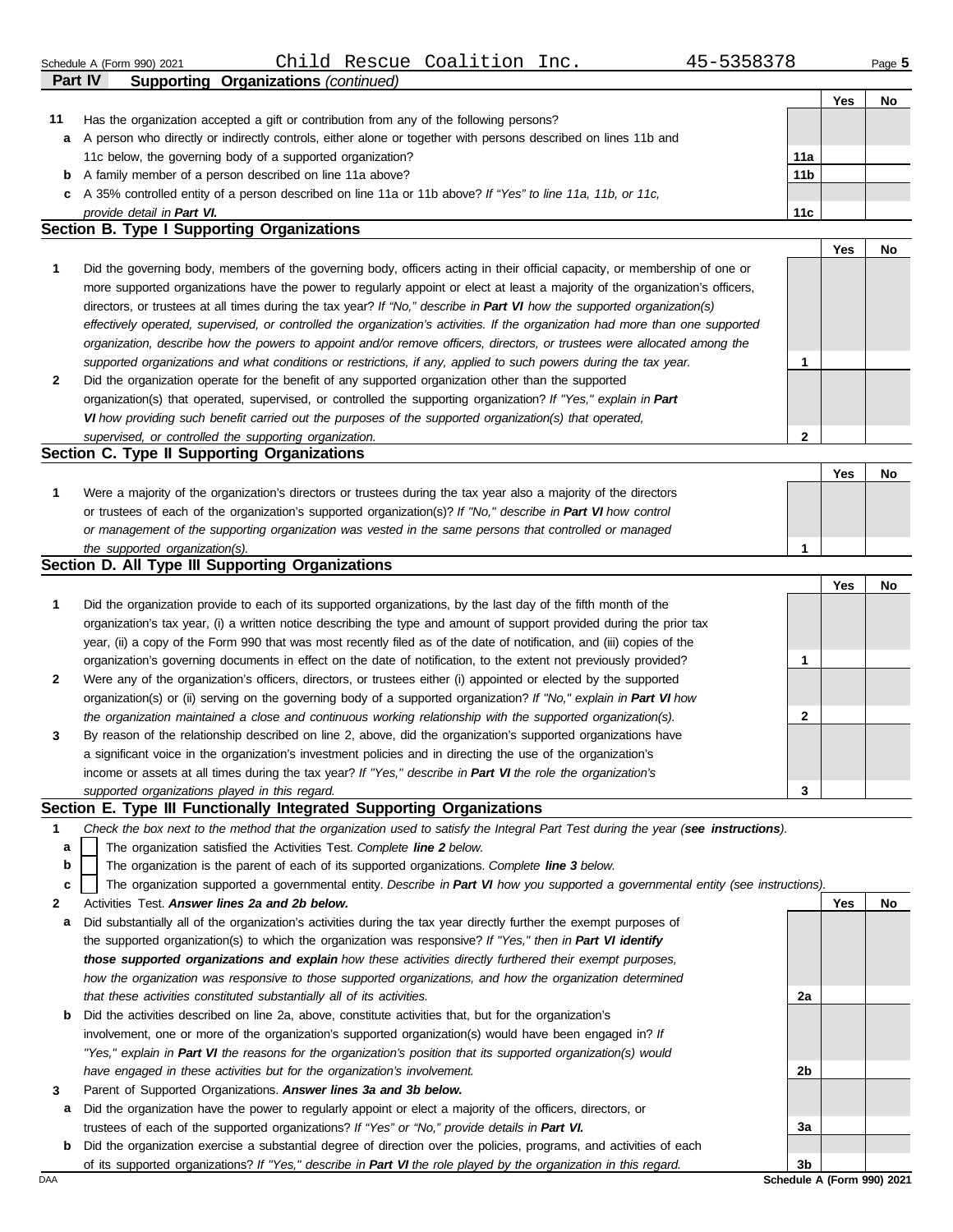| Part V         | Type III Non-Functionally Integrated 509(a)(3) Supporting Organizations                                                          |                         |                |                                |  |  |  |  |
|----------------|----------------------------------------------------------------------------------------------------------------------------------|-------------------------|----------------|--------------------------------|--|--|--|--|
| $\mathbf{1}$   | Check here if the organization satisfied the Integral Part Test as a qualifying trust on Nov. 20, 1970 (explain in Part VI). See |                         |                |                                |  |  |  |  |
|                | <b>instructions.</b> All other Type III non-functionally integrated supporting organizations must complete Sections A through E. |                         |                |                                |  |  |  |  |
|                | (B) Current Year<br>Section A - Adjusted Net Income<br>(A) Prior Year<br>(optional)                                              |                         |                |                                |  |  |  |  |
| 1              | Net short-term capital gain                                                                                                      | 1                       |                |                                |  |  |  |  |
| $\mathbf{2}$   | Recoveries of prior-year distributions                                                                                           | $\mathbf{2}$            |                |                                |  |  |  |  |
| 3              | Other gross income (see instructions)                                                                                            | 3                       |                |                                |  |  |  |  |
| 4              | Add lines 1 through 3.                                                                                                           | $\overline{\mathbf{4}}$ |                |                                |  |  |  |  |
| 5              | Depreciation and depletion                                                                                                       | 5                       |                |                                |  |  |  |  |
| 6              | Portion of operating expenses paid or incurred for production or collection                                                      |                         |                |                                |  |  |  |  |
|                |                                                                                                                                  |                         |                |                                |  |  |  |  |
|                | of gross income or for management, conservation, or maintenance of                                                               |                         |                |                                |  |  |  |  |
|                | property held for production of income (see instructions)                                                                        | 6                       |                |                                |  |  |  |  |
| 7              | Other expenses (see instructions)                                                                                                | 7                       |                |                                |  |  |  |  |
| 8              | <b>Adjusted Net Income</b> (subtract lines 5, 6, and 7 from line 4)<br>Section B - Minimum Asset Amount                          | 8                       | (A) Prior Year | (B) Current Year<br>(optional) |  |  |  |  |
| 1              | Aggregate fair market value of all non-exempt-use assets (see                                                                    |                         |                |                                |  |  |  |  |
|                | instructions for short tax year or assets held for part of year):                                                                |                         |                |                                |  |  |  |  |
|                | a Average monthly value of securities                                                                                            | 1a                      |                |                                |  |  |  |  |
|                | <b>b</b> Average monthly cash balances                                                                                           | 1b                      |                |                                |  |  |  |  |
|                | c Fair market value of other non-exempt-use assets                                                                               | 1c                      |                |                                |  |  |  |  |
|                | <b>d Total</b> (add lines 1a, 1b, and 1c)                                                                                        | 1d                      |                |                                |  |  |  |  |
|                | <b>e Discount</b> claimed for blockage or other factors                                                                          |                         |                |                                |  |  |  |  |
|                | (explain in detail in Part VI):                                                                                                  |                         |                |                                |  |  |  |  |
| $\mathbf{2}$   | Acquisition indebtedness applicable to non-exempt-use assets                                                                     | $\mathbf{2}$            |                |                                |  |  |  |  |
| 3              | Subtract line 2 from line 1d.                                                                                                    | 3                       |                |                                |  |  |  |  |
| 4              | Cash deemed held for exempt use. Enter 0.015 of line 3 (for greater amount,                                                      |                         |                |                                |  |  |  |  |
|                | see instructions)                                                                                                                | 4                       |                |                                |  |  |  |  |
| 5              | Net value of non-exempt-use assets (subtract line 4 from line 3)                                                                 | 5                       |                |                                |  |  |  |  |
| 6              | Multiply line 5 by 0.035.                                                                                                        | 6                       |                |                                |  |  |  |  |
| 7              | Recoveries of prior-year distributions                                                                                           | $\overline{7}$          |                |                                |  |  |  |  |
| 8              | Minimum Asset Amount (add line 7 to line 6)                                                                                      | 8                       |                |                                |  |  |  |  |
|                | Section C - Distributable Amount                                                                                                 |                         |                | <b>Current Year</b>            |  |  |  |  |
| 1              | Adjusted net income for prior year (from Section A, line 8, column A)                                                            | 1                       |                |                                |  |  |  |  |
| $\mathbf{2}$   | Enter 0.85 of line 1.                                                                                                            | $\mathbf{2}$            |                |                                |  |  |  |  |
| 3              | Minimum asset amount for prior year (from Section B, line 8, column A)                                                           | 3                       |                |                                |  |  |  |  |
| 4              | Enter greater of line 2 or line 3.                                                                                               | 4                       |                |                                |  |  |  |  |
| 5              | Income tax imposed in prior year                                                                                                 | 5                       |                |                                |  |  |  |  |
| 6              | <b>Distributable Amount.</b> Subtract line 5 from line 4, unless subject to                                                      |                         |                |                                |  |  |  |  |
|                | emergency temporary reduction (see instructions).                                                                                | 6                       |                |                                |  |  |  |  |
| $\overline{7}$ | Check here if the current year is the organization's first as a non-functionally integrated Type III supporting organization     |                         |                |                                |  |  |  |  |

Schedule A (Form 990) 2021 Page **6** Child Rescue Coalition Inc. 45-5358378

**Schedule A (Form 990) 2021**

DAA

(see instructions).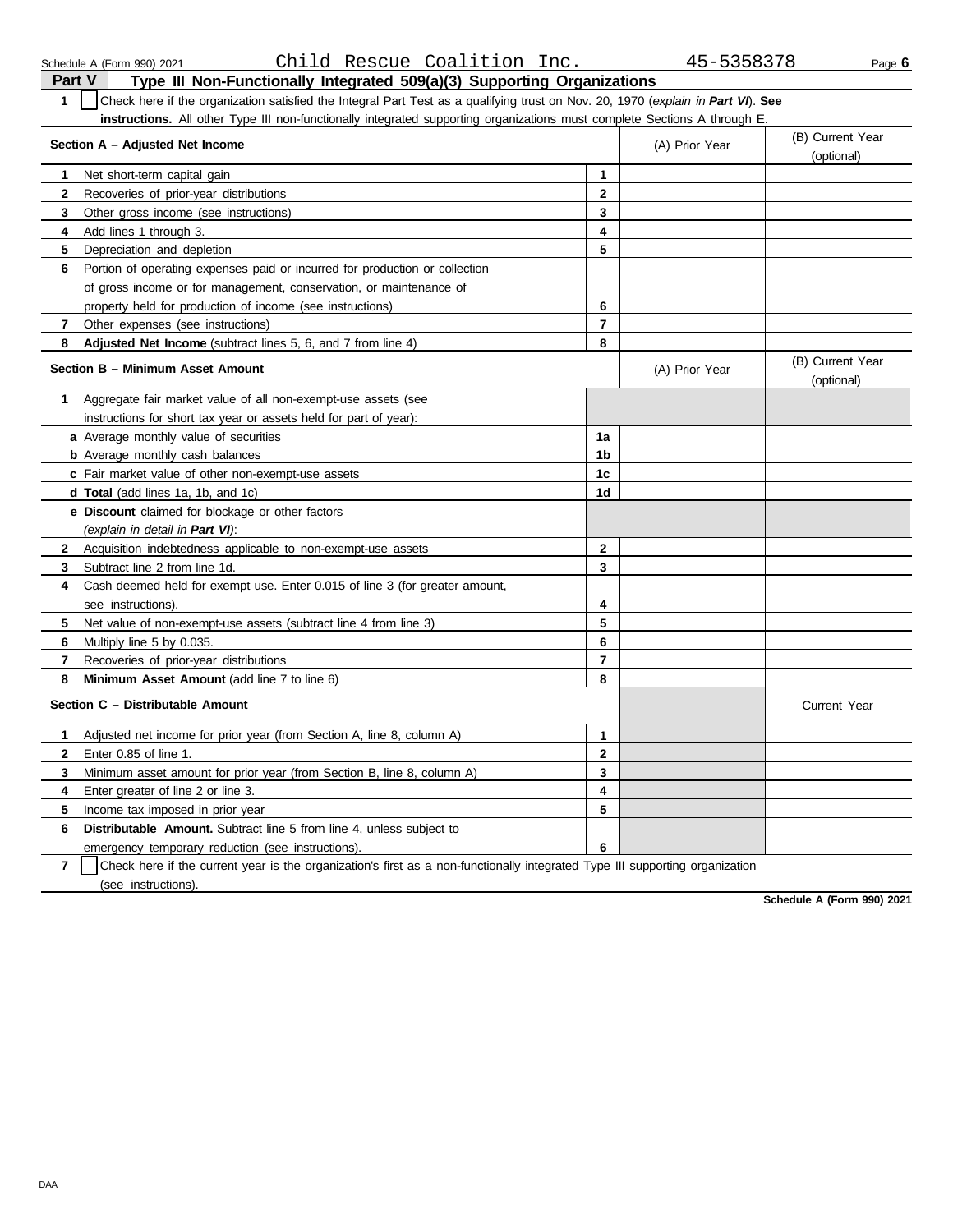| Part V       | Type III Non-Functionally Integrated 509(a)(3) Supporting Organizations (continued)                                         |                                    |                                               |                                                  |  |  |
|--------------|-----------------------------------------------------------------------------------------------------------------------------|------------------------------------|-----------------------------------------------|--------------------------------------------------|--|--|
|              | Section D – Distributions                                                                                                   |                                    |                                               | <b>Current Year</b>                              |  |  |
| 1            | Amounts paid to supported organizations to accomplish exempt purposes                                                       |                                    |                                               |                                                  |  |  |
| 2            | Amounts paid to perform activity that directly furthers exempt purposes of supported                                        |                                    |                                               |                                                  |  |  |
|              | organizations, in excess of income from activity                                                                            |                                    |                                               |                                                  |  |  |
| 3            | Administrative expenses paid to accomplish exempt purposes of supported organizations                                       |                                    |                                               |                                                  |  |  |
| 4            | Amounts paid to acquire exempt-use assets                                                                                   |                                    |                                               |                                                  |  |  |
| 5            | Qualified set-aside amounts (prior IRS approval required—provide details in Part VI)                                        |                                    |                                               |                                                  |  |  |
| 6            | Other distributions ( <i>describe in Part VI</i> ). See instructions.                                                       |                                    |                                               |                                                  |  |  |
| 7            | Total annual distributions. Add lines 1 through 6.                                                                          |                                    |                                               |                                                  |  |  |
| 8            | Distributions to attentive supported organizations to which the organization is responsive                                  |                                    |                                               |                                                  |  |  |
|              | (provide details in Part VI). See instructions.                                                                             |                                    |                                               |                                                  |  |  |
| 9            | Distributable amount for 2021 from Section C, line 6                                                                        |                                    |                                               |                                                  |  |  |
| 10           | Line 8 amount divided by line 9 amount                                                                                      |                                    |                                               |                                                  |  |  |
|              | <b>Section E - Distribution Allocations (see instructions)</b>                                                              | (i)<br><b>Excess Distributions</b> | (ii)<br><b>Underdistributions</b><br>Pre-2021 | (iii)<br><b>Distributable</b><br>Amount for 2021 |  |  |
| 1            | Distributable amount for 2021 from Section C, line 6                                                                        |                                    |                                               |                                                  |  |  |
| $\mathbf{2}$ | Underdistributions, if any, for years prior to 2021<br>(reasonable cause required-explain in Part VI). See<br>instructions. |                                    |                                               |                                                  |  |  |
| 3            | Excess distributions carryover, if any, to 2021                                                                             |                                    |                                               |                                                  |  |  |
|              |                                                                                                                             |                                    |                                               |                                                  |  |  |
|              |                                                                                                                             |                                    |                                               |                                                  |  |  |
|              |                                                                                                                             |                                    |                                               |                                                  |  |  |
|              |                                                                                                                             |                                    |                                               |                                                  |  |  |
|              | <b>e</b> From 2020                                                                                                          |                                    |                                               |                                                  |  |  |
|              | f Total of lines 3a through 3e                                                                                              |                                    |                                               |                                                  |  |  |
|              | g Applied to underdistributions of prior years                                                                              |                                    |                                               |                                                  |  |  |
|              | h Applied to 2021 distributable amount                                                                                      |                                    |                                               |                                                  |  |  |
|              | Carryover from 2016 not applied (see instructions)                                                                          |                                    |                                               |                                                  |  |  |
|              | Remainder. Subtract lines 3g, 3h, and 3i from line 3f.                                                                      |                                    |                                               |                                                  |  |  |
| 4            | Distributions for 2021 from                                                                                                 |                                    |                                               |                                                  |  |  |
|              | \$<br>Section D, line 7:                                                                                                    |                                    |                                               |                                                  |  |  |
|              | <b>a</b> Applied to underdistributions of prior years                                                                       |                                    |                                               |                                                  |  |  |
|              | <b>b</b> Applied to 2021 distributable amount                                                                               |                                    |                                               |                                                  |  |  |
|              | c Remainder. Subtract lines 4a and 4b from line 4.                                                                          |                                    |                                               |                                                  |  |  |
| 5            | Remaining underdistributions for years prior to 2021, if                                                                    |                                    |                                               |                                                  |  |  |
|              | any. Subtract lines 3q and 4a from line 2. For result                                                                       |                                    |                                               |                                                  |  |  |
|              | greater than zero, explain in Part VI. See instructions.                                                                    |                                    |                                               |                                                  |  |  |
| 6            | Remaining underdistributions for 2021 Subtract lines 3h                                                                     |                                    |                                               |                                                  |  |  |
|              | and 4b from line 1. For result greater than zero, explain in                                                                |                                    |                                               |                                                  |  |  |
|              | Part VI. See instructions.                                                                                                  |                                    |                                               |                                                  |  |  |
| 7            | Excess distributions carryover to 2022. Add lines 3i                                                                        |                                    |                                               |                                                  |  |  |
|              | and 4c.                                                                                                                     |                                    |                                               |                                                  |  |  |
| 8            | Breakdown of line 7:                                                                                                        |                                    |                                               |                                                  |  |  |
|              |                                                                                                                             |                                    |                                               |                                                  |  |  |
|              |                                                                                                                             |                                    |                                               |                                                  |  |  |
|              |                                                                                                                             |                                    |                                               |                                                  |  |  |
|              |                                                                                                                             |                                    |                                               |                                                  |  |  |
|              | e Excess from 2021                                                                                                          |                                    |                                               |                                                  |  |  |

**Schedule A (Form 990) 2021**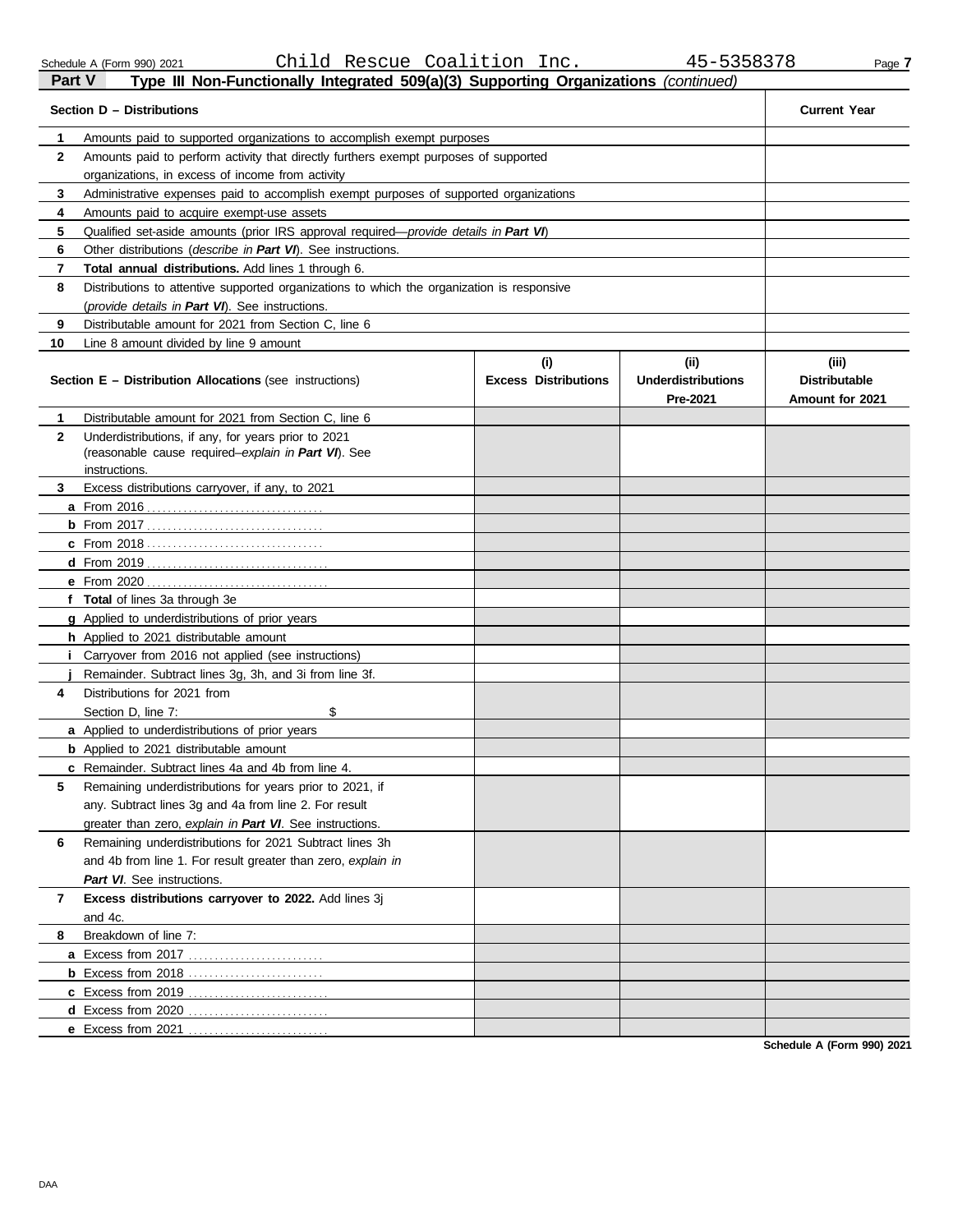| Schedule A (Form 990) 2021 |                                                                                                | Child Rescue Coalition Inc. |  | 45-5358378                                                                                                                                                                                                                                                                                                                                                                                                                                                                                | Page 8 |  |
|----------------------------|------------------------------------------------------------------------------------------------|-----------------------------|--|-------------------------------------------------------------------------------------------------------------------------------------------------------------------------------------------------------------------------------------------------------------------------------------------------------------------------------------------------------------------------------------------------------------------------------------------------------------------------------------------|--------|--|
| Part VI                    | lines 2, 5, and 6. Also complete this part for any additional information. (See instructions.) |                             |  | Supplemental Information. Provide the explanations required by Part II, line 10; Part II, line 17a or 17b; Part<br>III, line 12; Part IV, Section A, lines 1, 2, 3b, 3c, 4b, 4c, 5a, 6, 9a, 9b, 9c, 11a, 11b, and 11c; Part IV, Section<br>B, lines 1 and 2; Part IV, Section C, line 1; Part IV, Section D, lines 2 and 3; Part IV, Section E, lines 1c, 2a, 2b,<br>3a, and 3b; Part V, line 1; Part V, Section B, line 1e; Part V, Section D, lines 5, 6, and 8; and Part V, Section E, |        |  |
|                            |                                                                                                |                             |  |                                                                                                                                                                                                                                                                                                                                                                                                                                                                                           |        |  |
|                            |                                                                                                |                             |  |                                                                                                                                                                                                                                                                                                                                                                                                                                                                                           |        |  |
|                            |                                                                                                |                             |  |                                                                                                                                                                                                                                                                                                                                                                                                                                                                                           |        |  |
|                            |                                                                                                |                             |  |                                                                                                                                                                                                                                                                                                                                                                                                                                                                                           |        |  |
|                            |                                                                                                |                             |  |                                                                                                                                                                                                                                                                                                                                                                                                                                                                                           |        |  |
|                            |                                                                                                |                             |  |                                                                                                                                                                                                                                                                                                                                                                                                                                                                                           |        |  |
|                            |                                                                                                |                             |  |                                                                                                                                                                                                                                                                                                                                                                                                                                                                                           |        |  |
|                            |                                                                                                |                             |  |                                                                                                                                                                                                                                                                                                                                                                                                                                                                                           |        |  |
|                            |                                                                                                |                             |  |                                                                                                                                                                                                                                                                                                                                                                                                                                                                                           |        |  |
|                            |                                                                                                |                             |  |                                                                                                                                                                                                                                                                                                                                                                                                                                                                                           |        |  |
|                            |                                                                                                |                             |  |                                                                                                                                                                                                                                                                                                                                                                                                                                                                                           |        |  |
|                            |                                                                                                |                             |  |                                                                                                                                                                                                                                                                                                                                                                                                                                                                                           |        |  |
|                            |                                                                                                |                             |  |                                                                                                                                                                                                                                                                                                                                                                                                                                                                                           |        |  |
|                            |                                                                                                |                             |  |                                                                                                                                                                                                                                                                                                                                                                                                                                                                                           |        |  |
|                            |                                                                                                |                             |  |                                                                                                                                                                                                                                                                                                                                                                                                                                                                                           |        |  |
|                            |                                                                                                |                             |  |                                                                                                                                                                                                                                                                                                                                                                                                                                                                                           |        |  |
|                            |                                                                                                |                             |  |                                                                                                                                                                                                                                                                                                                                                                                                                                                                                           |        |  |
|                            |                                                                                                |                             |  |                                                                                                                                                                                                                                                                                                                                                                                                                                                                                           |        |  |
|                            |                                                                                                |                             |  |                                                                                                                                                                                                                                                                                                                                                                                                                                                                                           |        |  |
|                            |                                                                                                |                             |  |                                                                                                                                                                                                                                                                                                                                                                                                                                                                                           |        |  |
|                            |                                                                                                |                             |  |                                                                                                                                                                                                                                                                                                                                                                                                                                                                                           |        |  |
|                            |                                                                                                |                             |  |                                                                                                                                                                                                                                                                                                                                                                                                                                                                                           |        |  |
|                            |                                                                                                |                             |  |                                                                                                                                                                                                                                                                                                                                                                                                                                                                                           |        |  |
|                            |                                                                                                |                             |  |                                                                                                                                                                                                                                                                                                                                                                                                                                                                                           |        |  |
|                            |                                                                                                |                             |  |                                                                                                                                                                                                                                                                                                                                                                                                                                                                                           |        |  |
|                            |                                                                                                |                             |  |                                                                                                                                                                                                                                                                                                                                                                                                                                                                                           |        |  |
|                            |                                                                                                |                             |  |                                                                                                                                                                                                                                                                                                                                                                                                                                                                                           |        |  |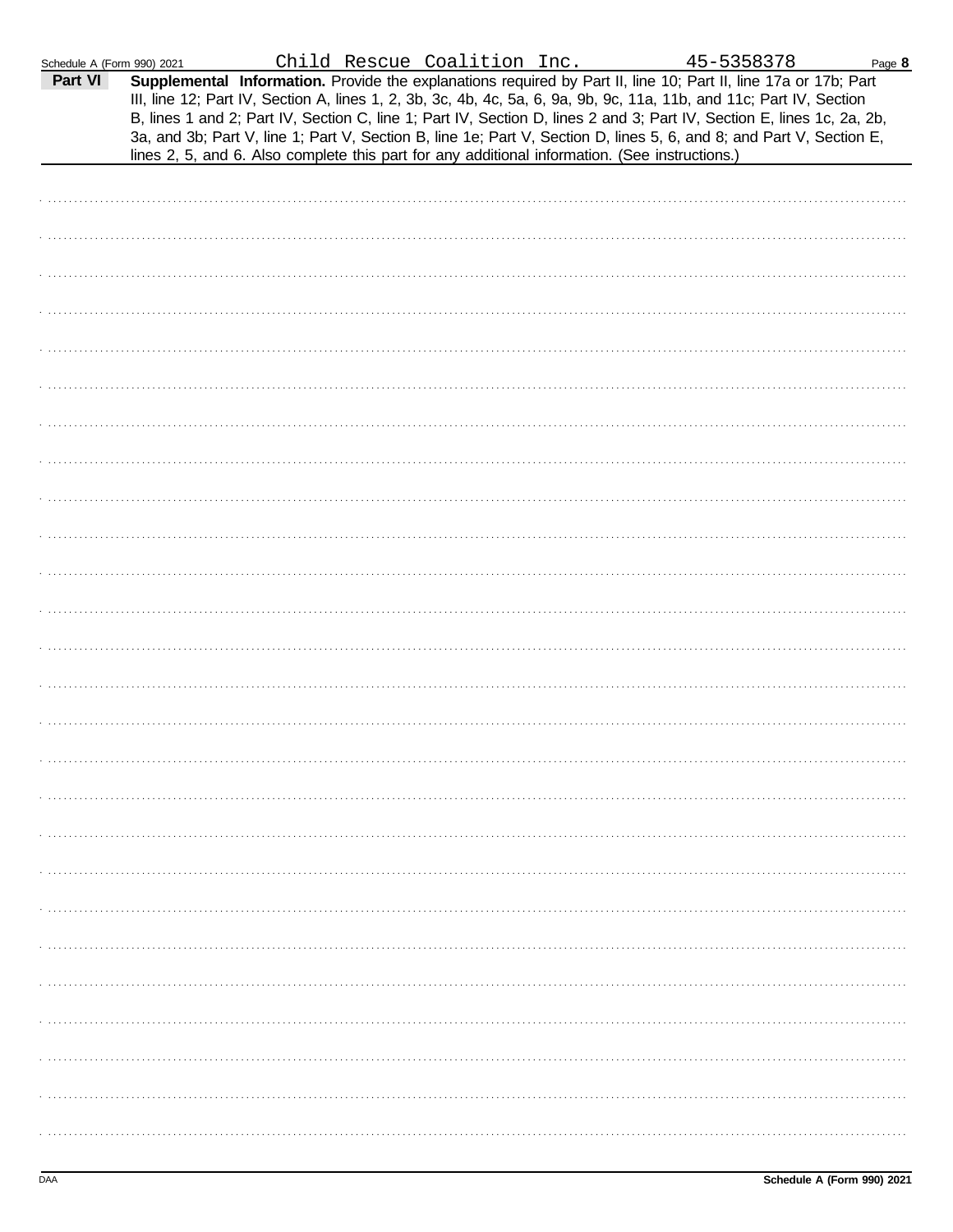Department of the Treasury

# **SCHEDULE D Supplemental Financial Statements**

**Part IV, line 6, 7, 8, 9, 10, 11a, 11b, 11c, 11d, 11e, 11f, 12a, or 12b.** u **Complete if the organization answered "Yes" on Form 990,**

u **Attach to Form 990.** 

| 2021                                       |
|--------------------------------------------|
| <b>Open to Public</b><br><b>Inspection</b> |

OMB No. 1545-0047

u **Go to** *www.irs.gov/Form990* **for instructions and the latest information.**

|  | Internal Revenue Service |  |
|--|--------------------------|--|
|  | Name of the organization |  |

| 11. |                                | <b>IIISPECHOI</b> |
|-----|--------------------------------|-------------------|
|     | Employer identification number |                   |
|     |                                |                   |

|   | Child Rescue Coalition Inc.                                                                                                               |                                                    | 45-5358378                      |
|---|-------------------------------------------------------------------------------------------------------------------------------------------|----------------------------------------------------|---------------------------------|
|   | Organizations Maintaining Donor Advised Funds or Other Similar Funds or Accounts.<br>Part I                                               |                                                    |                                 |
|   | Complete if the organization answered "Yes" on Form 990, Part IV, line 6.                                                                 |                                                    |                                 |
|   |                                                                                                                                           | (a) Donor advised funds                            | (b) Funds and other accounts    |
| 1 |                                                                                                                                           |                                                    |                                 |
| 2 | Aggregate value of contributions to (during year) [10] Aggregate value of contributions to (during year)                                  |                                                    |                                 |
| З |                                                                                                                                           |                                                    |                                 |
| 4 |                                                                                                                                           |                                                    |                                 |
| 5 | Did the organization inform all donors and donor advisors in writing that the assets held in donor advised                                |                                                    |                                 |
|   |                                                                                                                                           |                                                    | Yes<br>No                       |
|   |                                                                                                                                           |                                                    |                                 |
| 6 | Did the organization inform all grantees, donors, and donor advisors in writing that grant funds can be used                              |                                                    |                                 |
|   | only for charitable purposes and not for the benefit of the donor or donor advisor, or for any other purpose                              |                                                    |                                 |
|   | conferring impermissible private benefit?                                                                                                 |                                                    | <b>Yes</b><br>No                |
|   | Part II<br><b>Conservation Easements.</b>                                                                                                 |                                                    |                                 |
|   | Complete if the organization answered "Yes" on Form 990, Part IV, line 7.                                                                 |                                                    |                                 |
| 1 | Purpose(s) of conservation easements held by the organization (check all that apply).                                                     |                                                    |                                 |
|   | Preservation of land for public use (for example, recreation or education)                                                                | Preservation of a historically important land area |                                 |
|   | Protection of natural habitat                                                                                                             | Preservation of a certified historic structure     |                                 |
|   | Preservation of open space                                                                                                                |                                                    |                                 |
| 2 | Complete lines 2a through 2d if the organization held a qualified conservation contribution in the form of a conservation                 |                                                    |                                 |
|   | easement on the last day of the tax year.                                                                                                 |                                                    | Held at the End of the Tax Year |
|   | a Total number of conservation easements                                                                                                  |                                                    | 2a                              |
| b |                                                                                                                                           |                                                    | 2b                              |
|   | c Number of conservation easements on a certified historic structure included in (a) [[[[[[[[[[[[[[[[[[[[[[[[]]]]]]]                      |                                                    | 2c                              |
|   | d Number of conservation easements included in (c) acquired after 7/25/06, and not on a                                                   |                                                    |                                 |
|   |                                                                                                                                           |                                                    | 2d                              |
| 3 | Number of conservation easements modified, transferred, released, extinguished, or terminated by the organization during the              |                                                    |                                 |
|   | tax year $\mathbf u$                                                                                                                      |                                                    |                                 |
| 4 | Number of states where property subject to conservation easement is located $\mathbf{u}$                                                  |                                                    |                                 |
| 5 | Does the organization have a written policy regarding the periodic monitoring, inspection, handling of                                    |                                                    |                                 |
|   |                                                                                                                                           |                                                    | Yes<br>No                       |
| 6 | Staff and volunteer hours devoted to monitoring, inspecting, handling of violations, and enforcing conservation easements during the year |                                                    |                                 |
|   | u <sub></sub>                                                                                                                             |                                                    |                                 |
| 7 | Amount of expenses incurred in monitoring, inspecting, handling of violations, and enforcing conservation easements during the year       |                                                    |                                 |
|   | u \$                                                                                                                                      |                                                    |                                 |
| 8 | Does each conservation easement reported on line 2(d) above satisfy the requirements of section 170(h)(4)(B)(i)                           |                                                    |                                 |
|   |                                                                                                                                           |                                                    | No<br>Yes                       |
| 9 | In Part XIII, describe how the organization reports conservation easements in its revenue and expense statement and                       |                                                    |                                 |
|   | balance sheet, and include, if applicable, the text of the footnote to the organization's financial statements that describes the         |                                                    |                                 |
|   | organization's accounting for conservation easements.                                                                                     |                                                    |                                 |
|   | Organizations Maintaining Collections of Art, Historical Treasures, or Other Similar Assets.<br>Part III                                  |                                                    |                                 |
|   | Complete if the organization answered "Yes" on Form 990, Part IV, line 8.                                                                 |                                                    |                                 |
|   | 1a If the organization elected, as permitted under FASB ASC 958, not to report in its revenue statement and balance sheet works           |                                                    |                                 |
|   | of art, historical treasures, or other similar assets held for public exhibition, education, or research in furtherance of public         |                                                    |                                 |
|   | service, provide in Part XIII the text of the footnote to its financial statements that describes these items.                            |                                                    |                                 |
|   | <b>b</b> If the organization elected, as permitted under FASB ASC 958, to report in its revenue statement and balance sheet works of      |                                                    |                                 |
|   | art, historical treasures, or other similar assets held for public exhibition, education, or research in furtherance of public service,   |                                                    |                                 |
|   | provide the following amounts relating to these items:                                                                                    |                                                    |                                 |
|   |                                                                                                                                           |                                                    |                                 |
|   |                                                                                                                                           |                                                    |                                 |
|   | If the organization received or held works of art, historical treasures, or other similar assets for financial gain, provide the          |                                                    |                                 |
| 2 |                                                                                                                                           |                                                    |                                 |
|   | following amounts required to be reported under FASB ASC 958 relating to these items:                                                     |                                                    |                                 |
|   | a Revenue included on Form 990, Part VIII, line 1                                                                                         |                                                    | $u \$                           |

Assets included in Form 990, Part X . . . . . . . . . . . . . . . . . . . . . . . . . . . . . . . . . . . . . . . . . . . . . . . . . . . . . . . . . . . . . . . . . . . . . . . . . . . . . . . . . . . . . **b**

<u>u \$</u>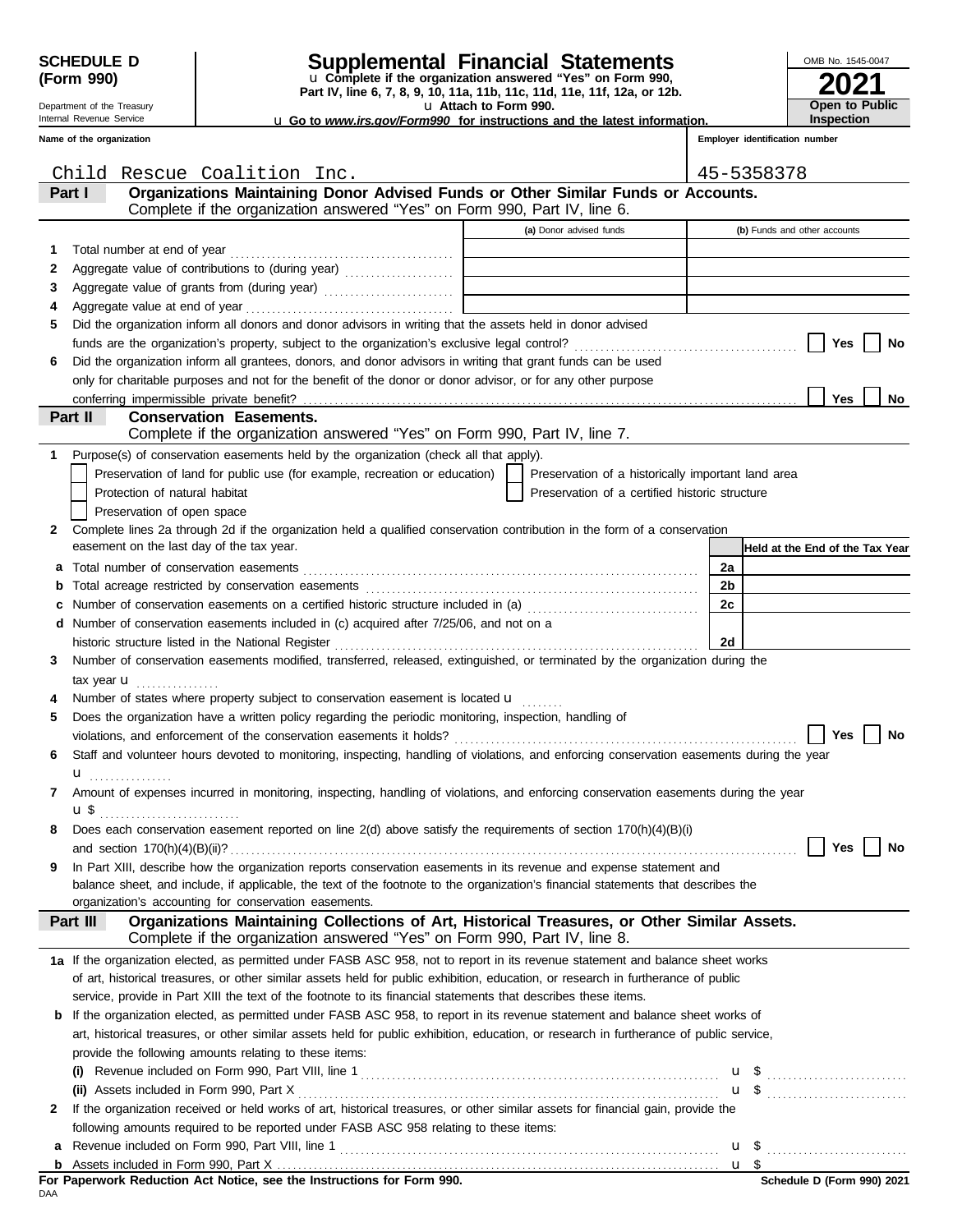|    | Schedule D (Form 990) 2021  Child Rescue Coalition Inc.                                                                                                                                                                              |                         |                          |                         | 45-5358378      |                      |        |                     | Page 2    |
|----|--------------------------------------------------------------------------------------------------------------------------------------------------------------------------------------------------------------------------------------|-------------------------|--------------------------|-------------------------|-----------------|----------------------|--------|---------------------|-----------|
|    | Organizations Maintaining Collections of Art, Historical Treasures, or Other Similar Assets (continued)<br>Part III                                                                                                                  |                         |                          |                         |                 |                      |        |                     |           |
| 3  | Using the organization's acquisition, accession, and other records, check any of the following that make significant use of its<br>collection items (check all that apply):                                                          |                         |                          |                         |                 |                      |        |                     |           |
| a  | Public exhibition                                                                                                                                                                                                                    | d                       | Loan or exchange program |                         |                 |                      |        |                     |           |
| b  | Scholarly research                                                                                                                                                                                                                   | e                       |                          |                         |                 |                      |        |                     |           |
| c  | Preservation for future generations                                                                                                                                                                                                  |                         |                          |                         |                 |                      |        |                     |           |
|    | Provide a description of the organization's collections and explain how they further the organization's exempt purpose in Part                                                                                                       |                         |                          |                         |                 |                      |        |                     |           |
|    | XIII.                                                                                                                                                                                                                                |                         |                          |                         |                 |                      |        |                     |           |
| 5. | During the year, did the organization solicit or receive donations of art, historical treasures, or other similar                                                                                                                    |                         |                          |                         |                 |                      |        |                     |           |
|    |                                                                                                                                                                                                                                      |                         |                          |                         |                 |                      |        | Yes                 | No        |
|    | <b>Part IV</b><br><b>Escrow and Custodial Arrangements.</b>                                                                                                                                                                          |                         |                          |                         |                 |                      |        |                     |           |
|    | Complete if the organization answered "Yes" on Form 990, Part IV, line 9, or reported an amount on Form<br>990, Part X, line 21.                                                                                                     |                         |                          |                         |                 |                      |        |                     |           |
|    | 1a Is the organization an agent, trustee, custodian or other intermediary for contributions or other assets not                                                                                                                      |                         |                          |                         |                 |                      |        |                     |           |
|    |                                                                                                                                                                                                                                      |                         |                          |                         |                 |                      |        | Yes                 | No        |
|    | b If "Yes," explain the arrangement in Part XIII and complete the following table:                                                                                                                                                   |                         |                          |                         |                 |                      |        |                     |           |
|    |                                                                                                                                                                                                                                      |                         |                          |                         |                 |                      | Amount |                     |           |
|    | c Beginning balance <b>contract the contract of the contract of the contract of the contract of the contract of the contract of the contract of the contract of the contract of the contract of the contract of the contract of </b> |                         |                          |                         |                 | 1c                   |        |                     |           |
|    |                                                                                                                                                                                                                                      |                         |                          |                         |                 | 1d                   |        |                     |           |
|    |                                                                                                                                                                                                                                      |                         |                          |                         |                 | 1e                   |        |                     |           |
|    |                                                                                                                                                                                                                                      |                         |                          |                         |                 | 1f                   |        |                     |           |
|    |                                                                                                                                                                                                                                      |                         |                          |                         |                 |                      |        | Yes                 | <b>No</b> |
|    |                                                                                                                                                                                                                                      |                         |                          |                         |                 |                      |        |                     |           |
|    | <b>Endowment Funds.</b><br><b>Part V</b>                                                                                                                                                                                             |                         |                          |                         |                 |                      |        |                     |           |
|    | Complete if the organization answered "Yes" on Form 990, Part IV, line 10.                                                                                                                                                           |                         |                          |                         |                 |                      |        |                     |           |
|    |                                                                                                                                                                                                                                      | (a) Current year        | (b) Prior year           | (c) Two years back      |                 | (d) Three years back |        | (e) Four years back |           |
|    |                                                                                                                                                                                                                                      |                         |                          |                         |                 |                      |        |                     |           |
|    | 1a Beginning of year balance                                                                                                                                                                                                         |                         |                          |                         |                 |                      |        |                     |           |
|    |                                                                                                                                                                                                                                      |                         |                          |                         |                 |                      |        |                     |           |
|    | c Net investment earnings, gains, and                                                                                                                                                                                                |                         |                          |                         |                 |                      |        |                     |           |
|    |                                                                                                                                                                                                                                      |                         |                          |                         |                 |                      |        |                     |           |
|    | d Grants or scholarships                                                                                                                                                                                                             |                         |                          |                         |                 |                      |        |                     |           |
|    | e Other expenditures for facilities and                                                                                                                                                                                              |                         |                          |                         |                 |                      |        |                     |           |
|    |                                                                                                                                                                                                                                      |                         |                          |                         |                 |                      |        |                     |           |
|    | f Administrative expenses                                                                                                                                                                                                            |                         |                          |                         |                 |                      |        |                     |           |
|    |                                                                                                                                                                                                                                      |                         |                          |                         |                 |                      |        |                     |           |
| 2  | Provide the estimated percentage of the current year end balance (line 1g, column (a)) held as:                                                                                                                                      |                         |                          |                         |                 |                      |        |                     |           |
|    | a Board designated or quasi-endowment u                                                                                                                                                                                              |                         |                          |                         |                 |                      |        |                     |           |
|    | <b>b</b> Permanent endowment <b>u</b> %                                                                                                                                                                                              |                         |                          |                         |                 |                      |        |                     |           |
|    | c Term endowment <b>u</b> %                                                                                                                                                                                                          |                         |                          |                         |                 |                      |        |                     |           |
|    | The percentages on lines 2a, 2b, and 2c should equal 100%.                                                                                                                                                                           |                         |                          |                         |                 |                      |        |                     |           |
|    | 3a Are there endowment funds not in the possession of the organization that are held and administered for the                                                                                                                        |                         |                          |                         |                 |                      |        |                     |           |
|    | organization by:                                                                                                                                                                                                                     |                         |                          |                         |                 |                      |        | Yes                 | No        |
|    |                                                                                                                                                                                                                                      |                         |                          |                         |                 |                      | 3a(i)  |                     |           |
|    | (ii) Related organizations <b>constants</b> and constant of the constant of the constant of the constant of the constant of the constant of the constant of the constant of the constant of the constant of the constant of the con  |                         |                          |                         |                 |                      | 3a(ii) |                     |           |
|    |                                                                                                                                                                                                                                      |                         |                          |                         |                 |                      | 3b     |                     |           |
|    | Describe in Part XIII the intended uses of the organization's endowment funds.                                                                                                                                                       |                         |                          |                         |                 |                      |        |                     |           |
|    | Land, Buildings, and Equipment.<br>Part VI                                                                                                                                                                                           |                         |                          |                         |                 |                      |        |                     |           |
|    | Complete if the organization answered "Yes" on Form 990, Part IV, line 11a. See Form 990, Part X, line 10.                                                                                                                           |                         |                          |                         |                 |                      |        |                     |           |
|    | Description of property                                                                                                                                                                                                              | (a) Cost or other basis |                          | (b) Cost or other basis | (c) Accumulated |                      |        | (d) Book value      |           |
|    |                                                                                                                                                                                                                                      | (investment)            |                          | (other)                 | depreciation    |                      |        |                     |           |
|    |                                                                                                                                                                                                                                      |                         |                          |                         |                 |                      |        |                     |           |
|    |                                                                                                                                                                                                                                      |                         |                          |                         |                 |                      |        |                     |           |
|    |                                                                                                                                                                                                                                      |                         |                          |                         |                 |                      |        |                     |           |
|    | c Leasehold improvements                                                                                                                                                                                                             |                         |                          | 217,517                 |                 | 165,934              |        | 51                  | ,583      |
|    |                                                                                                                                                                                                                                      |                         |                          |                         |                 |                      |        | 11                  | 000       |
|    |                                                                                                                                                                                                                                      |                         |                          | 15,000                  |                 | 4,000                |        |                     |           |
|    | Total. Add lines 1a through 1e. (Column (d) must equal Form 990, Part X, column (B), line 10c.)                                                                                                                                      |                         |                          |                         |                 | u                    |        |                     | 62,583    |

**Schedule D (Form 990) 2021**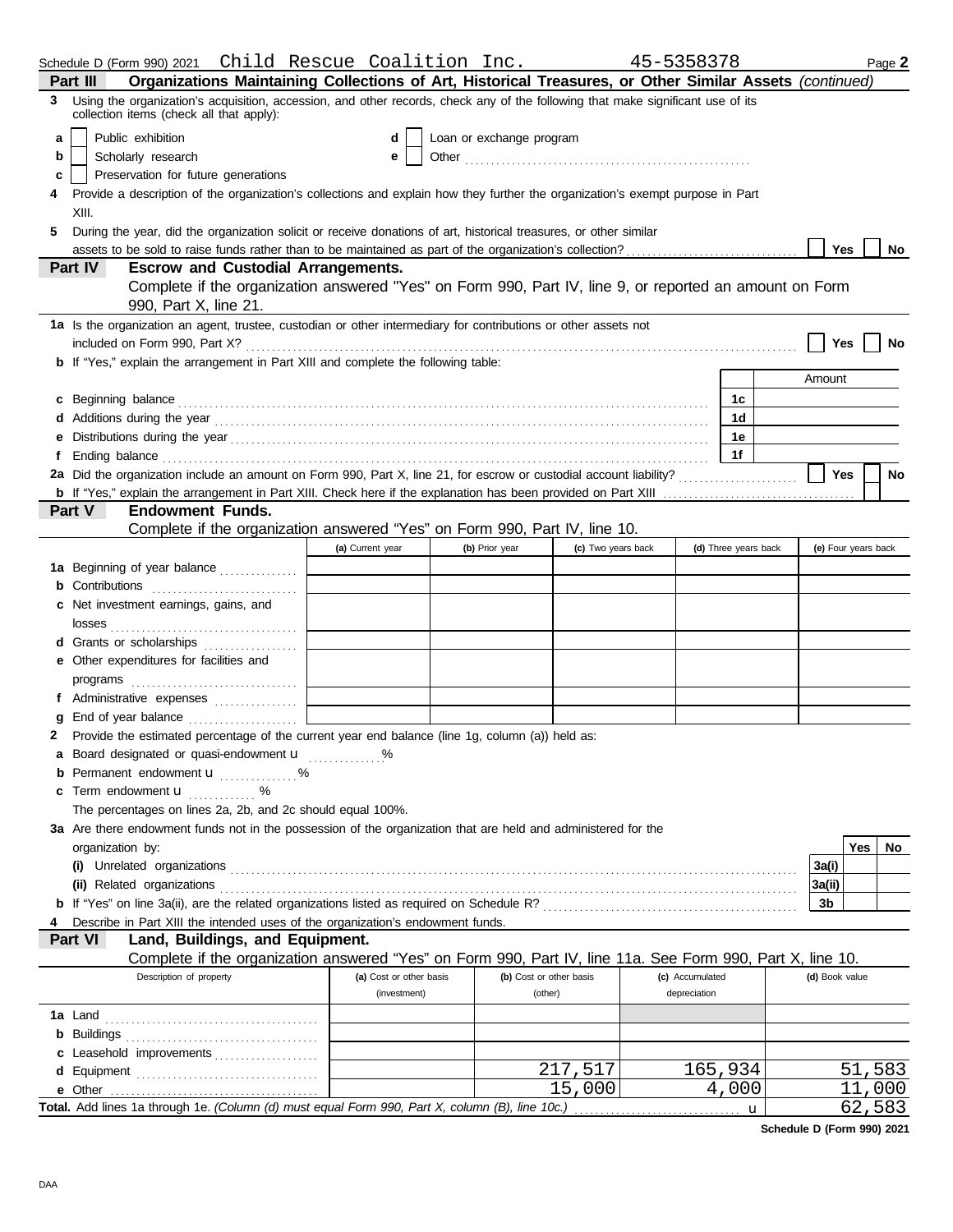| (a) Description of security or category<br>(b) Book value<br>(c) Method of valuation:<br>(including name of security)<br>Cost or end-of-year market value<br>(3) Other $\ldots$ $\ldots$ $\ldots$ $\ldots$ $\ldots$ $\ldots$ $\ldots$ $\ldots$ $\ldots$ $\ldots$ $\ldots$ $\ldots$<br>(D)<br>(F)<br>(H)<br>Total. (Column (b) must equal Form 990, Part X, col. (B) line 12.)<br>u<br>Investments - Program Related.<br>Part VIII<br>Complete if the organization answered "Yes" on Form 990, Part IV, line 11c. See Form 990, Part X, line 13.<br>(a) Description of investment<br>(b) Book value<br>(c) Method of valuation:<br>Cost or end-of-year market value<br><b>Total.</b> (Column (b) must equal Form 990, Part X, col. (B) line 13.) $\ldots$ <b>u</b><br>Part IX<br>Other Assets.<br>Complete if the organization answered "Yes" on Form 990, Part IV, line 11d. See Form 990, Part X, line 15.<br>(a) Description<br>(b) Book value<br>(5)<br>(6)<br>(7)<br>(8)<br>(9)<br>u<br>Part X<br>Other Liabilities.<br>Complete if the organization answered "Yes" on Form 990, Part IV, line 11e or 11f. See Form 990, Part X,<br>line $25$ .<br>(a) Description of liability<br>(b) Book value<br>(1)<br>Federal income taxes<br>(2)<br>(3)<br>(4)<br>(5)<br>(6)<br>Total. (Column (b) must equal Form 990, Part X, col. (B) line 25.) | Part VII | <b>Investments - Other Securities.</b><br>Complete if the organization answered "Yes" on Form 990, Part IV, line 11b. See Form 990, Part X, line 12. |   |
|-----------------------------------------------------------------------------------------------------------------------------------------------------------------------------------------------------------------------------------------------------------------------------------------------------------------------------------------------------------------------------------------------------------------------------------------------------------------------------------------------------------------------------------------------------------------------------------------------------------------------------------------------------------------------------------------------------------------------------------------------------------------------------------------------------------------------------------------------------------------------------------------------------------------------------------------------------------------------------------------------------------------------------------------------------------------------------------------------------------------------------------------------------------------------------------------------------------------------------------------------------------------------------------------------------------------------------------------------|----------|------------------------------------------------------------------------------------------------------------------------------------------------------|---|
|                                                                                                                                                                                                                                                                                                                                                                                                                                                                                                                                                                                                                                                                                                                                                                                                                                                                                                                                                                                                                                                                                                                                                                                                                                                                                                                                               |          |                                                                                                                                                      |   |
|                                                                                                                                                                                                                                                                                                                                                                                                                                                                                                                                                                                                                                                                                                                                                                                                                                                                                                                                                                                                                                                                                                                                                                                                                                                                                                                                               |          |                                                                                                                                                      |   |
|                                                                                                                                                                                                                                                                                                                                                                                                                                                                                                                                                                                                                                                                                                                                                                                                                                                                                                                                                                                                                                                                                                                                                                                                                                                                                                                                               |          |                                                                                                                                                      |   |
|                                                                                                                                                                                                                                                                                                                                                                                                                                                                                                                                                                                                                                                                                                                                                                                                                                                                                                                                                                                                                                                                                                                                                                                                                                                                                                                                               |          |                                                                                                                                                      |   |
|                                                                                                                                                                                                                                                                                                                                                                                                                                                                                                                                                                                                                                                                                                                                                                                                                                                                                                                                                                                                                                                                                                                                                                                                                                                                                                                                               |          |                                                                                                                                                      |   |
|                                                                                                                                                                                                                                                                                                                                                                                                                                                                                                                                                                                                                                                                                                                                                                                                                                                                                                                                                                                                                                                                                                                                                                                                                                                                                                                                               |          |                                                                                                                                                      |   |
|                                                                                                                                                                                                                                                                                                                                                                                                                                                                                                                                                                                                                                                                                                                                                                                                                                                                                                                                                                                                                                                                                                                                                                                                                                                                                                                                               |          |                                                                                                                                                      |   |
|                                                                                                                                                                                                                                                                                                                                                                                                                                                                                                                                                                                                                                                                                                                                                                                                                                                                                                                                                                                                                                                                                                                                                                                                                                                                                                                                               |          |                                                                                                                                                      |   |
|                                                                                                                                                                                                                                                                                                                                                                                                                                                                                                                                                                                                                                                                                                                                                                                                                                                                                                                                                                                                                                                                                                                                                                                                                                                                                                                                               |          |                                                                                                                                                      |   |
|                                                                                                                                                                                                                                                                                                                                                                                                                                                                                                                                                                                                                                                                                                                                                                                                                                                                                                                                                                                                                                                                                                                                                                                                                                                                                                                                               |          |                                                                                                                                                      |   |
|                                                                                                                                                                                                                                                                                                                                                                                                                                                                                                                                                                                                                                                                                                                                                                                                                                                                                                                                                                                                                                                                                                                                                                                                                                                                                                                                               |          |                                                                                                                                                      |   |
|                                                                                                                                                                                                                                                                                                                                                                                                                                                                                                                                                                                                                                                                                                                                                                                                                                                                                                                                                                                                                                                                                                                                                                                                                                                                                                                                               |          |                                                                                                                                                      |   |
|                                                                                                                                                                                                                                                                                                                                                                                                                                                                                                                                                                                                                                                                                                                                                                                                                                                                                                                                                                                                                                                                                                                                                                                                                                                                                                                                               |          |                                                                                                                                                      |   |
|                                                                                                                                                                                                                                                                                                                                                                                                                                                                                                                                                                                                                                                                                                                                                                                                                                                                                                                                                                                                                                                                                                                                                                                                                                                                                                                                               |          |                                                                                                                                                      |   |
|                                                                                                                                                                                                                                                                                                                                                                                                                                                                                                                                                                                                                                                                                                                                                                                                                                                                                                                                                                                                                                                                                                                                                                                                                                                                                                                                               |          |                                                                                                                                                      |   |
|                                                                                                                                                                                                                                                                                                                                                                                                                                                                                                                                                                                                                                                                                                                                                                                                                                                                                                                                                                                                                                                                                                                                                                                                                                                                                                                                               |          |                                                                                                                                                      |   |
|                                                                                                                                                                                                                                                                                                                                                                                                                                                                                                                                                                                                                                                                                                                                                                                                                                                                                                                                                                                                                                                                                                                                                                                                                                                                                                                                               |          |                                                                                                                                                      |   |
|                                                                                                                                                                                                                                                                                                                                                                                                                                                                                                                                                                                                                                                                                                                                                                                                                                                                                                                                                                                                                                                                                                                                                                                                                                                                                                                                               | (1)      |                                                                                                                                                      |   |
|                                                                                                                                                                                                                                                                                                                                                                                                                                                                                                                                                                                                                                                                                                                                                                                                                                                                                                                                                                                                                                                                                                                                                                                                                                                                                                                                               | (2)      |                                                                                                                                                      |   |
|                                                                                                                                                                                                                                                                                                                                                                                                                                                                                                                                                                                                                                                                                                                                                                                                                                                                                                                                                                                                                                                                                                                                                                                                                                                                                                                                               | (3)      |                                                                                                                                                      |   |
|                                                                                                                                                                                                                                                                                                                                                                                                                                                                                                                                                                                                                                                                                                                                                                                                                                                                                                                                                                                                                                                                                                                                                                                                                                                                                                                                               | (4)      |                                                                                                                                                      |   |
|                                                                                                                                                                                                                                                                                                                                                                                                                                                                                                                                                                                                                                                                                                                                                                                                                                                                                                                                                                                                                                                                                                                                                                                                                                                                                                                                               | (5)      |                                                                                                                                                      |   |
|                                                                                                                                                                                                                                                                                                                                                                                                                                                                                                                                                                                                                                                                                                                                                                                                                                                                                                                                                                                                                                                                                                                                                                                                                                                                                                                                               | (6)      |                                                                                                                                                      |   |
|                                                                                                                                                                                                                                                                                                                                                                                                                                                                                                                                                                                                                                                                                                                                                                                                                                                                                                                                                                                                                                                                                                                                                                                                                                                                                                                                               | (7)      |                                                                                                                                                      |   |
|                                                                                                                                                                                                                                                                                                                                                                                                                                                                                                                                                                                                                                                                                                                                                                                                                                                                                                                                                                                                                                                                                                                                                                                                                                                                                                                                               | (8)      |                                                                                                                                                      |   |
|                                                                                                                                                                                                                                                                                                                                                                                                                                                                                                                                                                                                                                                                                                                                                                                                                                                                                                                                                                                                                                                                                                                                                                                                                                                                                                                                               | (9)      |                                                                                                                                                      |   |
|                                                                                                                                                                                                                                                                                                                                                                                                                                                                                                                                                                                                                                                                                                                                                                                                                                                                                                                                                                                                                                                                                                                                                                                                                                                                                                                                               |          |                                                                                                                                                      |   |
|                                                                                                                                                                                                                                                                                                                                                                                                                                                                                                                                                                                                                                                                                                                                                                                                                                                                                                                                                                                                                                                                                                                                                                                                                                                                                                                                               |          |                                                                                                                                                      |   |
|                                                                                                                                                                                                                                                                                                                                                                                                                                                                                                                                                                                                                                                                                                                                                                                                                                                                                                                                                                                                                                                                                                                                                                                                                                                                                                                                               |          |                                                                                                                                                      |   |
|                                                                                                                                                                                                                                                                                                                                                                                                                                                                                                                                                                                                                                                                                                                                                                                                                                                                                                                                                                                                                                                                                                                                                                                                                                                                                                                                               |          |                                                                                                                                                      |   |
|                                                                                                                                                                                                                                                                                                                                                                                                                                                                                                                                                                                                                                                                                                                                                                                                                                                                                                                                                                                                                                                                                                                                                                                                                                                                                                                                               | (1)      |                                                                                                                                                      |   |
|                                                                                                                                                                                                                                                                                                                                                                                                                                                                                                                                                                                                                                                                                                                                                                                                                                                                                                                                                                                                                                                                                                                                                                                                                                                                                                                                               | (2)      |                                                                                                                                                      |   |
|                                                                                                                                                                                                                                                                                                                                                                                                                                                                                                                                                                                                                                                                                                                                                                                                                                                                                                                                                                                                                                                                                                                                                                                                                                                                                                                                               | (3)      |                                                                                                                                                      |   |
|                                                                                                                                                                                                                                                                                                                                                                                                                                                                                                                                                                                                                                                                                                                                                                                                                                                                                                                                                                                                                                                                                                                                                                                                                                                                                                                                               | (4)      |                                                                                                                                                      |   |
|                                                                                                                                                                                                                                                                                                                                                                                                                                                                                                                                                                                                                                                                                                                                                                                                                                                                                                                                                                                                                                                                                                                                                                                                                                                                                                                                               |          |                                                                                                                                                      |   |
|                                                                                                                                                                                                                                                                                                                                                                                                                                                                                                                                                                                                                                                                                                                                                                                                                                                                                                                                                                                                                                                                                                                                                                                                                                                                                                                                               |          |                                                                                                                                                      |   |
|                                                                                                                                                                                                                                                                                                                                                                                                                                                                                                                                                                                                                                                                                                                                                                                                                                                                                                                                                                                                                                                                                                                                                                                                                                                                                                                                               |          |                                                                                                                                                      |   |
|                                                                                                                                                                                                                                                                                                                                                                                                                                                                                                                                                                                                                                                                                                                                                                                                                                                                                                                                                                                                                                                                                                                                                                                                                                                                                                                                               |          |                                                                                                                                                      |   |
|                                                                                                                                                                                                                                                                                                                                                                                                                                                                                                                                                                                                                                                                                                                                                                                                                                                                                                                                                                                                                                                                                                                                                                                                                                                                                                                                               |          |                                                                                                                                                      |   |
|                                                                                                                                                                                                                                                                                                                                                                                                                                                                                                                                                                                                                                                                                                                                                                                                                                                                                                                                                                                                                                                                                                                                                                                                                                                                                                                                               |          |                                                                                                                                                      |   |
|                                                                                                                                                                                                                                                                                                                                                                                                                                                                                                                                                                                                                                                                                                                                                                                                                                                                                                                                                                                                                                                                                                                                                                                                                                                                                                                                               |          |                                                                                                                                                      |   |
|                                                                                                                                                                                                                                                                                                                                                                                                                                                                                                                                                                                                                                                                                                                                                                                                                                                                                                                                                                                                                                                                                                                                                                                                                                                                                                                                               | 1.       |                                                                                                                                                      |   |
|                                                                                                                                                                                                                                                                                                                                                                                                                                                                                                                                                                                                                                                                                                                                                                                                                                                                                                                                                                                                                                                                                                                                                                                                                                                                                                                                               |          |                                                                                                                                                      |   |
|                                                                                                                                                                                                                                                                                                                                                                                                                                                                                                                                                                                                                                                                                                                                                                                                                                                                                                                                                                                                                                                                                                                                                                                                                                                                                                                                               |          |                                                                                                                                                      |   |
|                                                                                                                                                                                                                                                                                                                                                                                                                                                                                                                                                                                                                                                                                                                                                                                                                                                                                                                                                                                                                                                                                                                                                                                                                                                                                                                                               |          |                                                                                                                                                      |   |
|                                                                                                                                                                                                                                                                                                                                                                                                                                                                                                                                                                                                                                                                                                                                                                                                                                                                                                                                                                                                                                                                                                                                                                                                                                                                                                                                               |          |                                                                                                                                                      |   |
|                                                                                                                                                                                                                                                                                                                                                                                                                                                                                                                                                                                                                                                                                                                                                                                                                                                                                                                                                                                                                                                                                                                                                                                                                                                                                                                                               |          |                                                                                                                                                      |   |
|                                                                                                                                                                                                                                                                                                                                                                                                                                                                                                                                                                                                                                                                                                                                                                                                                                                                                                                                                                                                                                                                                                                                                                                                                                                                                                                                               |          |                                                                                                                                                      |   |
|                                                                                                                                                                                                                                                                                                                                                                                                                                                                                                                                                                                                                                                                                                                                                                                                                                                                                                                                                                                                                                                                                                                                                                                                                                                                                                                                               | (7)      |                                                                                                                                                      |   |
|                                                                                                                                                                                                                                                                                                                                                                                                                                                                                                                                                                                                                                                                                                                                                                                                                                                                                                                                                                                                                                                                                                                                                                                                                                                                                                                                               | (8)      |                                                                                                                                                      |   |
|                                                                                                                                                                                                                                                                                                                                                                                                                                                                                                                                                                                                                                                                                                                                                                                                                                                                                                                                                                                                                                                                                                                                                                                                                                                                                                                                               | (9)      |                                                                                                                                                      |   |
|                                                                                                                                                                                                                                                                                                                                                                                                                                                                                                                                                                                                                                                                                                                                                                                                                                                                                                                                                                                                                                                                                                                                                                                                                                                                                                                                               |          |                                                                                                                                                      | u |

Liability for uncertain tax positions. In Part XIII, provide the text of the footnote to the organization's financial statements that reports the **2.** organization's liability for uncertain tax positions under FASB ASC 740. Check here if the text of the footnote has been provided in Part XIII

DAA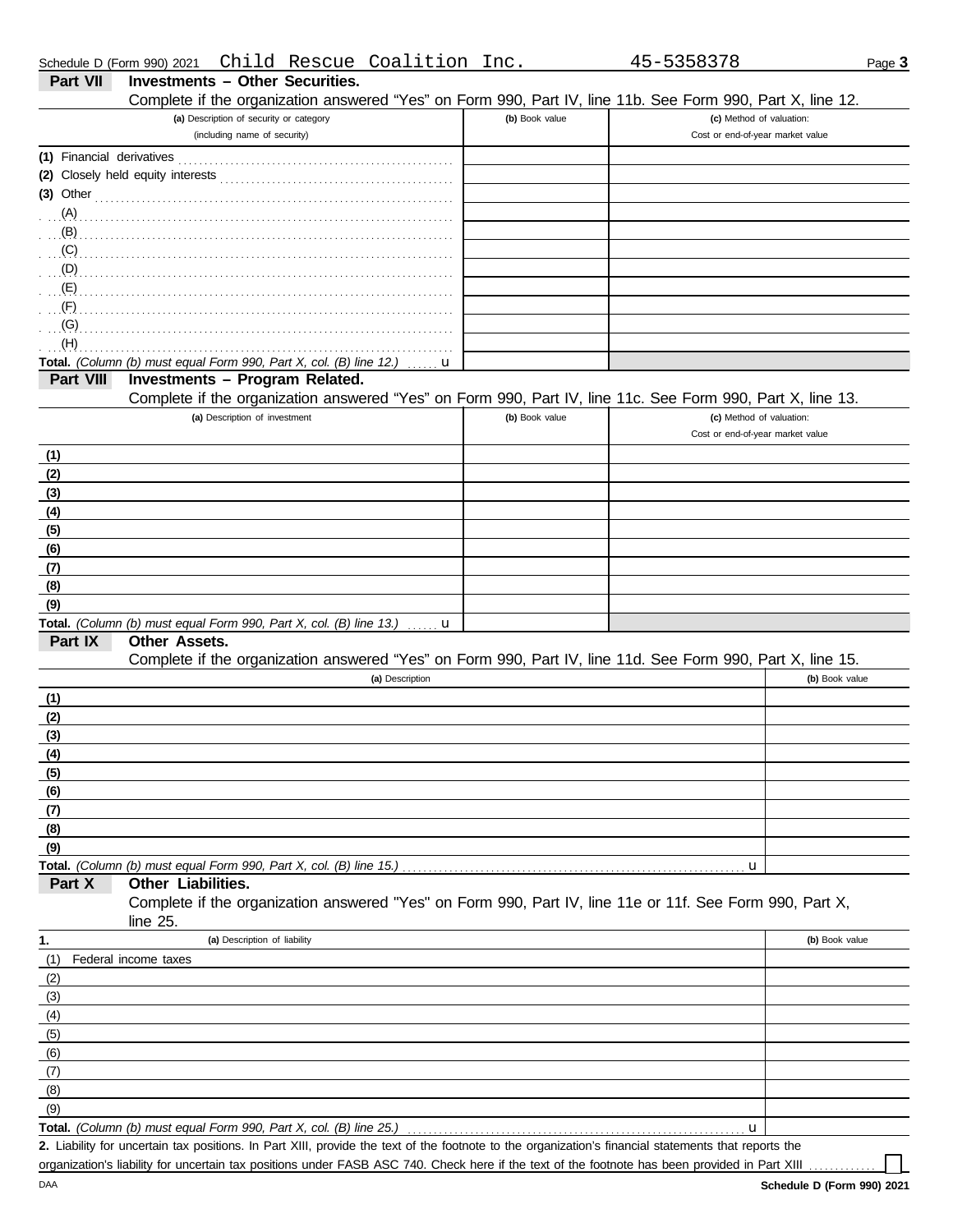|    | Schedule D (Form 990) 2021 Child Rescue Coalition Inc.                                                                                                                                                                        |                | 45-5358378 |              | Page 4      |
|----|-------------------------------------------------------------------------------------------------------------------------------------------------------------------------------------------------------------------------------|----------------|------------|--------------|-------------|
|    | Reconciliation of Revenue per Audited Financial Statements With Revenue per Return.<br>Part XI                                                                                                                                |                |            |              |             |
|    | Complete if the organization answered "Yes" on Form 990, Part IV, line 12a.                                                                                                                                                   |                |            |              |             |
| 1  | Total revenue, gains, and other support per audited financial statements [11] [11] Total revenue controlled that the statements [11] [12] Total revenue of the statements [11] Total revenue of the statements and revenue of |                |            | $\mathbf{1}$ | 3,728,800   |
| 2  | Amounts included on line 1 but not on Form 990, Part VIII, line 12:                                                                                                                                                           |                |            |              |             |
| а  |                                                                                                                                                                                                                               | 2a             | 3,799      |              |             |
| b  |                                                                                                                                                                                                                               | 2 <sub>b</sub> | 370, 361   |              |             |
| c  |                                                                                                                                                                                                                               | 2c             |            |              |             |
| d  |                                                                                                                                                                                                                               | 2d             | 11,500     |              |             |
| е  | Add lines 2a through 2d [11] Additional Property and Property and Property and Property and Property and Property and Property and Property and Property and Property and Property and Property and Property and Property and |                |            | 2e           | 385,660     |
| З  |                                                                                                                                                                                                                               |                |            | 3            | 3,343,140   |
| 4  | Amounts included on Form 990, Part VIII, line 12, but not on line 1:                                                                                                                                                          |                |            |              |             |
| а  |                                                                                                                                                                                                                               | 4а             |            |              |             |
| b  |                                                                                                                                                                                                                               | 4b             |            |              |             |
| c  | Add lines 4a and 4b                                                                                                                                                                                                           |                |            | 4c           |             |
| 5. |                                                                                                                                                                                                                               |                |            | 5            | 3, 343, 140 |
|    | Reconciliation of Expenses per Audited Financial Statements With Expenses per Return.<br>Part XII                                                                                                                             |                |            |              |             |
|    | Complete if the organization answered "Yes" on Form 990, Part IV, line 12a.                                                                                                                                                   |                |            |              |             |
| 1  | Total expenses and losses per audited financial statements                                                                                                                                                                    |                |            | 1            | 2,529,321   |
|    | Amounts included on line 1 but not on Form 990, Part IX, line 25:                                                                                                                                                             |                |            |              |             |
| 2  |                                                                                                                                                                                                                               |                |            |              |             |
| а  |                                                                                                                                                                                                                               | 2a             | 370,361    |              |             |
| b  |                                                                                                                                                                                                                               | 2 <sub>b</sub> |            |              |             |
| c  | Other losses                                                                                                                                                                                                                  | 2c             |            |              |             |
| d  |                                                                                                                                                                                                                               | 2d             | 11,500     |              |             |
| е  | Add lines 2a through 2d [11] Additional Property and Property and Property and Property and Property and Property and Property and Property and Property and Property and Property and Property and Property and Property and |                |            | 2e           | 381,861     |
| 3  |                                                                                                                                                                                                                               |                |            | 3            | 2,147,460   |
| 4  | Amounts included on Form 990, Part IX, line 25, but not on line 1:                                                                                                                                                            |                |            |              |             |
| а  |                                                                                                                                                                                                                               | 4a             |            |              |             |
| b  |                                                                                                                                                                                                                               | 4b             |            |              |             |
|    |                                                                                                                                                                                                                               |                |            | 4c           |             |
|    | c Add lines 4a and 4b                                                                                                                                                                                                         |                |            |              |             |
| 5  |                                                                                                                                                                                                                               |                |            | 5            |             |
|    | Part XIII Supplemental Information.                                                                                                                                                                                           |                |            |              |             |
|    | Provide the descriptions required for Part II, lines 3, 5, and 9; Part III, lines 1a and 4; Part IV, lines 1b and 2b; Part V, line 4; Part X, line                                                                            |                |            |              |             |
|    | 2; Part XI, lines 2d and 4b; and Part XII, lines 2d and 4b. Also complete this part to provide any additional information.                                                                                                    |                |            |              |             |
|    | Part XI, Line 2d - Revenue Amounts Included in Financials - Other                                                                                                                                                             |                |            |              |             |
|    |                                                                                                                                                                                                                               |                |            |              | 2,147,460   |
|    |                                                                                                                                                                                                                               |                |            |              |             |
|    | Special Event Direct Expenses                                                                                                                                                                                                 |                |            |              | 11,500      |
|    |                                                                                                                                                                                                                               |                |            |              |             |
|    |                                                                                                                                                                                                                               |                |            |              |             |
|    |                                                                                                                                                                                                                               |                |            |              |             |
|    | Part XII, Line 2d - Expense Amounts Included in Financials - Other                                                                                                                                                            |                |            |              |             |
|    |                                                                                                                                                                                                                               |                |            |              |             |
|    | Special Event Direct Expenses                                                                                                                                                                                                 |                |            | \$           | 11,500      |
|    |                                                                                                                                                                                                                               |                |            |              |             |
|    |                                                                                                                                                                                                                               |                |            |              |             |
|    |                                                                                                                                                                                                                               |                |            |              |             |
|    |                                                                                                                                                                                                                               |                |            |              |             |
|    |                                                                                                                                                                                                                               |                |            |              |             |
|    |                                                                                                                                                                                                                               |                |            |              |             |
|    |                                                                                                                                                                                                                               |                |            |              |             |
|    |                                                                                                                                                                                                                               |                |            |              |             |
|    |                                                                                                                                                                                                                               |                |            |              |             |
|    |                                                                                                                                                                                                                               |                |            |              |             |
|    |                                                                                                                                                                                                                               |                |            |              |             |
|    |                                                                                                                                                                                                                               |                |            |              |             |
|    |                                                                                                                                                                                                                               |                |            |              |             |
|    |                                                                                                                                                                                                                               |                |            |              |             |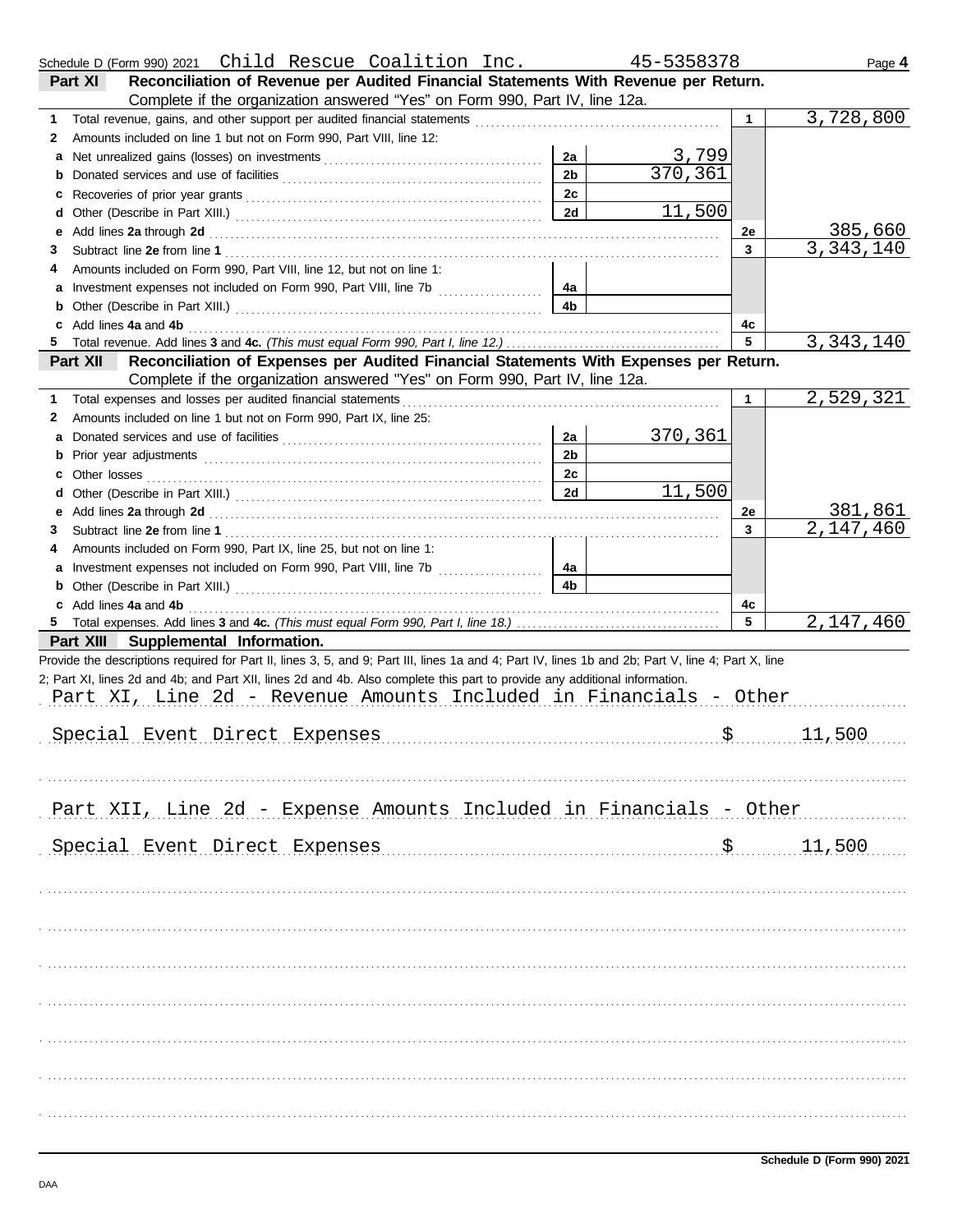Page 5

| <b>FAIL AIII</b><br>supplemental implimation (commuted) |
|---------------------------------------------------------|
|                                                         |
|                                                         |
|                                                         |
|                                                         |
|                                                         |
|                                                         |
|                                                         |
|                                                         |
|                                                         |
|                                                         |
|                                                         |
|                                                         |
|                                                         |
|                                                         |
|                                                         |
|                                                         |
|                                                         |
|                                                         |
|                                                         |
|                                                         |
|                                                         |
|                                                         |
|                                                         |
|                                                         |
|                                                         |
|                                                         |
|                                                         |
|                                                         |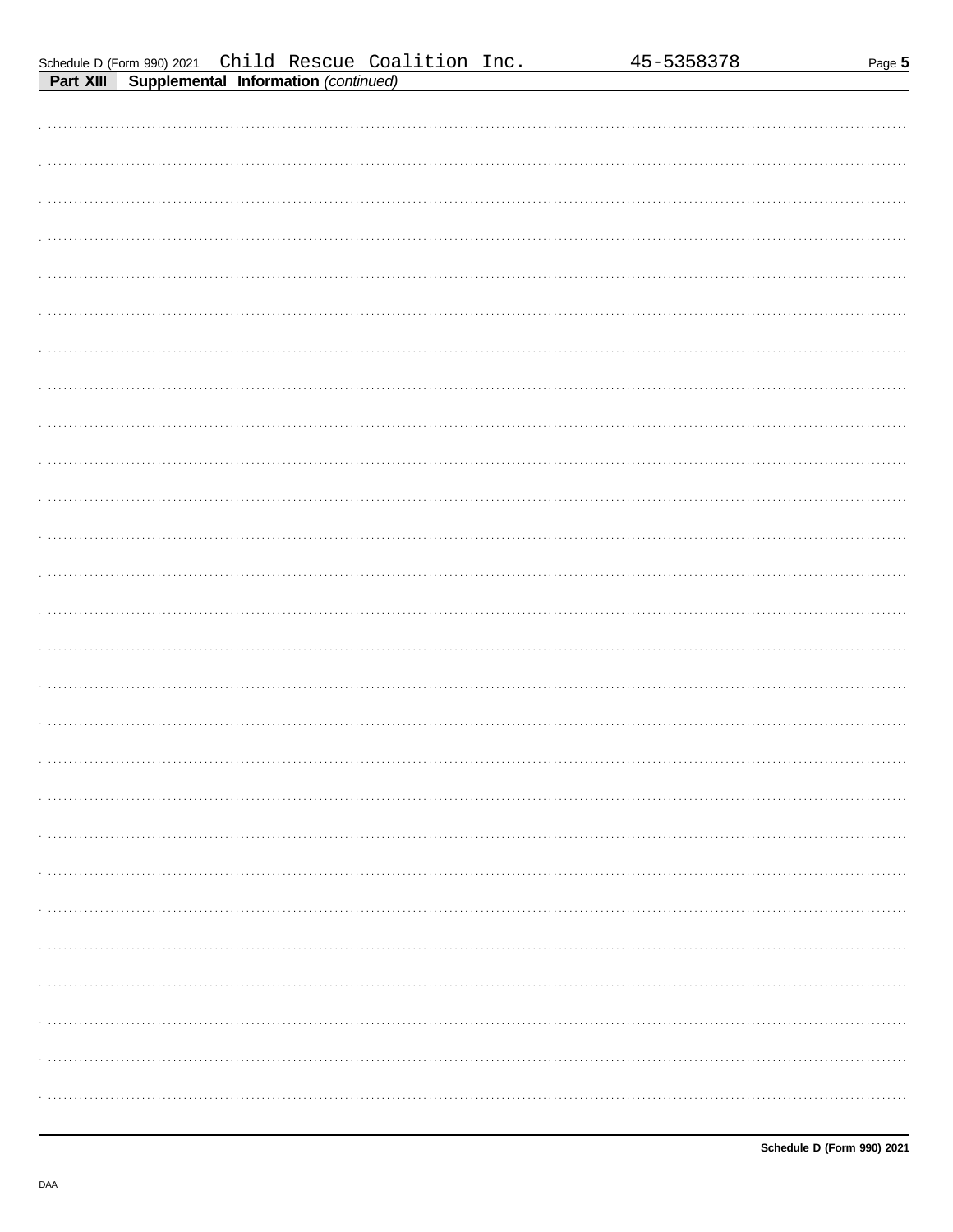| <b>SCHEDULE G</b>                                      | Supplemental Information Regarding Fundraising or Gaming Activities                                                                                                                                                                      |                                        | OMB No. 1545-0047            |                           |                                                                                 |                                  |                              |
|--------------------------------------------------------|------------------------------------------------------------------------------------------------------------------------------------------------------------------------------------------------------------------------------------------|----------------------------------------|------------------------------|---------------------------|---------------------------------------------------------------------------------|----------------------------------|------------------------------|
| (Form 990)                                             | Complete if the organization answered "Yes" on Form 990, Part IV, line 17, 18, or 19, or if the                                                                                                                                          |                                        |                              |                           | organization entered more than \$15,000 on Form 990-EZ, line 6a.                |                                  |                              |
| Department of the Treasury<br>Internal Revenue Service |                                                                                                                                                                                                                                          | LI Attach to Form 990 or Form 990-EZ.  |                              |                           | <b>u</b> Go to www.irs.gov/Form990 for instructions and the latest information. |                                  | Open to Public<br>Inspection |
| Name of the organization                               |                                                                                                                                                                                                                                          |                                        |                              |                           |                                                                                 | Employer identification number   |                              |
|                                                        | Child Rescue Coalition Inc.                                                                                                                                                                                                              |                                        |                              |                           |                                                                                 | 45-5358378                       |                              |
| Part I                                                 | Fundraising Activities. Complete if the organization answered "Yes" on Form 990, Part IV, line 17.<br>Form 990-EZ filers are not required to complete this part.                                                                         |                                        |                              |                           |                                                                                 |                                  |                              |
| 1                                                      | Indicate whether the organization raised funds through any of the following activities. Check all that apply.                                                                                                                            |                                        |                              |                           |                                                                                 |                                  |                              |
| Mail solicitations<br>a                                |                                                                                                                                                                                                                                          | e                                      |                              |                           | Solicitation of non-government grants                                           |                                  |                              |
| Internet and email solicitations<br>b                  |                                                                                                                                                                                                                                          | Solicitation of government grants<br>f |                              |                           |                                                                                 |                                  |                              |
| Phone solicitations<br>c                               |                                                                                                                                                                                                                                          | Special fundraising events<br>g        |                              |                           |                                                                                 |                                  |                              |
| In-person solicitations<br>d                           |                                                                                                                                                                                                                                          |                                        |                              |                           |                                                                                 |                                  |                              |
|                                                        | 2a Did the organization have a written or oral agreement with any individual (including officers, directors, trustees,<br>or key employees listed in Form 990, Part VII) or entity in connection with professional fundraising services? |                                        |                              |                           |                                                                                 |                                  | No<br>Yes                    |
|                                                        | b If "Yes," list the 10 highest paid individuals or entities (fundraisers) pursuant to agreements under which the fundraiser is to be                                                                                                    |                                        |                              |                           |                                                                                 |                                  |                              |
|                                                        | compensated at least \$5,000 by the organization.                                                                                                                                                                                        |                                        |                              | (iii) Did fund-           |                                                                                 | (v) Amount paid to               | (vi) Amount paid to          |
|                                                        | (i) Name and address of individual                                                                                                                                                                                                       | (ii) Activity                          |                              | raiser have<br>custody or | (iv) Gross receipts                                                             | (or retained by)                 | (or retained by)             |
|                                                        | or entity (fundraiser)                                                                                                                                                                                                                   |                                        | control of<br>contributions? |                           | from activity                                                                   | fundraiser listed in<br>col. (i) | organization                 |
|                                                        |                                                                                                                                                                                                                                          |                                        | Yes                          | No                        |                                                                                 |                                  |                              |
| 1                                                      |                                                                                                                                                                                                                                          |                                        |                              |                           |                                                                                 |                                  |                              |
| 2                                                      |                                                                                                                                                                                                                                          |                                        |                              |                           |                                                                                 |                                  |                              |
|                                                        |                                                                                                                                                                                                                                          |                                        |                              |                           |                                                                                 |                                  |                              |
| 3                                                      |                                                                                                                                                                                                                                          |                                        |                              |                           |                                                                                 |                                  |                              |
|                                                        |                                                                                                                                                                                                                                          |                                        |                              |                           |                                                                                 |                                  |                              |
|                                                        |                                                                                                                                                                                                                                          |                                        |                              |                           |                                                                                 |                                  |                              |
| 4                                                      |                                                                                                                                                                                                                                          |                                        |                              |                           |                                                                                 |                                  |                              |
|                                                        |                                                                                                                                                                                                                                          |                                        |                              |                           |                                                                                 |                                  |                              |
| 5                                                      |                                                                                                                                                                                                                                          |                                        |                              |                           |                                                                                 |                                  |                              |
|                                                        |                                                                                                                                                                                                                                          |                                        |                              |                           |                                                                                 |                                  |                              |
| 6                                                      |                                                                                                                                                                                                                                          |                                        |                              |                           |                                                                                 |                                  |                              |
|                                                        |                                                                                                                                                                                                                                          |                                        |                              |                           |                                                                                 |                                  |                              |
| 7                                                      |                                                                                                                                                                                                                                          |                                        |                              |                           |                                                                                 |                                  |                              |
|                                                        |                                                                                                                                                                                                                                          |                                        |                              |                           |                                                                                 |                                  |                              |
|                                                        |                                                                                                                                                                                                                                          |                                        |                              |                           |                                                                                 |                                  |                              |
| 8                                                      |                                                                                                                                                                                                                                          |                                        |                              |                           |                                                                                 |                                  |                              |
|                                                        |                                                                                                                                                                                                                                          |                                        |                              |                           |                                                                                 |                                  |                              |
| 9                                                      |                                                                                                                                                                                                                                          |                                        |                              |                           |                                                                                 |                                  |                              |
|                                                        |                                                                                                                                                                                                                                          |                                        |                              |                           |                                                                                 |                                  |                              |
| 10                                                     |                                                                                                                                                                                                                                          |                                        |                              |                           |                                                                                 |                                  |                              |
|                                                        |                                                                                                                                                                                                                                          |                                        |                              |                           |                                                                                 |                                  |                              |
| Total                                                  |                                                                                                                                                                                                                                          |                                        |                              |                           |                                                                                 |                                  |                              |
| 3<br>registration or licensing.                        | List all states in which the organization is registered or licensed to solicit contributions or has been notified it is exempt from                                                                                                      |                                        |                              |                           |                                                                                 |                                  |                              |
|                                                        |                                                                                                                                                                                                                                          |                                        |                              |                           |                                                                                 |                                  |                              |
|                                                        |                                                                                                                                                                                                                                          |                                        |                              |                           |                                                                                 |                                  |                              |
|                                                        |                                                                                                                                                                                                                                          |                                        |                              |                           |                                                                                 |                                  |                              |
|                                                        |                                                                                                                                                                                                                                          |                                        |                              |                           |                                                                                 |                                  |                              |
|                                                        |                                                                                                                                                                                                                                          |                                        |                              |                           |                                                                                 |                                  |                              |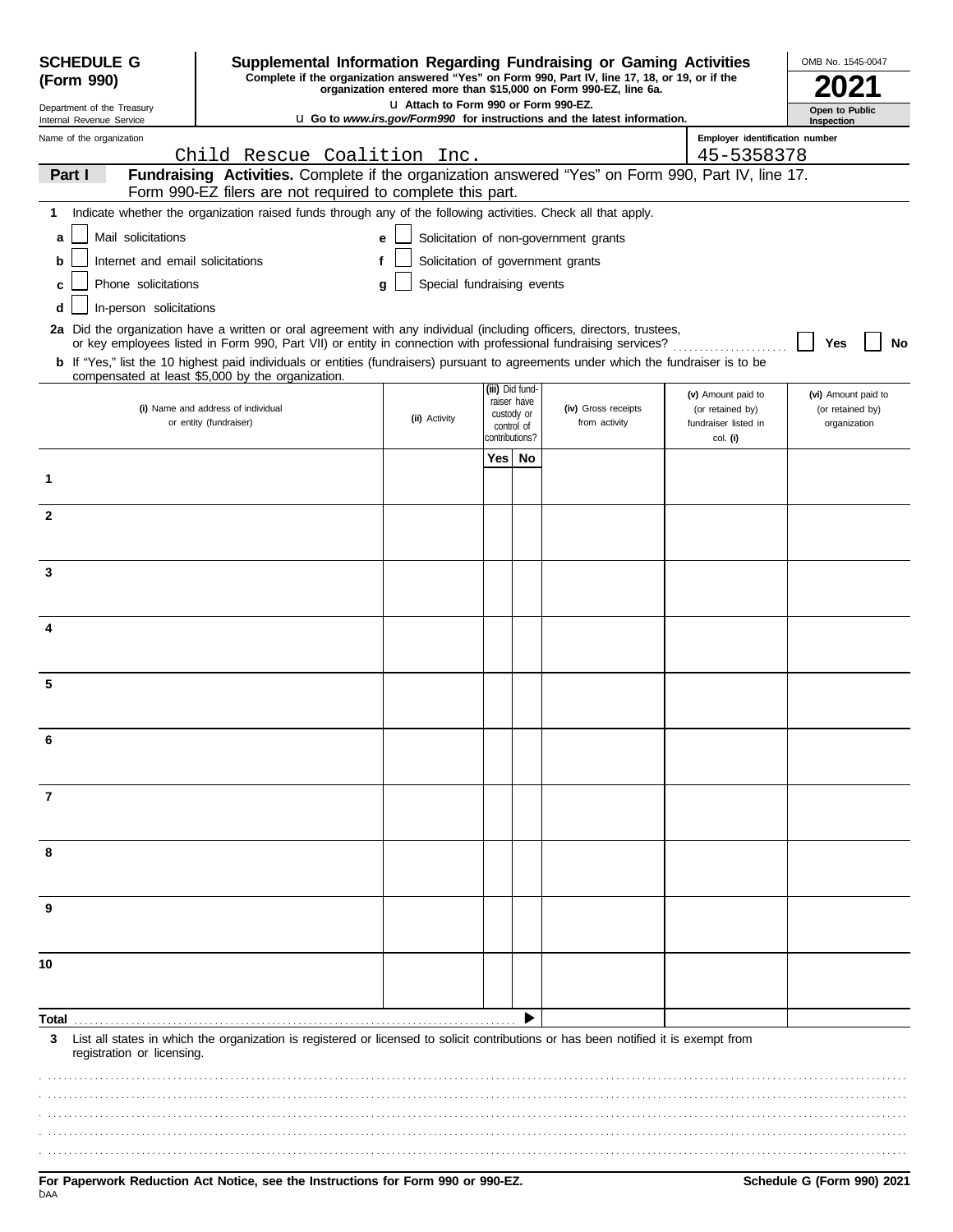|                    | Schedule G (Form 990) 2021                            | Child Rescue Coalition Inc. 45-5358378                                                                                                                                                                                                                                        |                                                  |                                            | Page 2                                                |
|--------------------|-------------------------------------------------------|-------------------------------------------------------------------------------------------------------------------------------------------------------------------------------------------------------------------------------------------------------------------------------|--------------------------------------------------|--------------------------------------------|-------------------------------------------------------|
|                    | Part II                                               | Fundraising Events. Complete if the organization answered "Yes" on Form 990, Part IV, line 18, or reported more<br>than \$15,000 of fundraising event contributions and gross income on Form 990-EZ, lines 1 and 6b. List events with<br>gross receipts greater than \$5,000. |                                                  |                                            |                                                       |
|                    |                                                       | (a) Event #1<br>Coalition Cup<br>(event type)                                                                                                                                                                                                                                 | (b) Event $#2$<br>(event type)                   | (c) Other events<br>None<br>(total number) | (d) Total events<br>(add col. (a) through<br>col. (c) |
| Revenue            | 1 Gross receipts                                      | 86,693                                                                                                                                                                                                                                                                        |                                                  |                                            | 86,693                                                |
|                    | 2 Less: Contributions<br>3 Gross income (line 1 minus | 75,973                                                                                                                                                                                                                                                                        |                                                  |                                            | 75,973                                                |
|                    | line 2) $\ldots$                                      | 10,720                                                                                                                                                                                                                                                                        |                                                  |                                            | 10,720                                                |
|                    | 4 Cash prizes                                         |                                                                                                                                                                                                                                                                               |                                                  |                                            |                                                       |
| Expenses<br>Direct | 5 Noncash prizes                                      |                                                                                                                                                                                                                                                                               |                                                  |                                            |                                                       |
|                    | 6 Rent/facility costs                                 |                                                                                                                                                                                                                                                                               |                                                  |                                            |                                                       |
|                    | 7 Food and beverages                                  |                                                                                                                                                                                                                                                                               |                                                  |                                            |                                                       |
|                    | 8 Entertainment<br>9 Other direct expenses            | 10,720                                                                                                                                                                                                                                                                        |                                                  |                                            | 10,720                                                |
|                    |                                                       |                                                                                                                                                                                                                                                                               |                                                  |                                            | 10,720                                                |
|                    | Part III                                              | Gaming. Complete if the organization answered "Yes" on Form 990, Part IV, line 19, or reported more than                                                                                                                                                                      |                                                  |                                            |                                                       |
| Revenue            |                                                       | \$15,000 on Form 990-EZ, line 6a.                                                                                                                                                                                                                                             |                                                  |                                            |                                                       |
|                    |                                                       | (a) Bingo                                                                                                                                                                                                                                                                     | (b) Pull tabs/instant<br>bingo/progressive bingo | (c) Other gaming                           | (d) Total gaming (add<br>col. (a) through col. (c))   |
|                    | 1 Gross revenue                                       |                                                                                                                                                                                                                                                                               |                                                  |                                            |                                                       |
|                    | 2 Cash prizes                                         |                                                                                                                                                                                                                                                                               |                                                  |                                            |                                                       |
|                    | 3 Noncash prizes                                      |                                                                                                                                                                                                                                                                               |                                                  |                                            |                                                       |
| Direct Expenses    | 4 Rent/facility costs                                 |                                                                                                                                                                                                                                                                               |                                                  |                                            |                                                       |
|                    | 5 Other direct expenses                               |                                                                                                                                                                                                                                                                               |                                                  |                                            |                                                       |
|                    | 6 Volunteer labor                                     | No                                                                                                                                                                                                                                                                            | No.                                              | <b>Yes</b><br>%<br>No                      |                                                       |
|                    |                                                       |                                                                                                                                                                                                                                                                               |                                                  |                                            |                                                       |
|                    |                                                       |                                                                                                                                                                                                                                                                               |                                                  |                                            |                                                       |
| 9                  |                                                       |                                                                                                                                                                                                                                                                               |                                                  |                                            |                                                       |
|                    |                                                       |                                                                                                                                                                                                                                                                               |                                                  |                                            | Yes<br>No                                             |
|                    |                                                       |                                                                                                                                                                                                                                                                               |                                                  |                                            |                                                       |

. . . . . . . . . . . . . . . . . . . . . . . . . . . . . . . . . . . . . . . . . . . . . . . . . . . . . . . . . . . . . . . . . . . . . . . . . . . . . . . . . . . . . . . . . . . . . . . . . . . . . . . . . . . . . . . . . . . . . . . . . . . . . . . . . . . . . . . . . . . . . . . . . . . . . . . . . . . . . . . . . . . . . . . . . . . . . . . . . . . . . . . . . . . . . . . . . . . . . . . . . . . . . . . . . . . . . . . . . . . . . . . . . . . . . . . . . . . . . . . . . . . . . . . . . . . . . . . . . . . . . . . . . . . . . . . . . . . . . . . . . . . . . . . . . . . . . . . . . . . . . . . . . . . . . . . . . . . . . . . .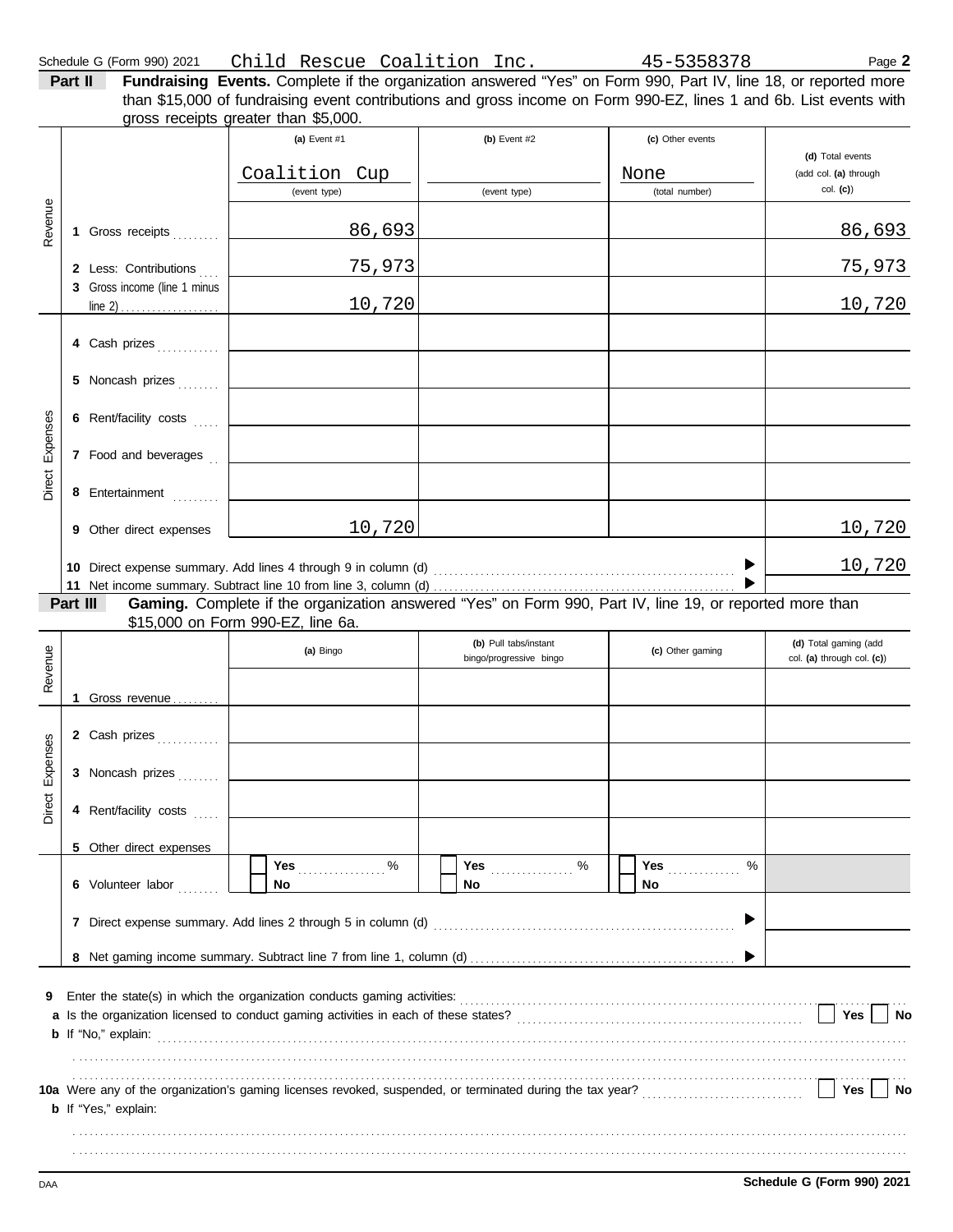|        | Schedule G (Form 990) 2021 Child Rescue Coalition Inc. 45-5358378                                                                                                                                                                      |                        |     | Page 3 |           |
|--------|----------------------------------------------------------------------------------------------------------------------------------------------------------------------------------------------------------------------------------------|------------------------|-----|--------|-----------|
| 11     |                                                                                                                                                                                                                                        |                        | Yes |        | No        |
| 12     | Is the organization a grantor, beneficiary or trustee of a trust, or a member of a partnership or other entity                                                                                                                         |                        |     |        |           |
|        |                                                                                                                                                                                                                                        |                        | Yes |        | <b>No</b> |
| 13     | Indicate the percentage of gaming activity conducted in:                                                                                                                                                                               |                        |     |        |           |
| a<br>b |                                                                                                                                                                                                                                        | 13a<br>13 <sub>b</sub> |     |        | %<br>%    |
| 14     | An outside facility <i>contained a contained a contained a contained a contained a contained a contained a contained a</i><br>Enter the name and address of the person who prepares the organization's gaming/special events books and |                        |     |        |           |
|        | records:                                                                                                                                                                                                                               |                        |     |        |           |
|        |                                                                                                                                                                                                                                        |                        |     |        |           |
|        | Address <b>u</b>                                                                                                                                                                                                                       |                        |     |        |           |
| 15a    | Does the organization have a contract with a third party from whom the organization receives gaming<br>revenue?                                                                                                                        |                        | Yes |        | No        |
| b      |                                                                                                                                                                                                                                        |                        |     |        |           |
|        |                                                                                                                                                                                                                                        |                        |     |        |           |
|        | If "Yes," enter name and address of the third party:                                                                                                                                                                                   |                        |     |        |           |
|        |                                                                                                                                                                                                                                        |                        |     |        |           |
|        | Address <b>u</b>                                                                                                                                                                                                                       |                        |     |        |           |
| 16     | Gaming manager information:                                                                                                                                                                                                            |                        |     |        |           |
|        |                                                                                                                                                                                                                                        |                        |     |        |           |
|        |                                                                                                                                                                                                                                        |                        |     |        |           |
|        | Description of services provided <b>u</b> electron control and the service of the service of the services provided <b>u</b>                                                                                                            |                        |     |        |           |
|        | Director/officer<br>Employee<br>    Independent contractor                                                                                                                                                                             |                        |     |        |           |
|        |                                                                                                                                                                                                                                        |                        |     |        |           |
| 17     | Mandatory distributions:<br>Is the organization required under state law to make charitable distributions from the gaming proceeds to                                                                                                  |                        |     |        |           |
|        |                                                                                                                                                                                                                                        |                        | Yes |        | No        |
|        | <b>b</b> Enter the amount of distributions required under state law to be distributed to other exempt organizations or                                                                                                                 |                        |     |        |           |
|        | spent in the organization's own exempt activities during the tax year $\mathbf{u}$ \$                                                                                                                                                  |                        |     |        |           |
|        | Supplemental Information. Provide the explanations required by Part I, line 2b, columns (iii) and (v); and<br>Part IV                                                                                                                  |                        |     |        |           |
|        | Part III, lines 9, 9b, 10b, 15b, 15c, 16, and 17b, as applicable. Also provide any additional information.                                                                                                                             |                        |     |        |           |
|        | See instructions.                                                                                                                                                                                                                      |                        |     |        |           |
|        |                                                                                                                                                                                                                                        |                        |     |        |           |
|        |                                                                                                                                                                                                                                        |                        |     |        |           |
|        |                                                                                                                                                                                                                                        |                        |     |        |           |
|        |                                                                                                                                                                                                                                        |                        |     |        |           |
|        |                                                                                                                                                                                                                                        |                        |     |        |           |
|        |                                                                                                                                                                                                                                        |                        |     |        |           |
|        |                                                                                                                                                                                                                                        |                        |     |        |           |
|        |                                                                                                                                                                                                                                        |                        |     |        |           |
|        |                                                                                                                                                                                                                                        |                        |     |        |           |
|        |                                                                                                                                                                                                                                        |                        |     |        |           |
|        |                                                                                                                                                                                                                                        |                        |     |        |           |
|        |                                                                                                                                                                                                                                        |                        |     |        |           |

Schedule G (Form 990) 2021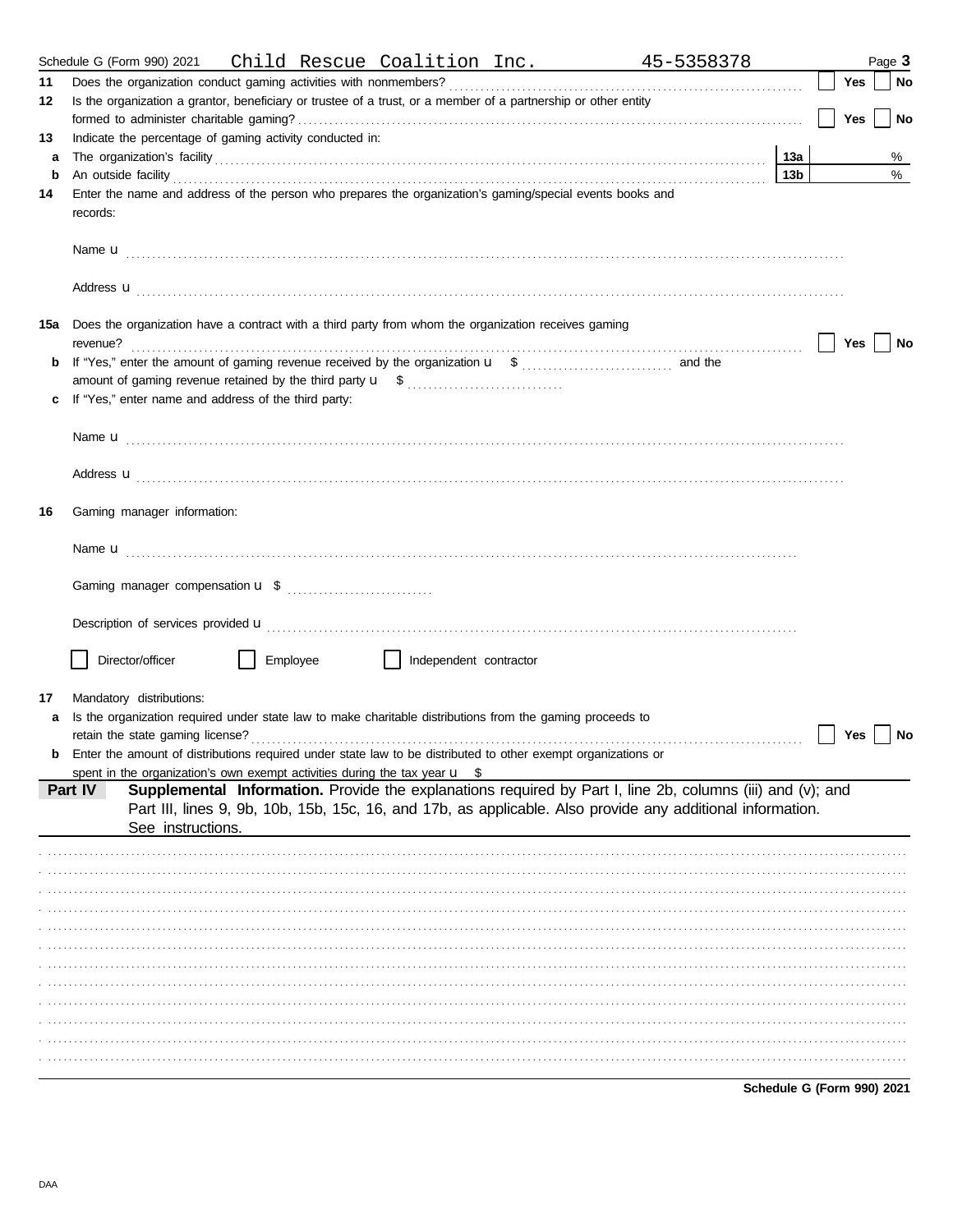| <b>Compensation Information</b><br><b>SCHEDULE J</b> |                                                        |                                                                                                         |                                                                                                                                                                                                                                      | OMB No. 1545-0047              |                            |            |    |
|------------------------------------------------------|--------------------------------------------------------|---------------------------------------------------------------------------------------------------------|--------------------------------------------------------------------------------------------------------------------------------------------------------------------------------------------------------------------------------------|--------------------------------|----------------------------|------------|----|
|                                                      | (Form 990)                                             |                                                                                                         | For certain Officers, Directors, Trustees, Key Employees, and Highest<br><b>Compensated Employees</b>                                                                                                                                |                                |                            |            |    |
|                                                      |                                                        |                                                                                                         | u Complete if the organization answered "Yes" on Form 990, Part IV, line 23.                                                                                                                                                         |                                | Open to Public             |            |    |
|                                                      | Department of the Treasury<br>Internal Revenue Service |                                                                                                         | u Attach to Form 990.<br><b>uGo to www.irs.gov/Form990 for instructions and the latest information.</b>                                                                                                                              |                                |                            | Inspection |    |
|                                                      | Name of the organization                               |                                                                                                         |                                                                                                                                                                                                                                      | Employer identification number |                            |            |    |
|                                                      |                                                        | Child Rescue Coalition Inc.                                                                             |                                                                                                                                                                                                                                      | 45-5358378                     |                            |            |    |
|                                                      | Part I                                                 | <b>Questions Regarding Compensation</b>                                                                 |                                                                                                                                                                                                                                      |                                |                            | Yes        |    |
|                                                      |                                                        |                                                                                                         | 1a Check the appropriate box(es) if the organization provided any of the following to or for a person listed on Form                                                                                                                 |                                |                            |            | No |
|                                                      |                                                        |                                                                                                         | 990, Part VII, Section A, line 1a. Complete Part III to provide any relevant information regarding these items.                                                                                                                      |                                |                            |            |    |
|                                                      | First-class or charter travel                          |                                                                                                         | Housing allowance or residence for personal use                                                                                                                                                                                      |                                |                            |            |    |
|                                                      | Travel for companions                                  |                                                                                                         | Payments for business use of personal residence                                                                                                                                                                                      |                                |                            |            |    |
|                                                      |                                                        | Tax indemnification and gross-up payments                                                               | Health or social club dues or initiation fees                                                                                                                                                                                        |                                |                            |            |    |
|                                                      | Discretionary spending account                         |                                                                                                         | Personal services (such as maid, chauffeur, chef)                                                                                                                                                                                    |                                |                            |            |    |
|                                                      |                                                        |                                                                                                         | <b>b</b> If any of the boxes on line 1a are checked, did the organization follow a written policy regarding payment                                                                                                                  |                                |                            |            |    |
|                                                      |                                                        | or reimbursement or provision of all of the expenses described above? If "No," complete Part III to     |                                                                                                                                                                                                                                      |                                |                            |            |    |
|                                                      |                                                        |                                                                                                         | explain <b>contract and the contract of the contract of the contract of the contract of the contract of the contract of the contract of the contract of the contract of the contract of the contract of the contract of the cont</b> |                                | 1b                         |            |    |
|                                                      |                                                        |                                                                                                         |                                                                                                                                                                                                                                      |                                |                            |            |    |
| 2                                                    |                                                        | Did the organization require substantiation prior to reimbursing or allowing expenses incurred by all   |                                                                                                                                                                                                                                      |                                |                            |            |    |
|                                                      | 1a?                                                    |                                                                                                         | directors, trustees, and officers, including the CEO/Executive Director, regarding the items checked on line                                                                                                                         |                                | $\mathbf{2}$               |            |    |
|                                                      |                                                        |                                                                                                         |                                                                                                                                                                                                                                      |                                |                            |            |    |
| 3                                                    |                                                        | Indicate which, if any, of the following the organization used to establish the compensation of the     |                                                                                                                                                                                                                                      |                                |                            |            |    |
|                                                      |                                                        |                                                                                                         | organization's CEO/Executive Director. Check all that apply. Do not check any boxes for methods used by a                                                                                                                            |                                |                            |            |    |
|                                                      |                                                        | related organization to establish compensation of the CEO/Executive Director, but explain in Part III.  |                                                                                                                                                                                                                                      |                                |                            |            |    |
|                                                      | Compensation committee                                 |                                                                                                         | Written employment contract                                                                                                                                                                                                          |                                |                            |            |    |
|                                                      |                                                        | Independent compensation consultant                                                                     | Compensation survey or study                                                                                                                                                                                                         |                                |                            |            |    |
|                                                      | Form 990 of other organizations                        |                                                                                                         | X<br>Approval by the board or compensation committee                                                                                                                                                                                 |                                |                            |            |    |
| 4                                                    |                                                        |                                                                                                         | During the year, did any person listed on Form 990, Part VII, Section A, line 1a, with respect to the filing                                                                                                                         |                                |                            |            |    |
|                                                      | organization or a related organization:                |                                                                                                         |                                                                                                                                                                                                                                      |                                |                            |            |    |
|                                                      |                                                        | a Receive a severance payment or change-of-control payment?                                             |                                                                                                                                                                                                                                      |                                | 4a                         |            | Χ  |
|                                                      |                                                        |                                                                                                         |                                                                                                                                                                                                                                      |                                | 4b                         |            | Χ  |
|                                                      |                                                        |                                                                                                         |                                                                                                                                                                                                                                      |                                | 4c                         |            | X  |
|                                                      |                                                        |                                                                                                         | If "Yes" to any of lines 4a-c, list the persons and provide the applicable amounts for each item in Part III.                                                                                                                        |                                |                            |            |    |
|                                                      |                                                        | Only section $501(c)(3)$ , $501(c)(4)$ , and $501(c)(29)$ organizations must complete lines $5-9$ .     |                                                                                                                                                                                                                                      |                                |                            |            |    |
| 5                                                    |                                                        | For persons listed on Form 990, Part VII, Section A, line 1a, did the organization pay or accrue any    |                                                                                                                                                                                                                                      |                                |                            |            |    |
|                                                      |                                                        | compensation contingent on the revenues of:                                                             |                                                                                                                                                                                                                                      |                                |                            |            |    |
|                                                      | a The organization?                                    |                                                                                                         |                                                                                                                                                                                                                                      |                                | 5a                         |            | Χ  |
|                                                      |                                                        |                                                                                                         |                                                                                                                                                                                                                                      |                                | 5b                         |            | X  |
|                                                      | If "Yes" on line 5a or 5b, describe in Part III.       |                                                                                                         |                                                                                                                                                                                                                                      |                                |                            |            |    |
| 6                                                    |                                                        | For persons listed on Form 990, Part VII, Section A, line 1a, did the organization pay or accrue any    |                                                                                                                                                                                                                                      |                                |                            |            |    |
|                                                      |                                                        | compensation contingent on the net earnings of:                                                         |                                                                                                                                                                                                                                      |                                |                            |            |    |
|                                                      | a The organization?                                    |                                                                                                         |                                                                                                                                                                                                                                      |                                | 6a                         |            | Χ  |
|                                                      |                                                        |                                                                                                         |                                                                                                                                                                                                                                      |                                | 6b                         |            | X  |
|                                                      | If "Yes" on line 6a or 6b, describe in Part III.       |                                                                                                         |                                                                                                                                                                                                                                      |                                |                            |            |    |
| 7                                                    |                                                        | For persons listed on Form 990, Part VII, Section A, line 1a, did the organization provide any nonfixed |                                                                                                                                                                                                                                      |                                |                            |            |    |
|                                                      |                                                        |                                                                                                         |                                                                                                                                                                                                                                      |                                | 7                          |            | Χ  |
| 8                                                    |                                                        |                                                                                                         | Were any amounts reported on Form 990, Part VII, paid or accrued pursuant to a contract that was subject                                                                                                                             |                                |                            |            |    |
|                                                      |                                                        | to the initial contract exception described in Regulations section 53.4958-4(a)(3)? If "Yes," describe  |                                                                                                                                                                                                                                      |                                |                            |            |    |
|                                                      |                                                        |                                                                                                         | $\ $ n Part III $\ $                                                                                                                                                                                                                 |                                | 8                          |            | Χ  |
| 9                                                    |                                                        | If "Yes" on line 8, did the organization also follow the rebuttable presumption procedure described in  |                                                                                                                                                                                                                                      |                                |                            |            |    |
|                                                      |                                                        |                                                                                                         |                                                                                                                                                                                                                                      |                                | 9                          |            |    |
|                                                      |                                                        | For Paperwork Reduction Act Notice, see the Instructions for Form 990.                                  |                                                                                                                                                                                                                                      |                                | Schedule J (Form 990) 2021 |            |    |

DAA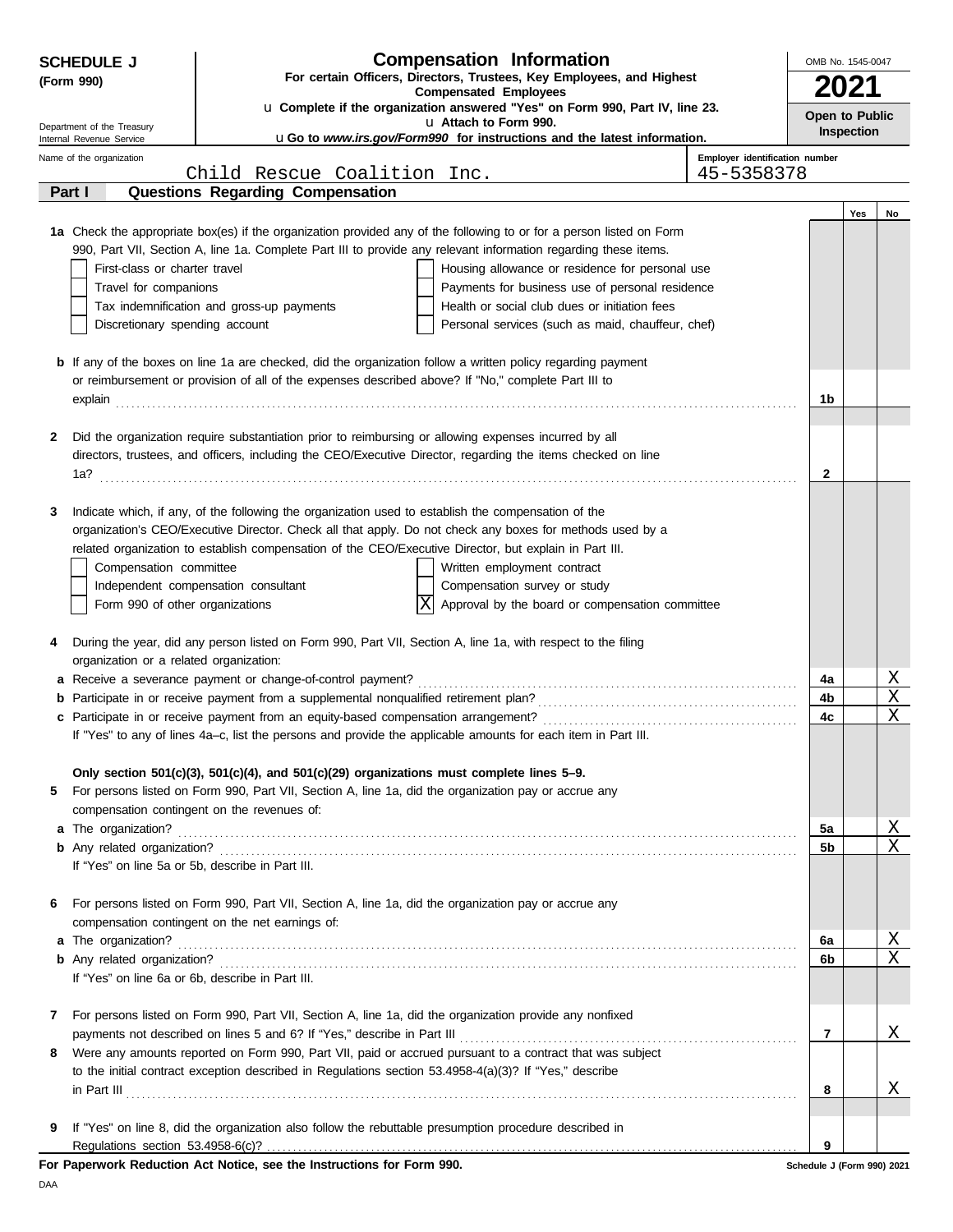| Schedule J (Form 990) 2021 |  |  | Child Rescue Coalition Inc. |  |
|----------------------------|--|--|-----------------------------|--|
|                            |  |  |                             |  |

Officers, Directors, Trustees, Key Employees, and Highest Compensated Employees. Use duplicate copies if additional space is needed. Part II

For each individual whose compensation must be reported on Schedule J, report compensation from the organization on row (i) and from related organizations, described in the instructions, on row (ii). Do not list any individuals that aren't listed on Form 990, Part VII.

Note: The sum of columns (B)(i)-(iii) for each listed individual must equal the total amount of Form 990, Part VII, Section A, line 1a, applicable column (D) and (E) amounts for that individual.

|                              |                          | (B) Breakdown of W-2 and/or 1099-MISC and/or 1099-NEC compensation |                                           | (C) Retirement and             | (D) Nontaxable | (E) Total of columns |                                                            |
|------------------------------|--------------------------|--------------------------------------------------------------------|-------------------------------------------|--------------------------------|----------------|----------------------|------------------------------------------------------------|
| (A) Name and Title           | (i) Base<br>compensation | (ii) Bonus & incentive<br>compensation                             | (iii) Other<br>reportable<br>compensation | other deferred<br>compensation | benefits       | $(B)(i)$ – $(D)$     | in column (B) reported<br>as deferred on prior<br>Form 990 |
| William Wiltse<br>(i)        | 181,976                  |                                                                    |                                           | 25,817                         | Ωl             | 207,793              |                                                            |
| 1 President<br>(iii)         |                          |                                                                    |                                           |                                | 01             |                      |                                                            |
| Jose Garcia-Fernandez<br>(i) | 162,887                  |                                                                    |                                           | 24,586                         | 0              | 187,473              |                                                            |
| 2 VP of Technology           | $\left($                 |                                                                    |                                           |                                | n              |                      |                                                            |
| Glen Pounder<br>(i)          | 145,304                  |                                                                    |                                           | 16,458                         | $\Omega$       | 161,762              |                                                            |
| 3 COO                        | U                        |                                                                    |                                           | C                              | $\Omega$       |                      |                                                            |
|                              |                          |                                                                    |                                           |                                |                |                      |                                                            |
|                              |                          |                                                                    |                                           |                                |                |                      |                                                            |
| (i)                          |                          |                                                                    |                                           |                                |                |                      |                                                            |
| 5                            |                          |                                                                    |                                           |                                |                |                      |                                                            |
| (i)                          |                          |                                                                    |                                           |                                |                |                      |                                                            |
| 6                            |                          |                                                                    |                                           |                                |                |                      |                                                            |
| (i)                          |                          |                                                                    |                                           |                                |                |                      |                                                            |
| $\overline{7}$               |                          |                                                                    |                                           |                                |                |                      |                                                            |
|                              |                          |                                                                    |                                           |                                |                |                      |                                                            |
|                              |                          |                                                                    |                                           |                                |                |                      |                                                            |
| (i)                          |                          |                                                                    |                                           |                                |                |                      |                                                            |
|                              |                          |                                                                    |                                           |                                |                |                      |                                                            |
| (i)                          |                          |                                                                    |                                           |                                |                |                      |                                                            |
| 10                           |                          |                                                                    |                                           |                                |                |                      |                                                            |
| (i)                          |                          |                                                                    |                                           |                                |                |                      |                                                            |
| 11                           |                          |                                                                    |                                           |                                |                |                      |                                                            |
| (i)                          |                          |                                                                    |                                           |                                |                |                      |                                                            |
| 12                           |                          |                                                                    |                                           |                                |                |                      |                                                            |
| (i)                          |                          |                                                                    |                                           |                                |                |                      |                                                            |
| 13                           |                          |                                                                    |                                           |                                |                |                      |                                                            |
| (i)                          |                          |                                                                    |                                           |                                |                |                      |                                                            |
| 14                           |                          |                                                                    |                                           |                                |                |                      |                                                            |
| (i)                          |                          |                                                                    |                                           |                                |                |                      |                                                            |
| 15                           |                          |                                                                    |                                           |                                |                |                      |                                                            |
| (i)                          |                          |                                                                    |                                           |                                |                |                      |                                                            |
| 16                           |                          |                                                                    |                                           |                                |                |                      |                                                            |
|                              |                          |                                                                    |                                           |                                |                |                      |                                                            |

Schedule J (Form 990) 2021

45-5358378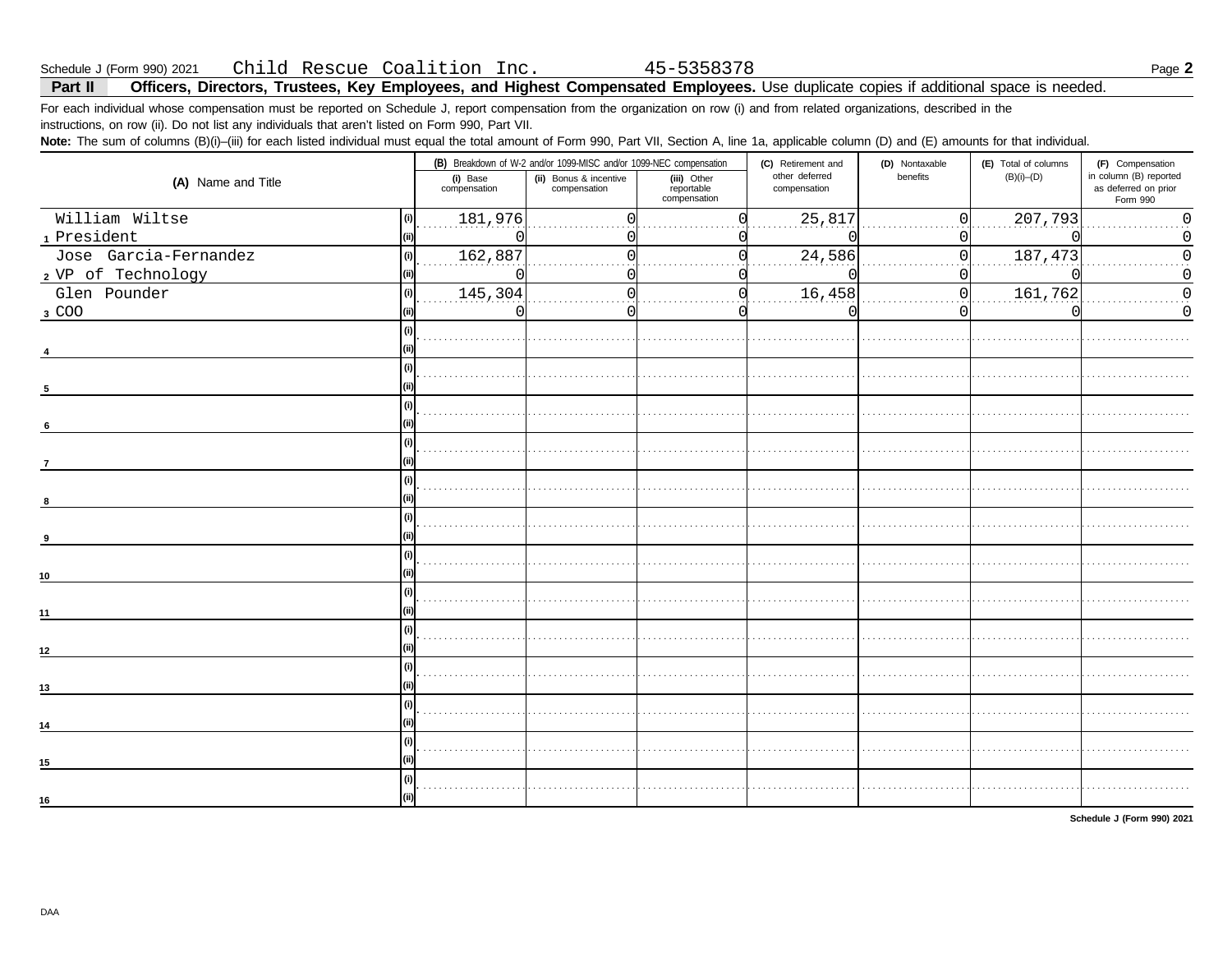|          |                                 |                          | Schedule J (Form 990) 2021 Child Rescue Coalition Inc. | 45-5358378                                                                                                                                                                 |  | Page 3 |
|----------|---------------------------------|--------------------------|--------------------------------------------------------|----------------------------------------------------------------------------------------------------------------------------------------------------------------------------|--|--------|
| Part III |                                 | Supplemental Information |                                                        |                                                                                                                                                                            |  |        |
|          |                                 |                          |                                                        | Provide the information, explanation, or descriptions required for Part I, lines 1a, 1b, 3, 4a, 4b, 4c, 5a, 5b, 6a, 6b, 7, and 8, and for Part II. Also complete this part |  |        |
|          | for any additional information. |                          |                                                        |                                                                                                                                                                            |  |        |
|          |                                 |                          |                                                        |                                                                                                                                                                            |  |        |
|          |                                 |                          |                                                        |                                                                                                                                                                            |  |        |
|          |                                 |                          |                                                        |                                                                                                                                                                            |  |        |
|          |                                 |                          |                                                        |                                                                                                                                                                            |  |        |
|          |                                 |                          |                                                        |                                                                                                                                                                            |  |        |
|          |                                 |                          |                                                        |                                                                                                                                                                            |  |        |
|          |                                 |                          |                                                        |                                                                                                                                                                            |  |        |
|          |                                 |                          |                                                        |                                                                                                                                                                            |  |        |
|          |                                 |                          |                                                        |                                                                                                                                                                            |  |        |
|          |                                 |                          |                                                        |                                                                                                                                                                            |  |        |
|          |                                 |                          |                                                        |                                                                                                                                                                            |  |        |
|          |                                 |                          |                                                        |                                                                                                                                                                            |  |        |
|          |                                 |                          |                                                        |                                                                                                                                                                            |  |        |
|          |                                 |                          |                                                        |                                                                                                                                                                            |  |        |
|          |                                 |                          |                                                        |                                                                                                                                                                            |  |        |
|          |                                 |                          |                                                        |                                                                                                                                                                            |  |        |
|          |                                 |                          |                                                        |                                                                                                                                                                            |  |        |
|          |                                 |                          |                                                        |                                                                                                                                                                            |  |        |
|          |                                 |                          |                                                        |                                                                                                                                                                            |  |        |
|          |                                 |                          |                                                        |                                                                                                                                                                            |  |        |
|          |                                 |                          |                                                        |                                                                                                                                                                            |  |        |
|          |                                 |                          |                                                        |                                                                                                                                                                            |  |        |
|          |                                 |                          |                                                        |                                                                                                                                                                            |  |        |
|          |                                 |                          |                                                        |                                                                                                                                                                            |  |        |
|          |                                 |                          |                                                        |                                                                                                                                                                            |  |        |
|          |                                 |                          |                                                        |                                                                                                                                                                            |  |        |
|          |                                 |                          |                                                        |                                                                                                                                                                            |  |        |
|          |                                 |                          |                                                        |                                                                                                                                                                            |  |        |
|          |                                 |                          |                                                        |                                                                                                                                                                            |  |        |
|          |                                 |                          |                                                        |                                                                                                                                                                            |  |        |
|          |                                 |                          |                                                        |                                                                                                                                                                            |  |        |
|          |                                 |                          |                                                        |                                                                                                                                                                            |  |        |

Schedule J (Form 990) 2021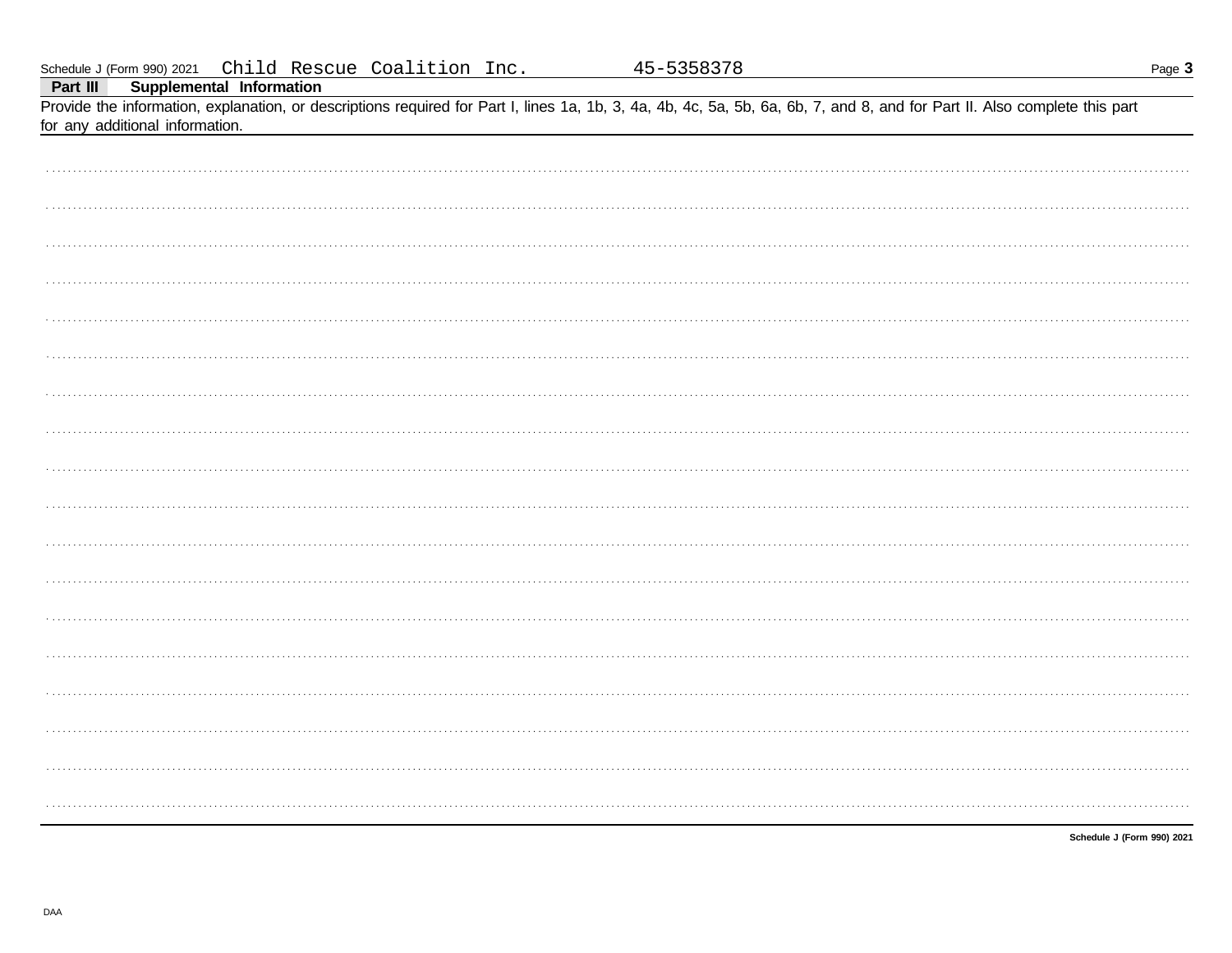| <b>SCHEDULE O</b>                                      | Supplemental Information to Form 990 or 990-EZ                                                                                         |                                | OMB No. 1545-0047                          |
|--------------------------------------------------------|----------------------------------------------------------------------------------------------------------------------------------------|--------------------------------|--------------------------------------------|
| (Form 990)                                             | Complete to provide information for responses to specific questions on<br>Form 990 or 990-EZ or to provide any additional information. |                                | 2021                                       |
| Department of the Treasury<br>Internal Revenue Service | La Attach to Form 990 or Form 990-EZ.<br>u Go to www.irs.gov/Form990 for the latest information.                                       |                                | <b>Open to Public</b><br><b>Inspection</b> |
| Name of the organization                               |                                                                                                                                        | Employer identification number |                                            |
|                                                        | Child Rescue Coalition Inc.                                                                                                            | 45-5358378                     |                                            |
|                                                        | Form 990, Part VI - Related Party Information Among Officers/Directors                                                                 |                                |                                            |
|                                                        | Caroline Asher Yoost-Founder/CEO/Chair                                                                                                 |                                |                                            |
|                                                        | Eliza Desiree Asher-Founder/Vice Chair                                                                                                 |                                |                                            |
|                                                        | Judith Redden Asher-Director                                                                                                           |                                |                                            |
|                                                        | Caroline and Eliza are sisters and Judith is their mother.                                                                             |                                |                                            |
|                                                        | Form 990, Part VI, Line 11b - Organization's Process to Review Form 990                                                                |                                |                                            |
|                                                        | The Board of Directors was provided a copy of the 990 prior to filing and                                                              |                                |                                            |
|                                                        | any questions were discussed prior to finalizing the return.                                                                           |                                |                                            |
|                                                        | Form 990, Part VI, Line 12c - Enforcement of Conflicts Policy                                                                          |                                |                                            |
|                                                        | The Board of Directors and employees are required to review annually                                                                   |                                |                                            |
|                                                        | the conflict of interest policy and report any known conflicts to the                                                                  |                                |                                            |
| board.                                                 |                                                                                                                                        |                                |                                            |
|                                                        |                                                                                                                                        |                                |                                            |
|                                                        | Form 990, Part VI, Line 15a - Compensation Process for Top Official                                                                    |                                |                                            |
|                                                        | The Board of Directors researched amounts paid to top management officials                                                             |                                |                                            |
|                                                        | of similar organizations and salary is paid at a comparable level.                                                                     |                                |                                            |
|                                                        | Form 990, Part VI, Line 15b - Compensation Process for Officers                                                                        |                                |                                            |
|                                                        | Based on analysis of the current salaries being paid to individuals                                                                    |                                |                                            |
|                                                        | performing similar functions at comparable organizations.                                                                              |                                |                                            |
|                                                        | Form 990, Part VI, Line 18 - No Public Disclosure Explanation                                                                          |                                |                                            |
|                                                        | The organization's Form 1023 and 990 are available for public inspection                                                               |                                |                                            |